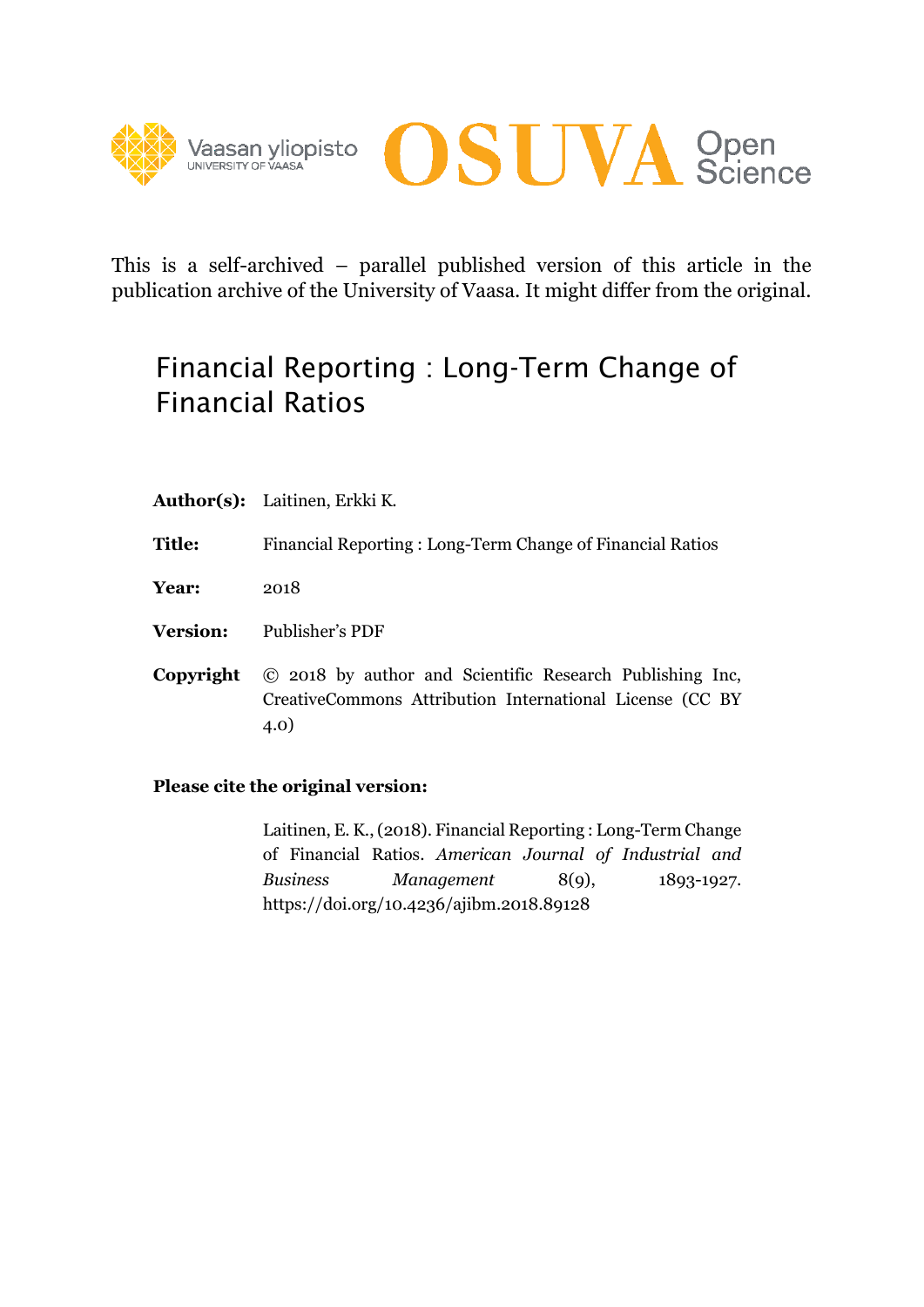

# **Financial Reporting: Long-Term Change of Financial Ratios**

# **Erkki K. Laitinen**

School of Accounting and Finance, University of Vaasa, Vaasa, Finland Email: erkki.k.laitinen@uva.fi

How to cite this paper: Laitinen, E.K. (2018) Financial Reporting: Long-Term Change of Financial Ratios. American Journal of Industrial and Business Management, 8, 1893-1927. <https://doi.org/10.4236/ajibm.2018.89128>

Received: April 3, 2018 Accepted: September 1, 2018 Published: September 4, 2018

Copyright © 2018 by author and Scientific Research Publishing Inc. This work is licensed under the Creative Commons Attribution International License (CC BY 4.0). <http://creativecommons.org/licenses/by/4.0/>

 $\odot$ 

Open Access

# **Abstract**

Financial ratios are constructed mathematically as a ratio of numerator and denominator taken from financial statements (income statement or balance sheet). They are useful indicators of financial performance of a firm. However, changes in a particular ratio are difficult to interpret, because they can be related to changes in the numerator, the denominator, or both. Therefore, each change needs an interpretation of its own. The objective of the study is to analyze what kinds of roles have changes in the numerator and the denominator played in the long-term change of a set of financial ratios. The set of ratios consists of seven ratios reflecting profitability and its determinants, liquidity, and long-term solvency. The changes of these ratios are analyzed using the trends of the ratio components for a ten-year period in a sample of 9160 active and 81 bankrupt Finnish firms.

# **Keywords**

Financial Ratios, Ratio Change, Trend Analysis, Financial Statement Analysis, Ratio Interpretation, Finnish Firms, Bankrupt Firms

# **1. Introduction**

Financial ratios are widely used by credit analysts, lenders, stock analysts, managers, owners, investors, and other stakeholders to assess the financial performance of a business firm. This analysis is of special importance to outside stakeholders, because it is based on public financial statements which are the main source of information for outsiders. The origins of the analysis can be traced as far back as the late of nineteenth century (Horrigan [\[1\],](#page-33-0) pp. 284-285). In the initial stages, financial analysis was based on a casual item-by-item basis but when the volume and flow of financial information increased greatly, the relationships between different items, financial ratios, began to come under scru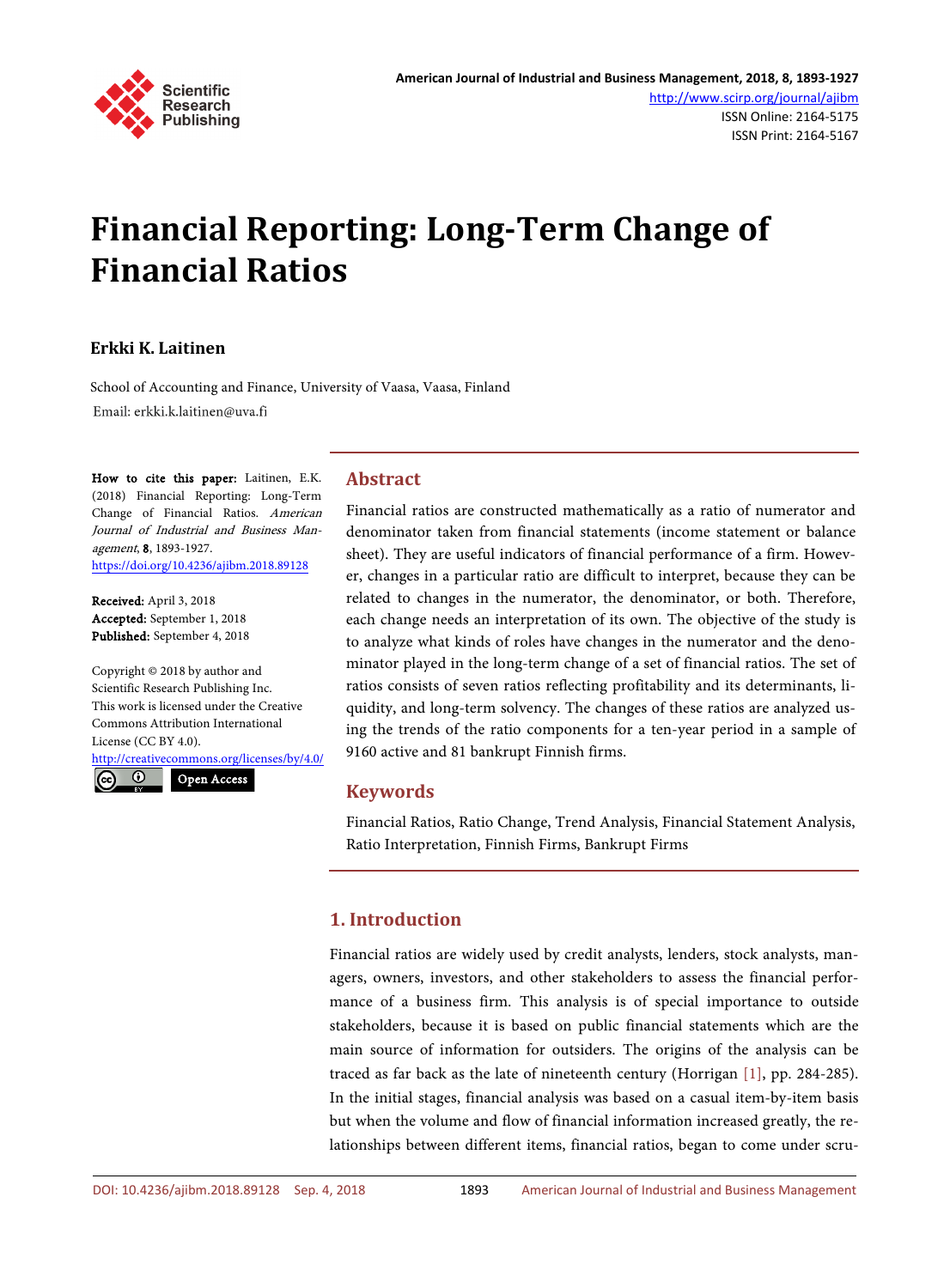tiny. Financial ratios made it easier compare the financial performance of a business firm with its own history, with competitors (relative ratio criteria), and with empirically justified norms (absolute ratio criteria). However, financial ratio analysis has also several limitations when aggregating information. Mathematically, financial ratios are constructed as ratio variables where the numerator and denominator (components of the ratio) are items taken from financial statements. Gilman [\[2\]](#page-33-1) as early as in the 1920s criticized ratio measures because their changes over time cannot be interpreted since the numerator and denominator both vary. Consequently, Gilman clearly did not believe that ratios portray fundamental relationships within the business. In this study, the focus of analysis is set on this puzzle of ratio variables.

Financial ratios are in practice used for many kinds of purposes. However, there are two principal uses of financial ratios (Whittington [\[3\];](#page-33-2) Barnes [\[4\]\)](#page-33-3). Firstly, the positive use of ratio analysis means to estimate empirical relationships, usually for prediction purposes. There are two types of positive use: Forecasting of future financial variables (profit, loss) using financial ratios (accountants and analysts) and predicting different events (bankruptcy, failure, payment delay) using financial ratios as variables in statistical models (researchers). Secondly, the traditional normative use of ratio analysis is to compare a ratio of a firm with a standard, criterion, or industry-wide average. There is evidence that firms do adjust their financial ratios to such targets (Barnes [\[4\]\)](#page-33-3). This normative analysis can be carried out in two different ways. First, the analyst can examine a ratio across time (for example, 5 - 10 years) to identify a trend (trend analysis, time-series analysis), or, secondly, the analyst can compare the value of a ratio with those of other firms across the same industry (inter-firm analysis, cross-sectional analysis). The practical trend or time-series analysis is exposed to the critique presented by Gilman [\[2\]:](#page-33-1) It is difficult to interpret the trend of a ratio when both the numerator and denominator change across time. This study concentrates on this kind of trend analysis trying to identify reasons for a financial ratio change.

This study significantly differs from previous time-series studies in financial ratio analysis (Tippett & Whittington [\[5\];](#page-34-0) Whittington & Tippett [\[6\];](#page-34-1) Ioannides, Peel & Peel [\[7\];](#page-34-2) Peel, Peel & Venetis [\[8\];](#page-34-3) McLeay & Stevenson [\[9\]\)](#page-34-4). These studies mainly concentrate on the conditions and implications of nonstationarity and cointegration in a financial ratio of pure form  $R = x/y$ . These kinds of studies are important for positive financial ratio analysis, since traditional statistical cross-sectional techniques (regression analysis, discriminant analysis) assume stationarity for the input ratios. Nonstationarity will lead to biased estimates of the model. Cointegration between the ratio components is interesting because it can lead stationarity in the ratio itself (McLeay & Stevenson [\[9\]\)](#page-34-4). The usual method is to consider the components  $x$  and  $y$  of a ratio as logarithmic (nonstationary) models often including a deterministic (and sometimes stochastic) trend. In this study, similar logarithmic models with a deterministic trend are applied to components of a set of financial ratios. These models reflect proportionate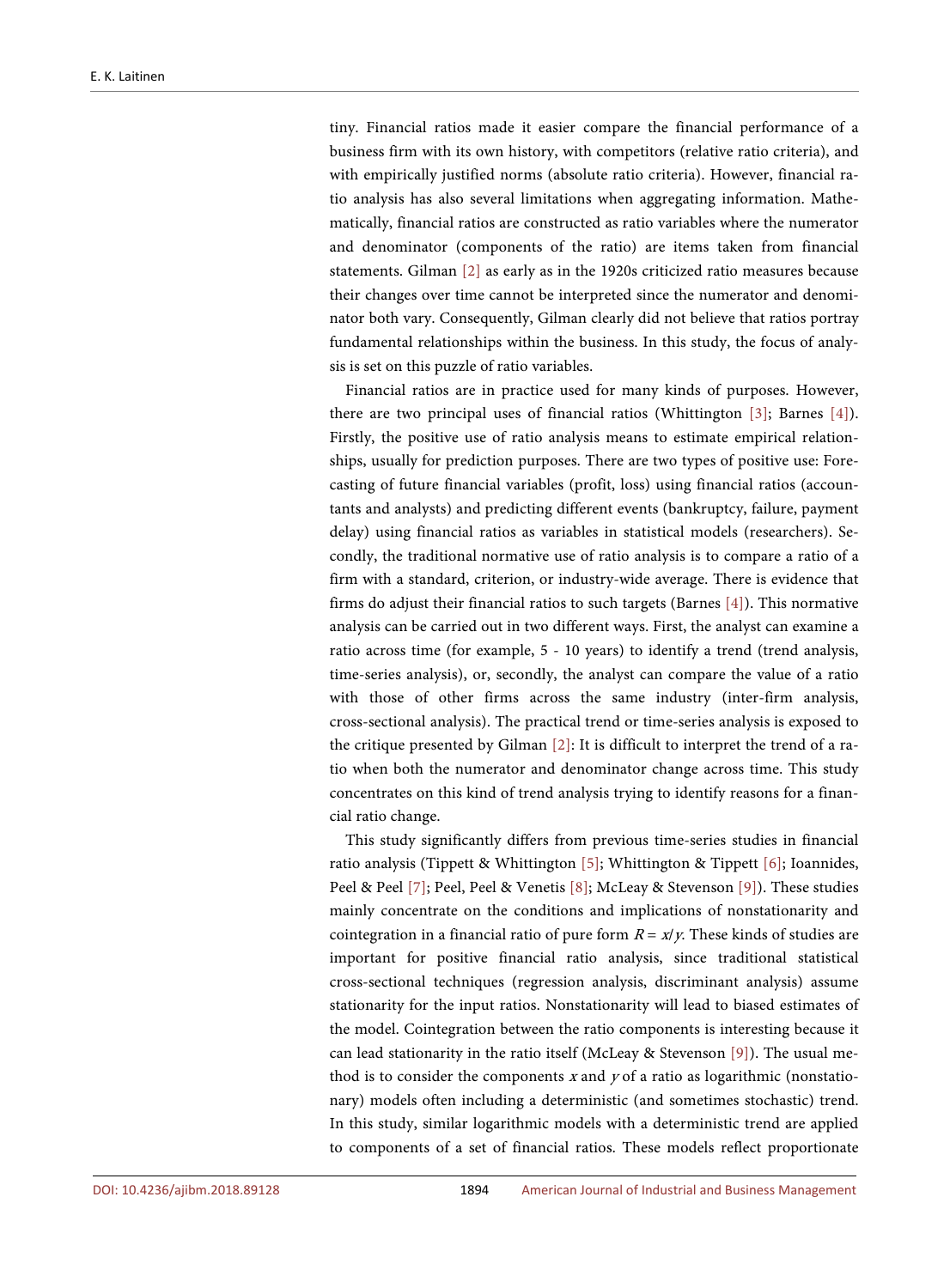growth in the numerator and denominator of ratio  $R = x/y$ . However, these models are here not directly used to examine nonstationarity or cointegration. The estimated trends or proportionate growth rates of the components are only used to explain a decrease or an increase (change) in financial ratios in the long term. The objective is to examine whether a long-term change in a financial ratio can be attributed either to positive or to negative trends of the ratio components. In this way, the study is a response to the critique presented by Gillman [\[2\].](#page-33-1)

Technically, the main reason to use financial ratios is to facilitate comparison across years or firms by adjusting for size. The full control of size assumes that the relation between the ratio components x and y is strictly proportional as  $x =$ b y (where y is a measure of size) leading to  $x/y = b$  (Lev & Sunder [\[10\];](#page-34-5) Barnes [\[4\]\)](#page-33-3). In this case, b as a measure of performance reflects both the marginal and the average effects of a change in  $y$  on  $x$ . If the relation between the components is however for example defined as  $x = a + by$ , the change in the ratio  $x/y = a/y + b$  $b$  reflects the confounding effects of change in the performance  $b$ , change in the intercept term *a*, and change in *y*, both reflected by  $a/y$ . The complexity of interpreting these kinds of time-series changes casts doubt on the usefulness of ratios (Lev & Sunder [\[10\]\)](#page-34-5). Lev & Sunder [\(\[10\],](#page-34-5) p. 8) conclude that the deviation from proportionality due to an intercept term is probably the most frequently encountered problem with financial data. However, empirical evidence on the violation of the proportionality assumption is mixed (Barnes [\[4\],](#page-33-3) p. 450). The interpretation of the time-series change in  $x/y$  can significantly be facilitated if the change in both x and y is known. If  $a > 0$  and fixed, an increase in x without an increase in  $y$  means that  $b$  has increased. Similarly, an increase in  $y$  without an increase in  $x$  tells that  $b$  has decreased. Thus, an analysis of the changes in ratio components can help the analyst to interpret time-series changes in financial ratios even if proportionality is violated.

In summary, the objective of this study is to examine how the long-term change of financial ratios in active and bankrupt firms is associated with the corresponding changes in their components. The contents of the paper is as follows. The second section presents the framework for the analysis where the changes in the ratio components are mathematically examined. In this study, the analysis is not limited to the pure ratios constructed from the non-negative accounting totals as  $R = x/y$  (Trigueiros [\[11\];](#page-34-6) McLeay & Stevenson [\[9\]\)](#page-34-4). This analysis will also consider financial ratios defined as  $R = (x - z)/y$  where x, z, and y are positive accounting totals which makes it possible to analyze a wider set of ratios. In all, seven financial ratios reflecting profitability and its determinants, liquidity, and long-term solvency will be analyzed. The third section presents the empirical data and statistical methods. The changes of ratios are analyzed for a ten-year period in a sample of 9160 active and 81 bankrupt Finnish firms. For bankrupt firms, changes in financial ratios are important indicators of failure risk. The trends (proportionate growth rates) for the components of the ratios are estimated applying the regression analysis on the logarithmic time-series of components. The fourth section presents empirical results. The positive and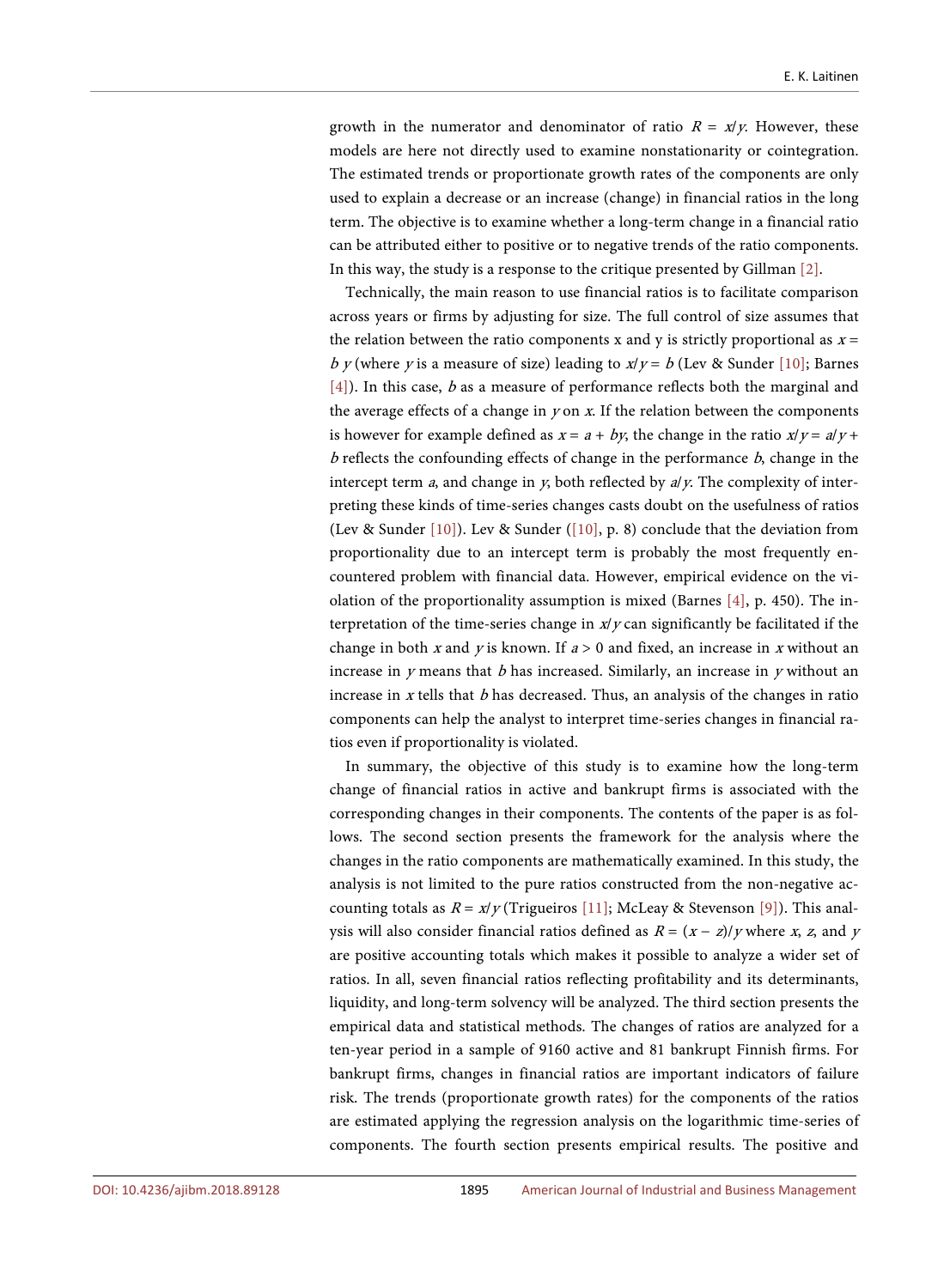negative changes in the financial ratios are here interpreted using the trends of their components. The results for active and bankrupt firms are compared with each other. Finally, the last section summarizes the main findings of the study.

## **2. Framework for the Analysis**

#### **2.1. Pure Ratios**  $R = x/v$

Pure financial ratios are defined as  $R = x/y$  where  $x(x > 0)$  is the numerator and  $y(y>0)$  is the denominator. The total change in R can be mathematically presented by the total derivative as follows:

$$
R = \frac{x}{y} \Longrightarrow dR = \frac{1}{y} dx - \frac{x}{y^2} dy
$$
 (1)

which equals zero if the following equation holds for  $dR$ 

$$
dR = dx - \frac{x}{y} dy = 0 \Longrightarrow \frac{dx}{x} = \frac{dy}{y} \Longrightarrow g(x) = g(y)
$$
 (2)

where  $g(x)$  and  $g(y)$  represent the rates of proportionate growth (trends) for x and *y* respectively. The change in  $R$  is either positive or negative when

a. 
$$
g(x) > g(y) \Rightarrow dR > 0
$$
  
\nb.  $g(x) < g(y) \Rightarrow dR < 0$  (3)

Thus, in this basic situation the ratio does not change over time when the rates of proportionate growth in numerator  $x$  and denominator  $y$  are equal. When the growth rate of the numerator exceeds that of the denominator, or when  $g(x) > g(y)$ , R will increase in time so that  $dR > 0$ . Moreover, when  $g(y) >$  $g(x)$ , dR will be negative. Therefore, for pure financial ratios based on the relationship between non-negative accounting totals the time-series change can easily interpreted by the trends of the components.

Since x and y are positive accounting totals growing at steady rates,  $R$  is also positive and grows at a steady rate itself as follows:

$$
R(t) = \frac{x(1+g(x))'}{y(1+g(y))'} = \frac{x}{y}(1+g(R))'
$$
  
\n
$$
g(R) = \frac{g(x)-g(y)}{1+g(y)}
$$
\n(4)

where  $g(R) = 0$  so that  $R(t) = R$  if  $g(x) = g(y)$  and  $g(R) > 0$  if  $g(x) > g(y)$  conforming to (3).

# **2.2. Pure Component Ratios**  $R = (x - z)/y$

Secondly, if the numerator of the ratio  $x$  is represented by an item that can get negative values, the proportional growth rate  $g(x)$  is not appropriate to depict the development (trend) of x in time. In this situation, the ratio  $R$  can be defined as  $R = (x - z)/y$  where x, y, and  $z > 0$  (positive accounting totals). The total derivative of  $R$  in this case is the following: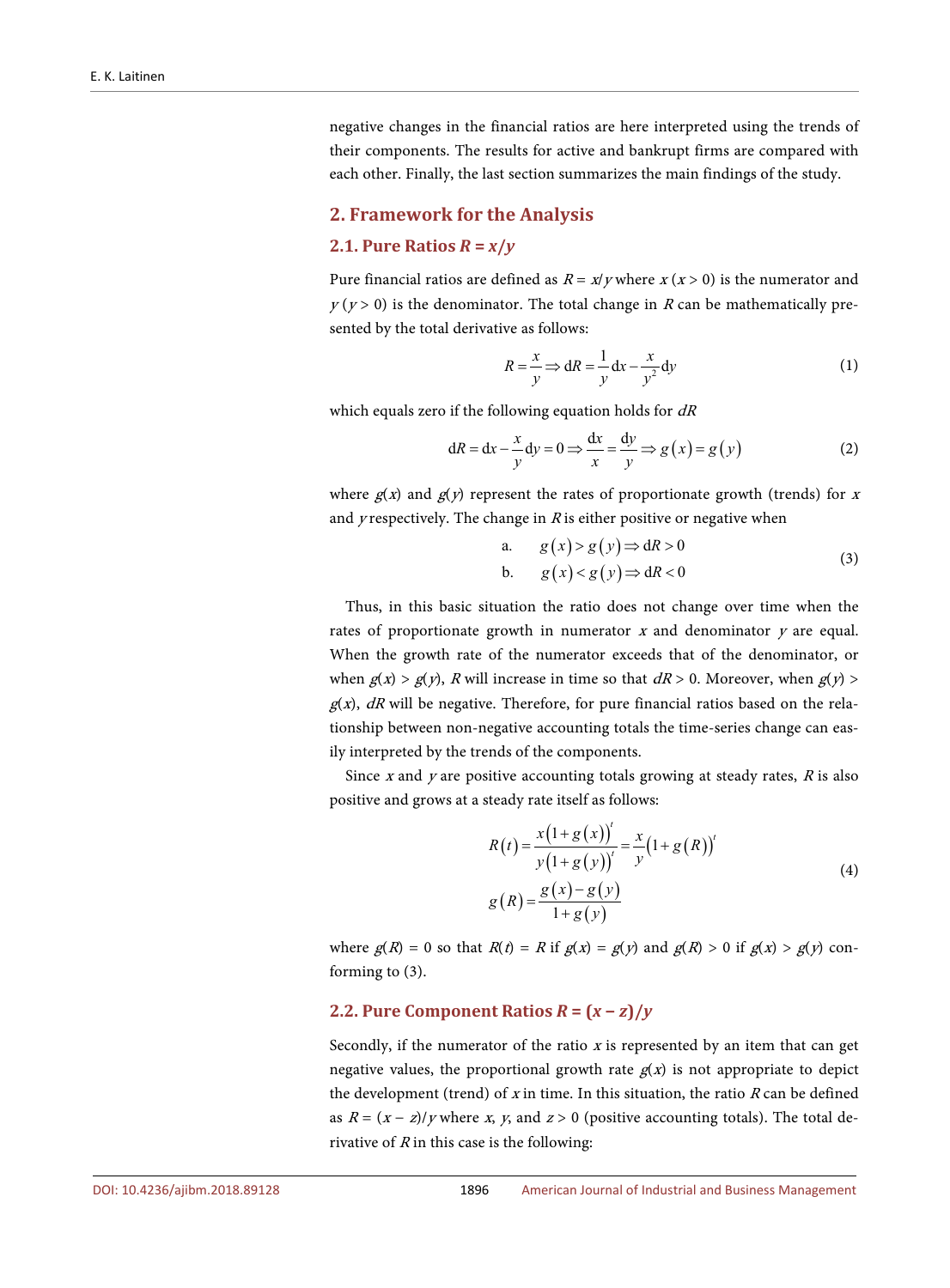$$
R = \frac{x - z}{y} \Rightarrow \mathrm{d}R = \frac{1}{y} \mathrm{d}x - \frac{1}{y} \mathrm{d}z - \frac{x - z}{y^2} \mathrm{d}y \tag{5}
$$

which is zero if

$$
dR = 0 \Rightarrow dx - dz - \frac{x - z}{y} dy = 0 \Rightarrow \frac{dy}{y} = \frac{dx - dz}{x - z} \Rightarrow \frac{g(x) - g(y)}{g(z) - g(y)} = \frac{z}{x}
$$
(6)

This equation shows that, following the principle of the basic situation (pure ratio), the change in  $R = 0$ , if the rate of change of denominator y equals the rate of growth of numerator  $x - z$ . The total derivative of R is also zero in the special case when  $g(x) = g(z)$  and  $z = x$  (the numerator is identically zero).

The change in  $R$  is either positive or negative under the following conditions:

a. 
$$
g(z) > g(y) \Rightarrow \frac{g(x) - g(y)}{g(z) - g(y)} > \frac{z}{x} \Rightarrow dR > 0
$$
  
\nb.  $g(z) > g(y) \Rightarrow \frac{g(x) - g(y)}{g(z) - g(y)} < \frac{z}{x} \Rightarrow dR < 0$   
\nc.  $g(z) < g(y) \Rightarrow \frac{g(x) - g(y)}{g(z) - g(y)} < \frac{z}{x} \Rightarrow dR > 0$   
\nd.  $g(z) < g(y) \Rightarrow \frac{g(x) - g(y)}{g(z) - g(y)} > \frac{z}{x} \Rightarrow dR < 0$  (7)

Thus, the sign of the change of  $R$  in this situation depends on the relation of the difference  $g(x) - g(y)$  to the difference  $g(z) - g(y)$ , but also on the ratio  $z/x$ . If numerator  $x-z = 0$ , then  $z/x = 1$  (and  $R = 0$ ), and the sign of dR is determined by the sign of the difference  $g(x) - g(z)$  (change of numerator).

For ratio  $R = (x-z)/y$  a steady rate of proportionate change is only reached if (initial values) x and z are growing at the same rate as  $g(z) = g(x)$  leading to the following expression:

$$
R(t) = \frac{x(1+g(x))' - z(1+g(z))'}{y(1+g(y))'}
$$
  
= 
$$
\frac{x(1+g(x))' - z(1+g(x))'}{y(1+g(y))'} = \frac{x-z}{y}(1+g(R))'
$$
 (8)  

$$
g(R) = \frac{g(x)-g(y)}{1+g(y)} = \frac{g(z)-g(y)}{1+g(y)}
$$

The sign of ratio  $R(t)$  depends on the initial values of x and z and time t in the following way:

$$
R(t) > 0 \Rightarrow \frac{x}{z} > \left[ \frac{1 + g(z)}{1 + g(x)} \right]^t
$$
  
\na.  $g(z) < g(x) \& x > z \Rightarrow R(t) > 0$   
\nb.  $g(z) > g(x) \& x < z \Rightarrow R(t) < 0$   
\nc.  $g(z) > g(x) \& x > z \Rightarrow t^* < \frac{\log x - \log z}{\log(1 + g(z)) - \log(1 + g(x))} \Rightarrow R(t < t^*) > 0$   
\nd.  $g(z) < g(x) \& x < z \Rightarrow t^* > \frac{\log x - \log z}{\log(1 + g(z)) - \log(1 + g(x))} \Rightarrow R(t > t^*) > 0$  (9)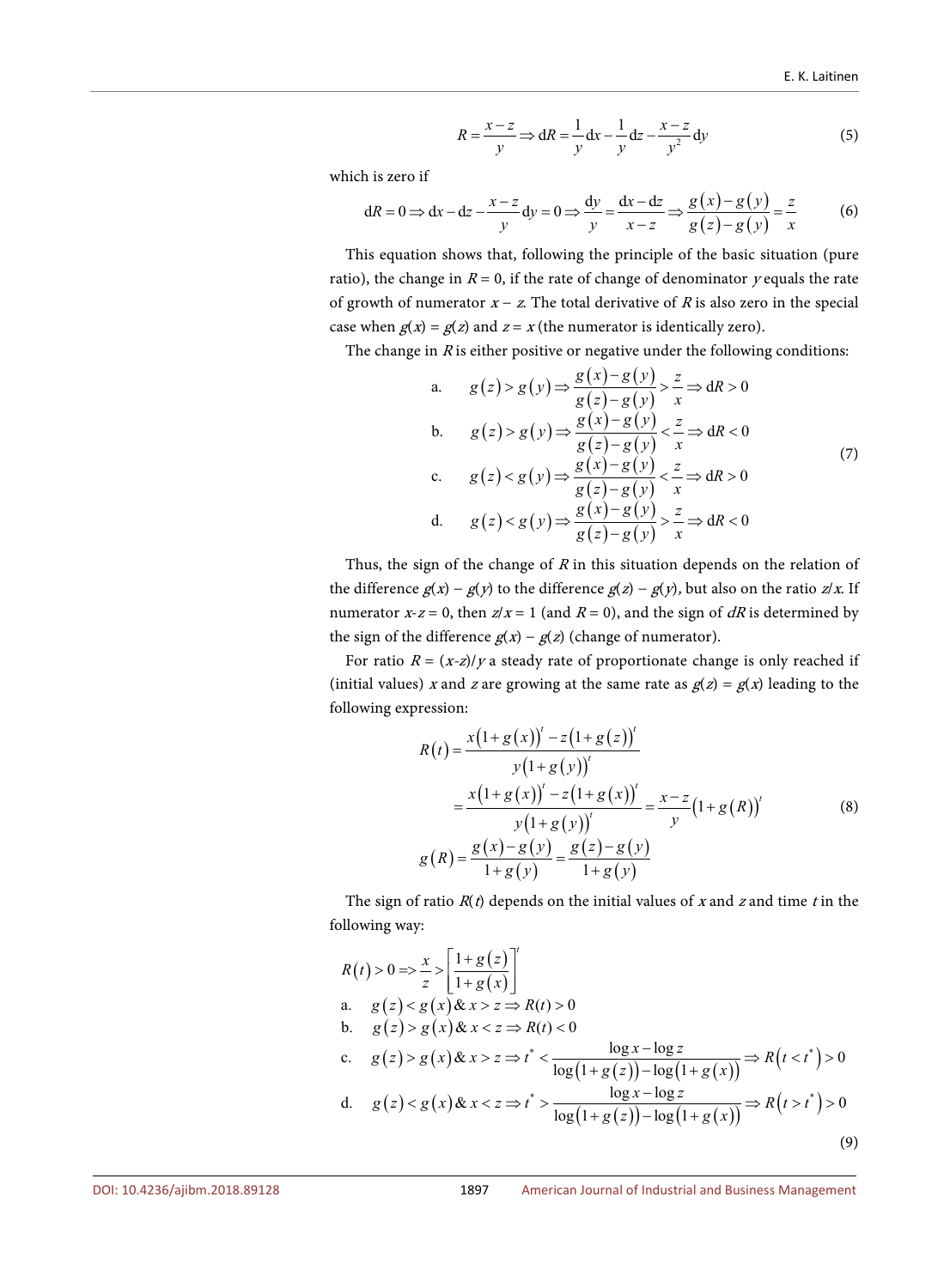Thus, under given conditions, the ratio can change its sign in the passage of time.

# **2.3. Selection of Financial Ratios**

The selection of financial ratios for the further analysis is a challenging task. The set of ratios must be concise enough to allow a detailed analysis in a limited paper but, at the same time, it must cover the most important dimensions traditionally assessed in financial statement analysis. The selected set of ratios is here a consensus but follows the outlines given in a large number of sources dealing with financial statement analysis in various contexts. The number of financial ratios discussed in literature is very high. In failure studies, predictors are typically selected on empirical grounds without any reference to distress theory leading to a wide variety of ratios used in analyses (Balcaen & Ooghe [\[12\]\)](#page-34-7). Bellovary, Giacomino & Akers [\[13\]](#page-34-8) present a review of 165 bankruptcy studies and report that there are in all 674 different financial ratios used in these studies as predictors. Profitability, liquidity, and long-term solvency ratio can be found at the top of the list of used ratios. Thus, the set is of ratios not limited hereto only pure ratios since especially profitability and cash flow ratios are often not posi-tive accounting totals. [Table 1](#page-6-0) shows a  $7 \times 7$  symmetric matrix of potential numerators (columns) and denominators (rows) for financial ratios. These potential components include most important aggregated items from the income statement, the balance sheet, and the cash flow statement. Using these components, it would be possible to construct  $(7 \times 7 - 7)/2 = 21$  different financial ratios (combinations of numerators and denominators) when the reciprocals are eliminated. However, the analysis is limited to seven ratios defined in [Table 1.](#page-6-0)

<span id="page-6-0"></span>Table 1. Selection of financial ratios.

| Numerator of a ratio<br>Denominator of |                      |                                   |                             |         |        |         |                             |
|----------------------------------------|----------------------|-----------------------------------|-----------------------------|---------|--------|---------|-----------------------------|
| a ratio                                | Net sales            | Profit                            | Cash flow                   | Current | Total  | Current | Total                       |
|                                        |                      |                                   |                             | assets  | assets | debt    | debt                        |
|                                        |                      | Profit                            | Cash flow                   |         |        |         |                             |
| Net sales                              |                      | margin                            | to net                      |         |        |         |                             |
|                                        |                      | ratio                             | sales ratio                 |         |        |         |                             |
| Profit                                 |                      |                                   |                             |         |        |         |                             |
| Cash flow                              |                      |                                   |                             |         |        |         |                             |
| Current assets                         |                      |                                   |                             |         |        |         |                             |
| Total assets                           | Capital<br>turnover# | Return on<br>investment<br>ratio¤ |                             |         |        |         | Debt to<br>assets<br>ratio& |
|                                        |                      |                                   |                             |         |        |         |                             |
| Current debt                           |                      |                                   |                             | Current |        |         |                             |
|                                        |                      |                                   |                             | ratio   |        |         |                             |
| Total debt                             |                      |                                   | Cash flow<br>to debt ratios |         |        |         |                             |

Legend: # = Capital turnover is also referred to as Total assets turnover;  $\[\mathfrak{v} =$  Return on investment ratio (ROI) is also referred to as Return on assets ratio (ROA); & = Debt to assets ratio is also referred to as Debt ratio; § = Cash flow to debt ratio is also referred to as cash flow coverage ratio or cash flow leverage ratio.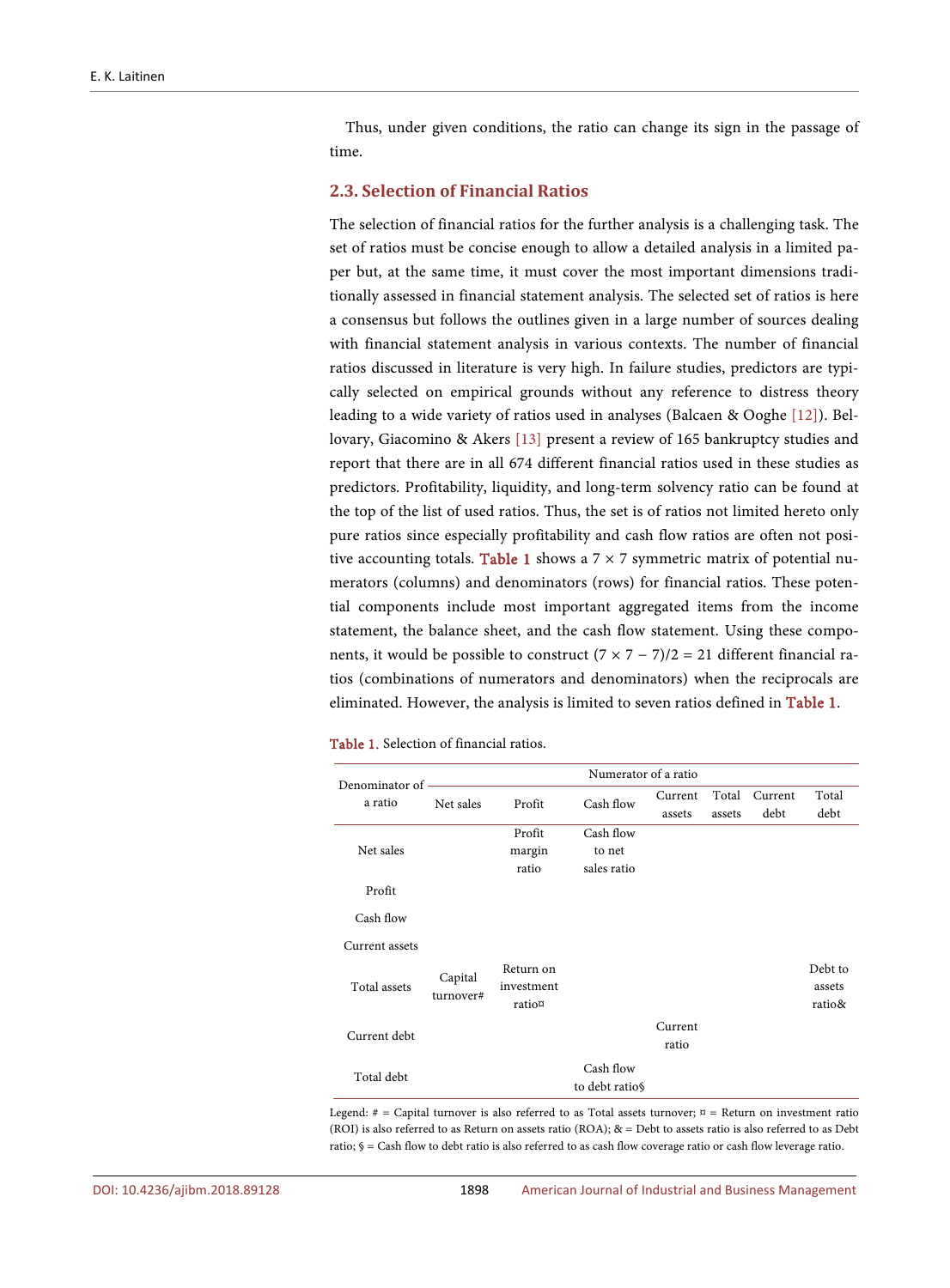The set of selected ratios is consisted of seven financial ratios that can classified in five main categories as summarized in [Table 2.](#page-7-0) Thus, the selected set includes one financial ratio for each of the following main categories: profitability, dynamic liquidity, static liquidity, static solidity (long-term solvency), and dynamic solidity (long-term solvency). In this classification, static financial ratios refer to ratios based on stock (balance sheet) concepts whereas dynamic financial ratios are based on flow concepts (income statement, cash flow). The profitability category has been further classified along the lines of the du Pont triangle system, to include profit margin ratio and capital turnover (compare with Horrigan [\[14\],](#page-34-9) p. 559). Since profit and cash flow concepts are not positive accounting totals, they have been respectively replaced by the differences between net sales and total expense (NS − TE) and between net sales and cash expense (NS − CE). This means that the selected set of ratios includes three pure ratios of form  $R = x/y$  and four non-pure (pure component) ratios of form  $R = (x - z)/y$ . However, for two pure component ratios  $x = y$  (NS) so that these ratios can be simplified as  $R = 1 - z/y$ . [Table 2](#page-7-0) also presents the frequencies of studies reviewed by Bellovary, Giacomino & Akers [\(\[13\],](#page-34-8) p. 42) that include the types of the selected ratios as predictors. The frequencies of the ratios (with different names) that are similar are summed up. The final set of ratios selected for analysis includes the most popular ratios found in the review.

## **2.4. Implications**

Empirical time-series studies show that changes in financial ratios of non-failing firms are in a stable environment typically small and random. Beaver [\(\[15\],](#page-34-10) p. 81)

<span id="page-7-0"></span>

| <b>Table 2.</b> Definitions of selected financial ratios. |
|-----------------------------------------------------------|
|-----------------------------------------------------------|

| A. Profitability                                                           | Frequency¤ | Rank#          |
|----------------------------------------------------------------------------|------------|----------------|
| 1) Return on investment ratio = $ROI = (NS - TE)/TA = NS/TA - TE/TA$       | 89         | 1              |
| Components of ROI:                                                         |            |                |
| 2) Profit margin ratio = $PRM = (NS - TE)/NS = 1 - TE/NS$                  | 9          | 21             |
| 3) Capital turnover = $CTR = NS/TA$                                        | 32         | 7              |
| <b>B.</b> Dynamic liquidity                                                |            |                |
| 4) Traditional cash flow to sales ratio = $TCF = (NS - CE)/NS = 1 - CE/NS$ | 9          | 20             |
| C. Static liquidity                                                        |            |                |
| 5) Current ratio = $CRA = CA/CD$                                           | 51         | $\mathfrak{D}$ |
| D. Static solidity (long-term solvency)                                    |            |                |
| 6) Debt to assets ratio = $\text{DAR} = \text{TD/TA}$                      | 46         | 3              |
| E. Dynamic solidity (long-term solvency)                                   |            |                |
| 7) Cash flow to debt ratio = CFD = $(NS - CE)/TD = NS/TD - CE/TD$          | 43         | 5              |

Legend: ¤ = Number of studies reviewed by Bellovary, Giacomino & Akers (2007) that include a similar ratio; # = Re-calculated rank in the popularity of ratios in studies reviewed by Bellovary, Giacomino & Akers (2007); NS = Net sales; TE = Total expenses; CE = Cash expenses; CA = Short-term (current) assets; TA = Total assets; CD = Short-term (current) debt; TD = Total debt.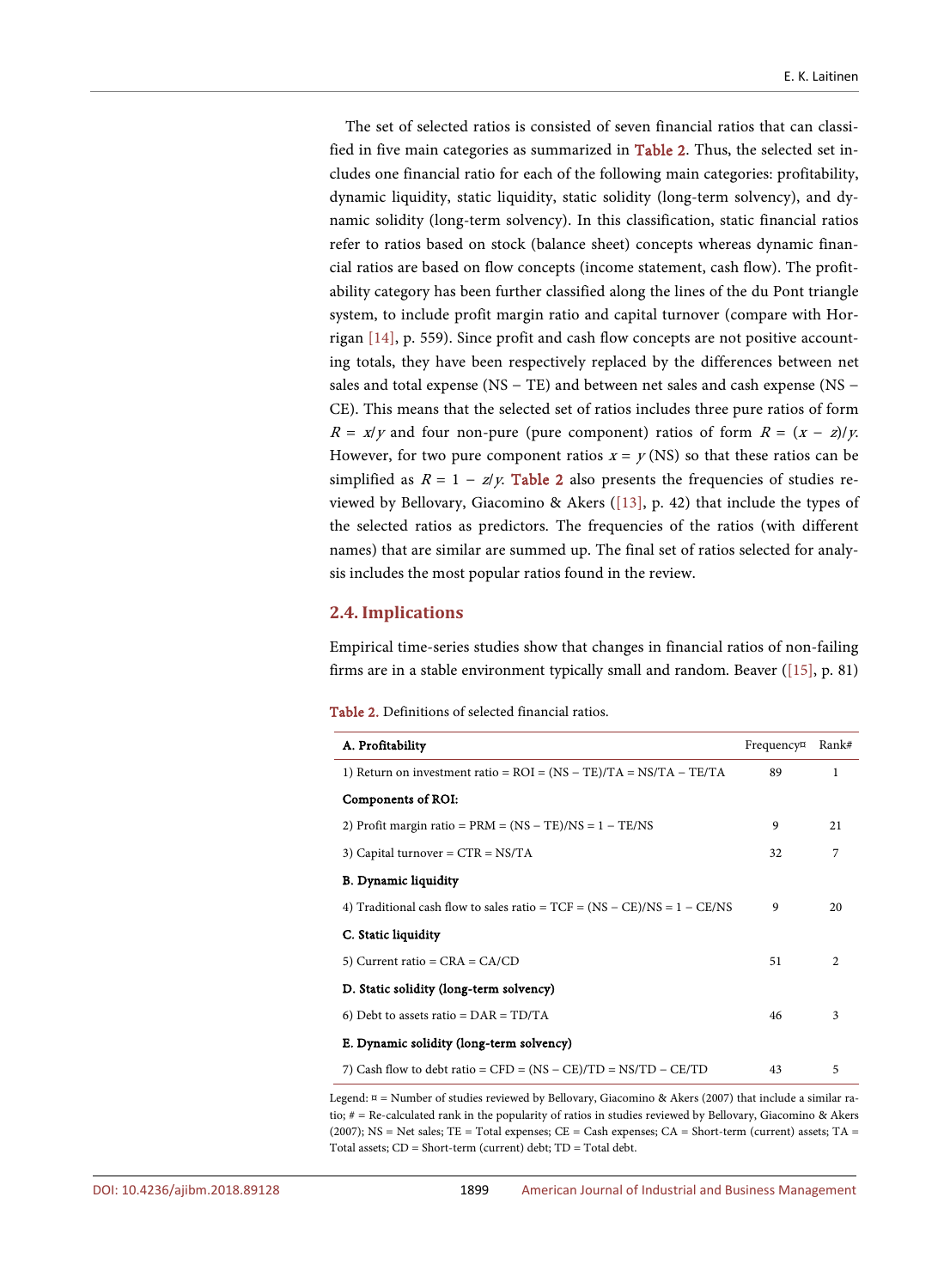describes the trend line of financial ratios in these firms having a zero slope and small deviations from the trend line. However, for failing firms changes before failure are usually larger and negative following a kind of systematic failure process. The differences in the means on financial ratios between non-failing and failing firms are evident for at least five years before failure, with the difference increasing as the year of failure approaches (Beaver [\[15\],](#page-34-10) p. 81). Failing and non-failing firms also tend to report different growth rates (for size measures such as sales and total assets). Typically, in comparable years, the growth rate of non-failing firms is greater than that of failing firms, especially in the last stages of the failure process. In the passage of time, non-failing firms continue to grow while the size of failing firms declines making also profitability descent (Beaver [\[15\],](#page-34-10) p. 81). However, in failing firms, current and long-term debt continue to grow until failure. Thus, failure process is a systematic process where nearly all financial ratios are associated with each other and change into the same negative direction. Therefore, in failing firms, most financial ratios tend to decline before failure, and ratios are correlated over time. This means that in most failing firms, profitability, liquidity, and long-term solvency ratios as considered here decline during the failure process.

The description of the failure process gives insights for a couple of general conclusions useful for this study. It is obvious that for failing firms the long-term change of the selected seven financial ratios (presented [Table 1\)](#page-6-0) will be negative more frequently than for non-failing firms. The change in the financial ratios is based on the change of their components presented in [Table 2.](#page-7-0) The components of the ratios are absolute variables closely associated with the size of the firm. Empirical evidence shows that the trends of different firm size measures are significantly correlated (Dang, Li& Yang [\[16\],](#page-34-11) pp. 163-164). Therefore, the trends of the ratio components, which reflect the size, tend to be correlated over time. Consequently, for the selected ratios, it is expected that the trends of their correlated components (2 - 3) are frequently all either positive or negative. The combinations where some components of a ratio follow a negative trend and some components follow a positive trend, are possible but they are not as frequent as all-positive and all-negative trend combinations. It is also obvious that all-positive combinations are more frequent in non-failing firms than in failing firms whereas all-negative combinations are more frequent in failing firms where the size measures are often declining before failure.

# **2.5. Propositions and Hypotheses**

#### **2.5.1. Pure Ratios**

It is possible to draw propositions (not tested statistically) and hypotheses about the changes in combinations associated with the changes of the selected seven ratios. Five of the ratios are of the pure form either as directly  $R = x/y$  (3 ratios) or through a transformation as  $R = 1 - z/y(2 \text{ ratios})$ . For these ratios, the potential propositions are simply based on the relationship between two components (x or z to  $y$ ). For the directly pure ratios, a decline of the ratios is positive simply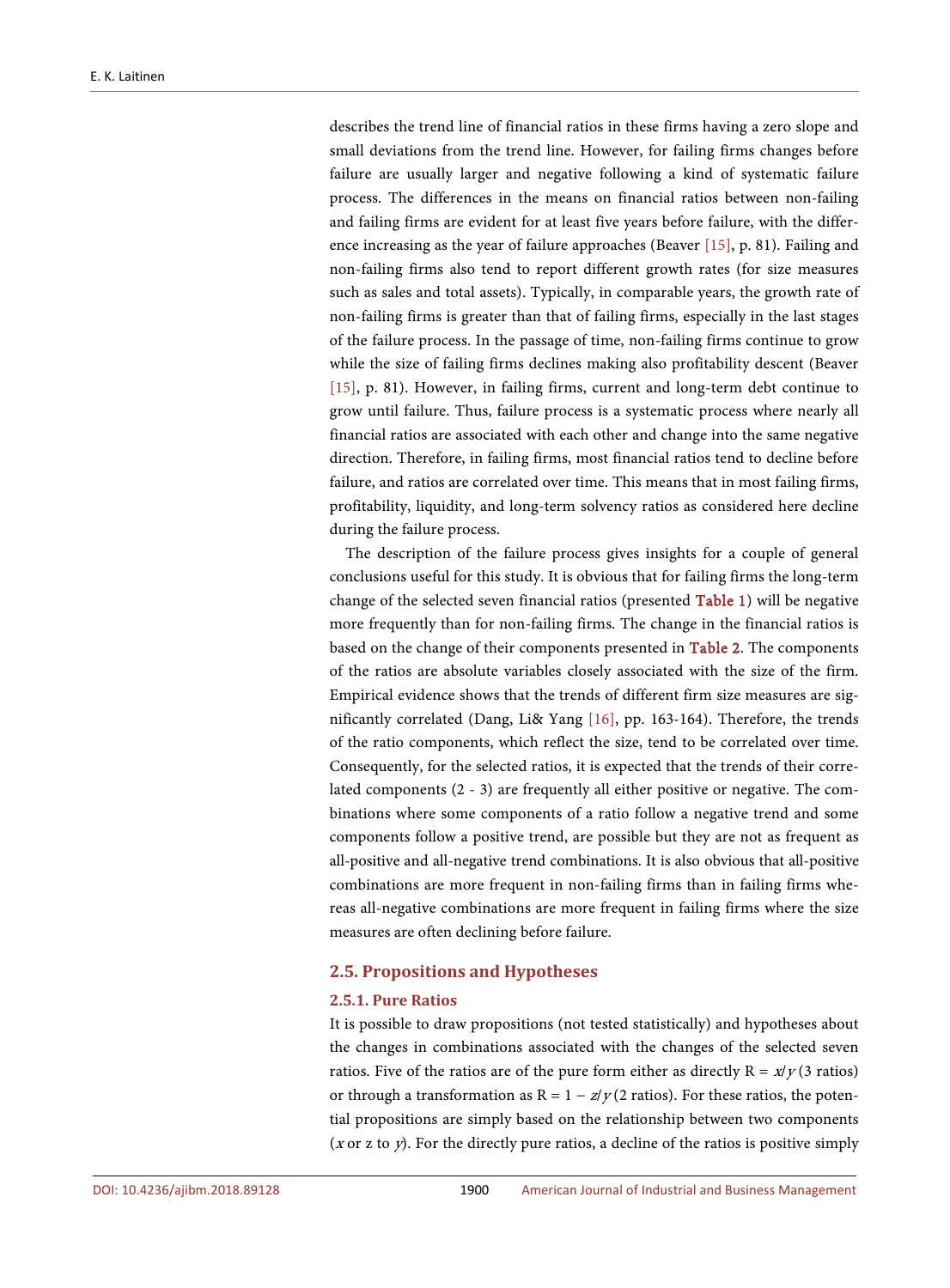if  $g(x) > g(y)$  as (3) shows. For the transformed pure ratios, this condition is  $g(y) > g(z)$ . The general conclusions drawn indicate that the highest frequencies of the component signs will concentrate on all-positive and all-negative trend combinations. However, it is probable that there are differences in the frequencies between the financial ratios. Firstly, the capital turnover ratio (CTR) may not be an efficient indicator of bankruptcy risk. Therefore, the following proposition can be assumed:

#### Proposition P1:

The frequencies of the component change signs for CTR do not significantly differ between active and bankrupt firms.

In fact, CTR was included as a predictor in the original Altman [\[17\]](#page-34-12) Z-model. In a univariate analysis, it was an insignificant predictor. In Z'-model Altman [\[18\]](#page-34-13) excluded CTR as an industry-sensitive variable from the model due to a potential industry effect.

Secondly, the current ratio (CRA) includes the current debt concept as the denominator. The failure process indicates that an increase of this debt associated with a decrease in current assets is relatively frequent in declining firms. Similarly, a decrease of current debt associated with an increase in current assets may be frequent in firms with an increasing CRA. Therefore, the following proposition can be presented for CRA:

#### Proposition P2:

The frequencies of other combinations than all-positive or all-negative trend combinations are frequent for CRA.

Thirdly, this same logic of negative and positive trend components holds also for the debt to assets ratio (DAR) leading to the third proposition as follows:

#### Proposition P3:

The frequencies of other combinations than all-positive or all-negative trend combinations are frequent for DAR.

The current set of financial variables also includes two ratios of the non-pure form defined as  $R = (x - z)/y$  where three components are involved with the ratio change. These ratios are the return on investment ratio (ROI) and the cash flow to debt ratio (CFD) which were the most efficient univariate predictors of failure tested by Beaver [\[15\].](#page-34-10) The extraction of potential hypotheses for these non-pure ratios will be more complicated and therefore it is separately presented.

# **2.5.2. Return on Investment Ratio**

#### Decreasing ROI

The first non-pure ratio in the selected set of financial ratios is the return on investment ratio (ROI) that is defined as follows:

$$
ROI = \frac{NS - TE}{TA} = \frac{NS}{TA} - \frac{TE}{TA}
$$
(10)

where NS is net sales, TE is total expenses (excluding interest and taxes), and TA is total assets (being equal to total capital).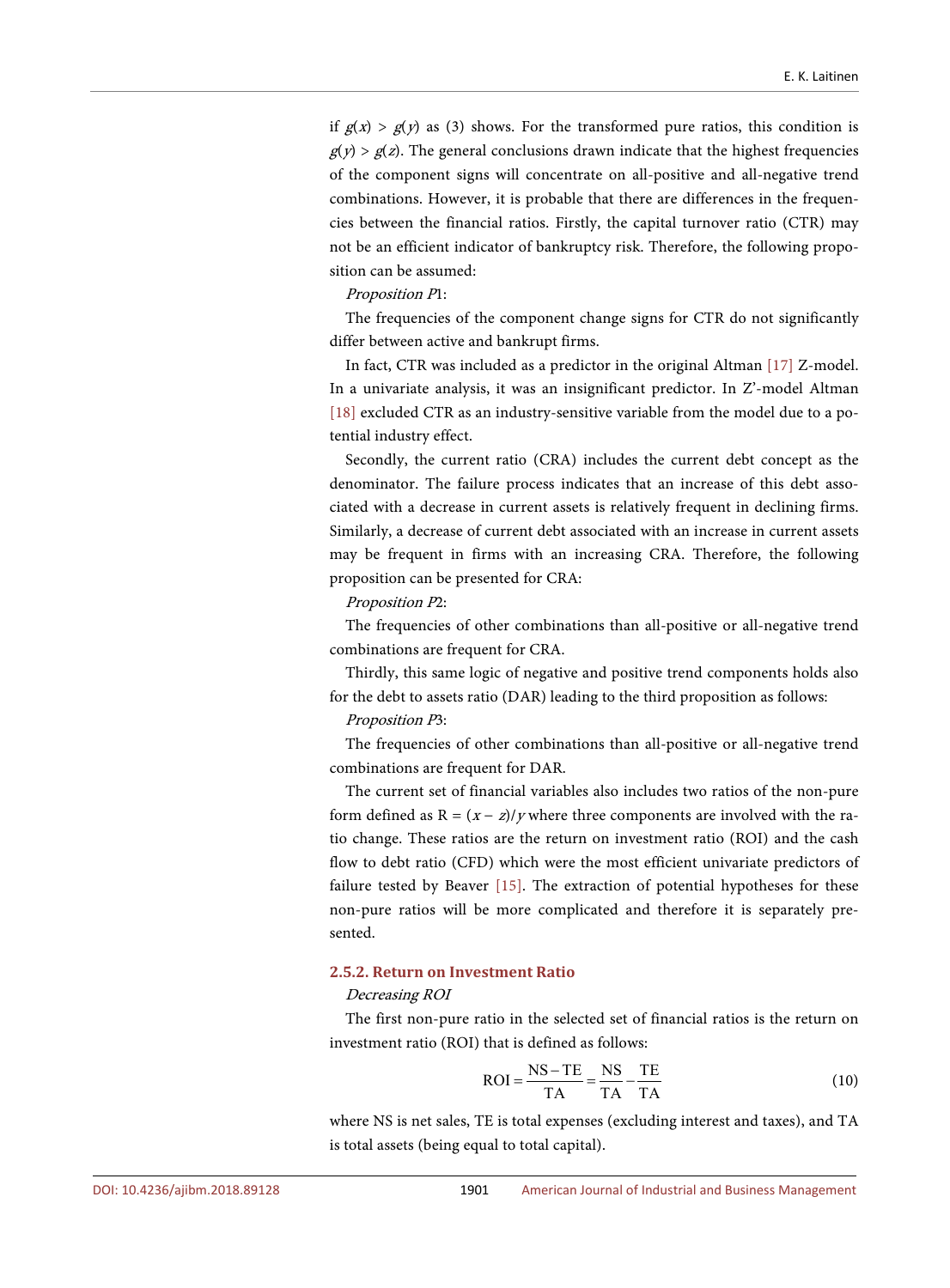Following equations (7: b & d) it can be shown that the change in ROI ( $\triangle$ ROI) is negative, when the following conditions hold for the growth rates (trends):

a. 
$$
g(TE) > g(TA) \Rightarrow \frac{g(NS) - g(TA)}{g(TE) - g(TA)} < \frac{TE}{NS} \Rightarrow \Delta ROI < 0
$$
  
\nb.  $g(TE) < g(TA) \Rightarrow \frac{g(NS) - g(TA)}{g(TE) - g(TA)} > \frac{TE}{NS} \Rightarrow \Delta ROI < 0$  (11)

which are valid for  $TE/NS = 1$  or  $NS-TE = 0$  if

a. 
$$
g(TE) > g(TA) > g(NS)
$$
  
\nb.  $g(TE) > g(NS) > g(TA)$  (12)  
\nc.  $g(TA) > g(TE) > g(NS)$ 

In practice, TE/NS is for profitable firms less than unity and for non-profitable (often, failing) firms it exceeds unity. However, the set of conditions (12) can act as an approximation how the trends of the components are associated with a negative change of ROI. For profitable firms, the exact form of conditions (12: a-b) is more stringent than for unprofitable firms whereas that of condition (12: c) is less stringent.

For each condition (12: a-c) it holds that  $g(NS) < g(TE)$  requiring that expenses are growing at a higher rate than net sales leading to decline of profit. Furthermore, conditions (12: a-b) assume that  $g(TE) > g(TA)$  leading to that expenses have the highest rate of growth from the three components of ROI. Taking account of the rank order of  $g$ (NS) and  $g$ (TA) in (12: a-b) the first case can be called "an expense-assets-expansive firm" (EAE firm) whereas the second case is only "an expense-expansive firm" (EE firm). In this way, the trend of net sales can be used as a standard which other trends are compared with. Therefore, the names of the cases do not refer to the absolute height of the growth rates. The third condition (12: c) indicates that  $g(TA)$  exceeds  $g(TE)$  letting g(NS) being the lowest rate characterizing "an asset-expense-expansive firm" (AEE firm). Empirically, the trends of net sales and total assets can in the long term be close to each other (Dang, Li & Yang [\[16\],](#page-34-11) p. 164). However, because TE/NS for declining firms tends to be close to unity with a small variation, it can be expected the trends of the flow concepts, net sales and total expenses, are even closer to each other. Therefore, it may be relatively rare that the growth rate of total assets is located between the growth rates of net sales and total expenses. This actually means that the frequency of the EAE firms (12: a) can be expected to be low. Furthermore, failure process implies that decline or relatively low growth rate of net sales is the main reason for a decline in ROI implying that AEE firms (12: c) are more frequent than only EE firms (12: b) are. This expectation holds for both active (declining) and failing firms. Thus, the following hypothesis (H1) is presented:

#### Hypothesis H1:

For active and failing firms with decreasing ROI, the frequency order of the decline types is the following: 1) Asset-expense-expansive (AEE) firm, 2) Ex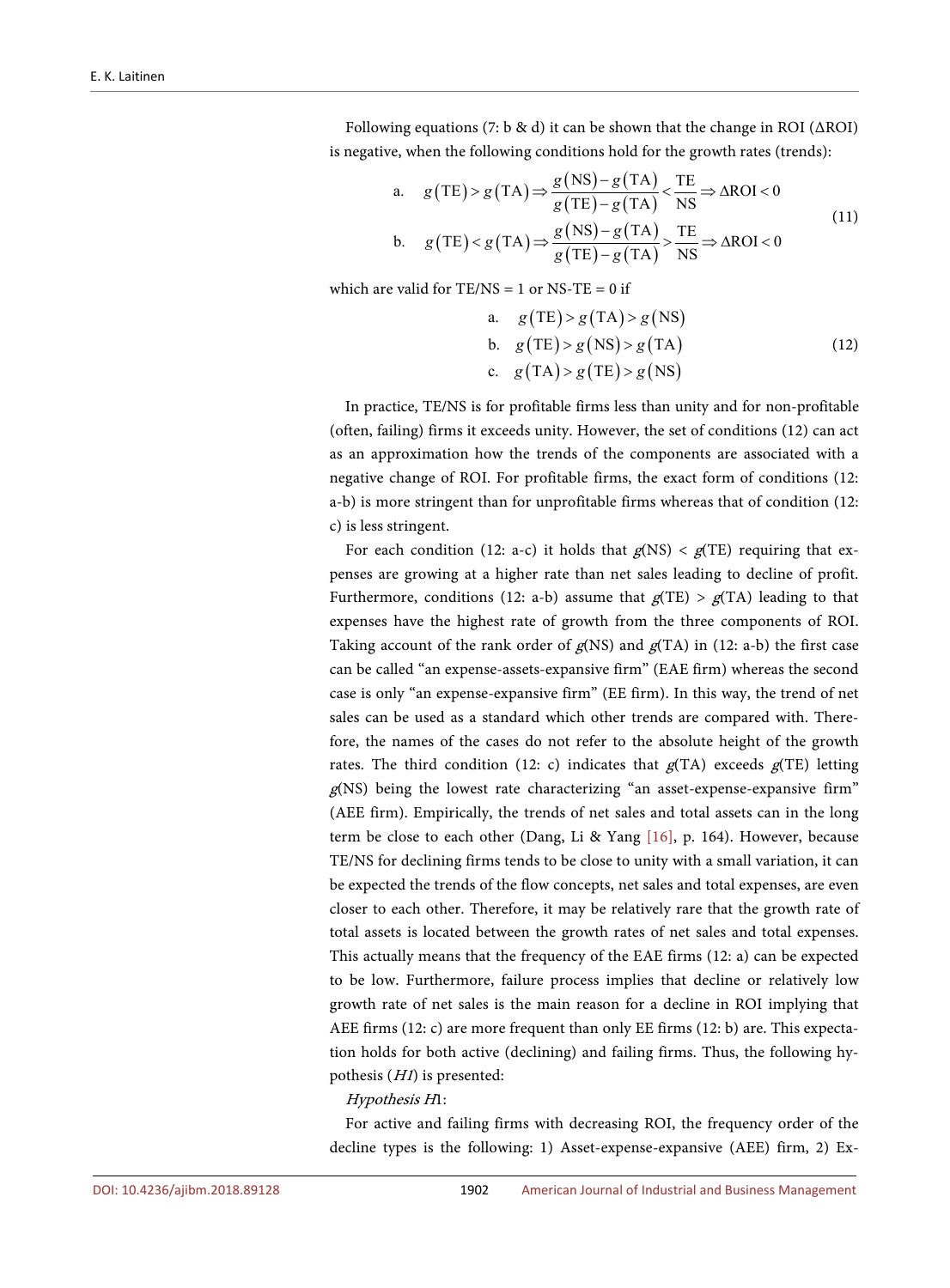pense-expansive (EE) firm, and 3) Expense-asset-expansive (EAE) firm.

#### Increasing ROI

Equations (7: a & c) show that the change in ROI ( $\triangle$ ROI) is positive, when the following conditions hold for the growth rates:

a. 
$$
g(TE) > g(TA) \Rightarrow \frac{g(NS) - g(TA)}{g(TE) - g(TA)} > \frac{TE}{NS} \Rightarrow \Delta ROI > 0
$$
  
\nb.  $g(TE) < g(TA) \Rightarrow \frac{g(NS) - g(TA)}{g(TE) - g(TA)} < \frac{TE}{NS} \Rightarrow \Delta ROI > 0$  (13)

which are valid for  $TE/NS = 1$  or  $NS-TE = 0$  if

a. 
$$
g(NS) > g(TE) > g(TA)
$$
  
\nb.  $g(TA) > g(NS) > g(TE)$   
\nc.  $g(NS) > g(TA) > g(TE)$  (14)

The conditions (14: a-c) are approximations which only hold for  $TE/NS = 1$ . For profitable firms, the exact form of conditions (14: b-c) is less stringent than for unprofitable firms whereas that of condition (14: a) is more stringent due to the higher value of TE/NS.

For each condition (14: a-c) it is valid that  $g(NS) > g(TE)$  so that net sales is growing at a higher rate that expenses leading to increase of profit. Conditions (14: a & c) imply that net sales has the highest growth rate from the three components. Similarly as for decreasing ROI, the three cases described by (14) can be entitled by the rank order of growth rates in (14: a-c) in the following way: "a sales-expansive firm" (SE firm), "an asset-sales-expansive firm" (ASE firm), and "a sales-asset-expansive firm" (SAE firm). For the same reason as above, it can be expected that in practice the frequency of the SAE firm is low. In this type of increase, the growth rate of assets is located between the growth rates of sales and expenses, which may be rare. For the active firms with increasing ROI it may be typical that the increase is due to an increase in sales rather than in assets. Therefore, it can be assumed for active firms that the frequency of the SE firms is higher than that of the ASE firms. However, the failure process shows that for failing firms an increase in ROI is rare. For failing firms, the components of ROI (size measures) relatively often show a negative growth rate. This kind of negative growth process may lead to an increase in ROI. Thus, for failing firms, it can be expected that the frequency of the ASE firms will exceed that of the SE firms. Thus, the following hypothesis  $(H2)$  is presented:

#### Hypothesis H2:

1) For active firms with increasing ROI, the frequency order of the increase types is the following: a) Sales-expansive (SE) firm, b) Asset-sales-expansive (ASE) firm, and c) Sales-asset-expansive (SAE) firm.

2) For failing firms with increasing ROI, the following order is assumed: a) Asset-sales-expansive (ASE) firm, b) Sales-expansive (SE) firm, and c) Sales-asset-expansive (SAE) firm.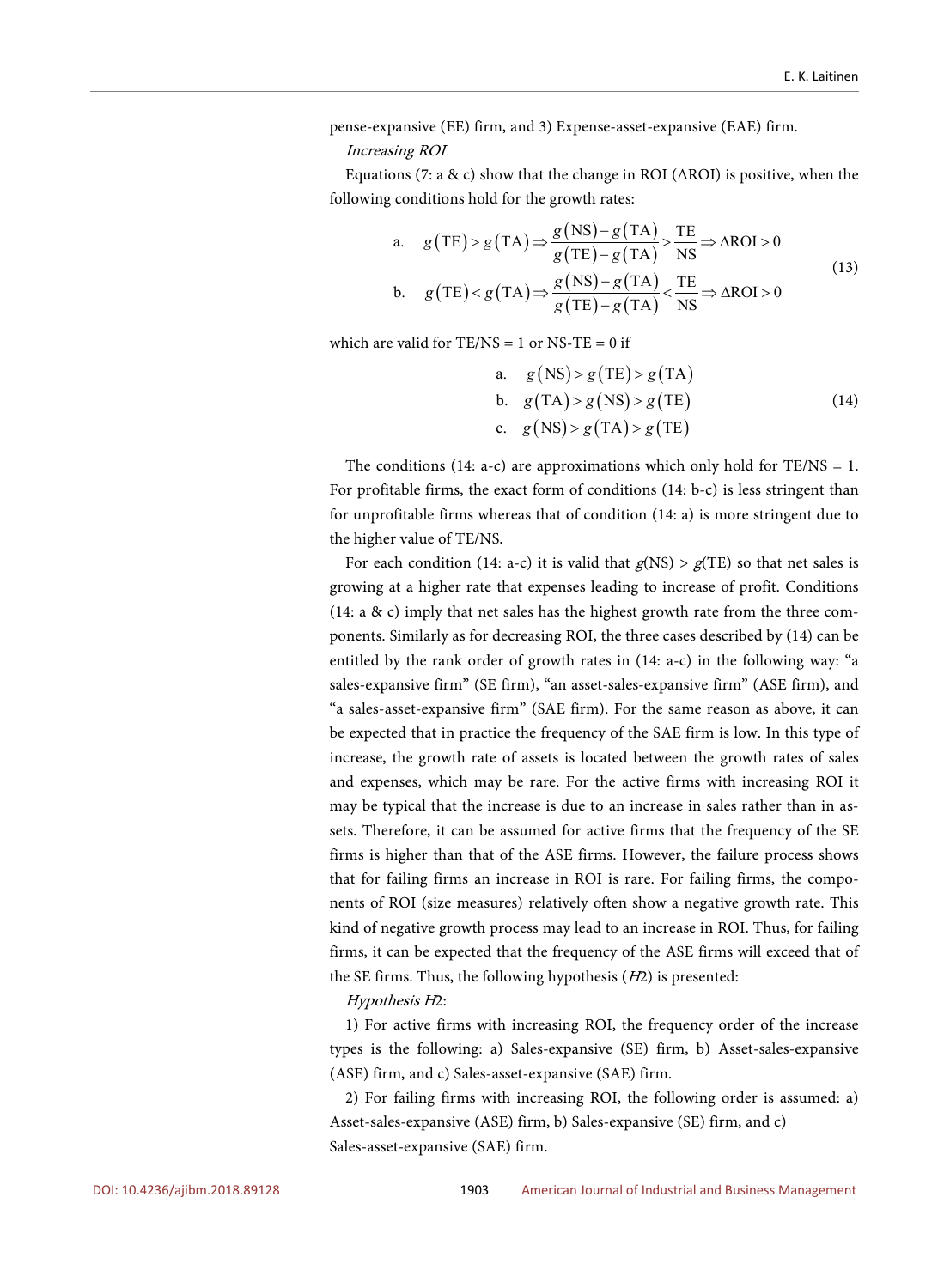#### **2.5.3. Cash Flow to Debt Ratio**

Decreasing CFD

The second non-pure ratio in the set of the ratios is the cash flow to debt ratio (CFD) that has the following definition:

$$
CFD = \frac{NS - CE}{TD} = \frac{NS}{TD} - \frac{CE}{TD}
$$
\n(15)

where NS is net sales, CE is cash expenses (including interest and taxes), and TD is total debt.

Equations (7: b & d) show that the change in CFD ( $\triangle$ CFD) is negative, when the following conditions hold for the growth rates of the components:

a. 
$$
g(CE) > g(TD) \Rightarrow \frac{g(NS) - g(TD)}{g(CE) - g(TD)} < \frac{CE}{NS} \Rightarrow \Delta CFD < 0
$$
  
\nb.  $g(CE) < g(TD) \Rightarrow \frac{g(NS) - g(TD)}{g(CE) - g(TD)} > \frac{CE}{NS} \Rightarrow \Delta CFD < 0$  (16)

which are valid for  $CE/NS = 1$  or  $NS - CE = 0$  if

a. 
$$
g(CE) > g(TD) > g(NS)
$$
  
\nb.  $g(CE) > g(NS) > g(TD)$  (17)  
\nc.  $g(TD) > g(CE) > g(NS)$ 

In practice, CE/NS is rarely exactly equal to unity. However, similarly as for ROI, the set of conditions (17) can now act as approximation how the growth rates of the components are associated with a negative change of CFD. The variation of CE/NS around unity is as a cash-based measure probably greater than that of TE/NS making the approximation more inaccurate than for ROI. For firms with lower CE/NS, the exact form of conditions (17: a-b) is more stringent than for firms with higher CE/NS whereas that of condition (17: c) is less stringent.

For conditions (17: a-c) it holds that  $g$ (NS) <  $g$ (CE) so that cash expenses are growing at a higher rate than net sales leading to decline of cash flow. Conditions (17: a-b) assume that  $g(CE) > g(TD)$  leading to that expenses have the highest rate of growth. Following the previous principle of taking account of the rank order of growth rates the first case (17: a) can be called as "a cash expense-debt-expansive firm" (CEDE firm) whereas the second case (17: b) is simply "a cash expense-expansive firm" (CEE firm). For the third case (17: c), g(NS) has the lowest growth rate. It can be called as "a debt-cash expense-expansive firm" (DCEE firm). Using the same logic as for ROI it can be expected that the frequency of the CEDE firms (17: a) is low, since  $g$ (NS) and  $g$ (CE) may be close to each other. The cases where  $g(TD)$  is located between these growth rates may be relatively rare. Failure process indicates that for declining firms, especially for failing firms, a high growth rate of debt is typical. Therefore, it will be assumed that the DCEE firms (17: c) show the highest frequency followed by the CEE firms (17: b). Thus, the following hypothesis  $(H3)$  is presented: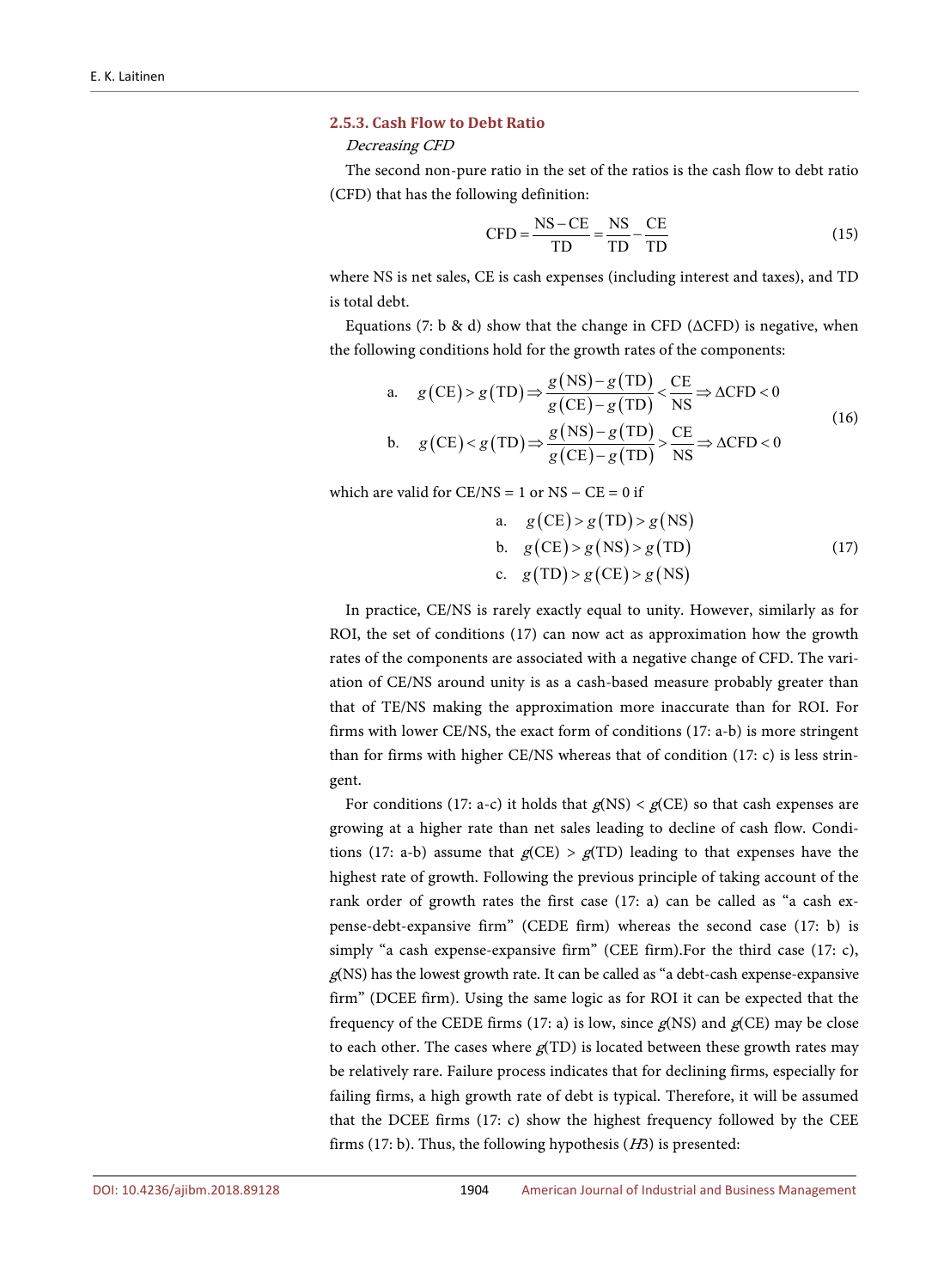#### Hypothesis H3:

For active and failing firms with decreasing CFD, the frequency order of the decline types is the following: 1) Debt-cash expense-expansive firm (DCEE) firm, 2) Cash expense-expansive (CEE) firm, and 3) Cash expense-debt-expansive firm (CEDE) firm.

#### Increasing CFD

Equations (7: 1 & 3) show that the change in CFD ( $\triangle$ CFD) is positive, when the following conditions hold for the growth rates:

a. 
$$
g(CE) > g(TD) \Rightarrow \frac{g(NS) - g(TD)}{g(CE) - g(TD)} > \frac{CE}{NS} \Rightarrow \Delta CFD > 0
$$
  
\nb.  $g(CE) < g(TD) \Rightarrow \frac{g(NS) - g(TD)}{g(CE) - g(TD)} < \frac{CE}{NS} \Rightarrow \Delta CFD > 0$  (18)

which are valid for  $CE/NS = 1$  or  $NS - CE = 0$  if

a. 
$$
g(NS) > g(CE) > g(TD)
$$
  
\nb.  $g(TD) > g(NS) > g(CE)$   
\nc.  $g(NS) > g(TD) > g(CE)$  (19)

These conditions are only approximations used to extract hypotheses. For firms with higher CE/NS, the exact form of conditions (19: b-c) is less stringent than for firms with lower CE/NS whereas that of condition (19: a) is more stringent due to the higher value of CE/NS.

For each condition (19: a-c) it is valid that  $g(NS) > g(CE)$  so that net sales is growing at a higher rate that cash expenses leading to increase of cash flow. Conditions (19: a & c) imply that net sales has the highest growth rate from the three components. Similarly, as before, the three cases described by (19) can be entitled by the rank order of growth rates in (19: a-c) respectively as follows: "sales-expansive firm" (SE firm), "debt-sales-expansive firm" (DSE firm), and "sales-debt-expansive firm" (SDE firm). For the same reason earlier, it can be expected that in practice the frequency of the SDE firms is low for both active and failing firms. In these firms,  $g(TD)$  is located between  $g(NS)$  and  $g(CE)$ . Furthermore, for the active firms with increasing CFD it may be typical that the growth rate of debt is lower than that of net sales. Thus, for these firms the SE firms may show the highest frequency. The failure process indicates that for failing firms an increase in CFD is rare whereas  $g(TD)$  often exceeds  $g(NS)$ . Therefore, it is expected for failing firms that the DSE firms have the highest frequency. In these firms, one or more components of CFD are often negative. The following hypothesis (H4) is presented:

#### Hypothesis H4:

1) For active firms with increasing CFD, the frequency order of the increase types is the following: a) Sales-expansive (SE) firm, b) Debt-sales-expansive (DSE) firm, and c) Sales-debt-expansive (SDE) firm.

2) For failing firms with increasing CFD, the following order is assumed: a) Debt-sales-expansive (DSE) firm, b) Sales-expansive (SE) firm, and c) Sales-debt-expansive (SDE) firm.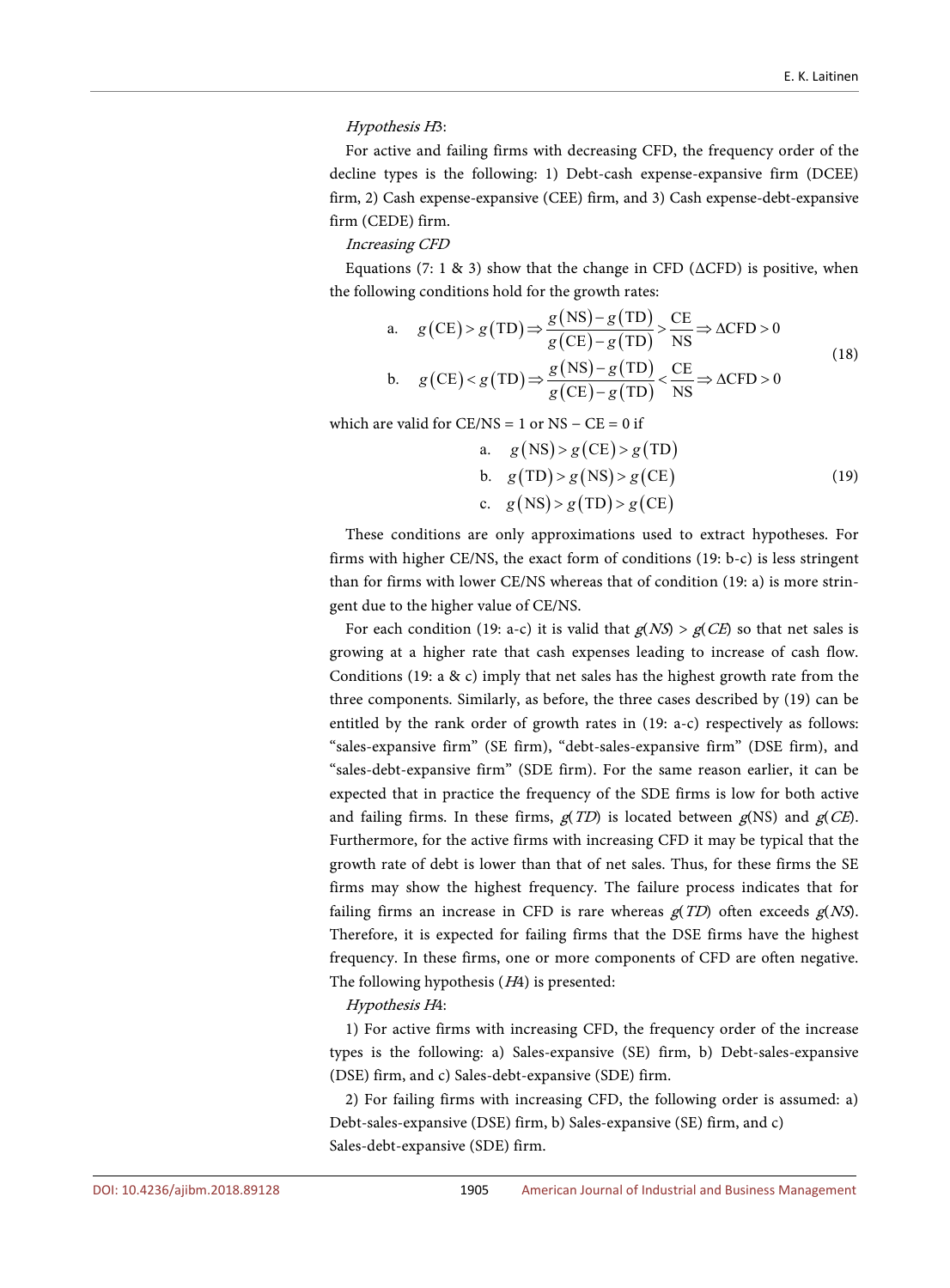# **3. Empirical Data and Methods**

#### **3.1. Data**

The empirical data of this study consist of financial statements from Finnish firms extracted from the ORBIS database of Bureau Van Dijk (BvD). The ORBIS database organizes the public data from administrative sources and filters them into various standard formats to facilitate searching and company comparisons. There are many restrictions set for the firms included in the final sample. First, only industrial firms were included so that financial and insurance companies were excluded due to the special nature of their business. Secondly, since the present study concentrates on long-term trend analysis it was required that each sample firms must have continuous time series of financial statements at least for ten years. Thirdly, it was required that the latest year of annual closing of accounts should be between 2012 and 2016 to ensure the freshness of the data.

The research period is characterized by economic difficulties emerged in the Finnish economy. Firstly, the 2008 financial crisis produced one of the most significant economic shocks to the global economy. This crisis touched first in 2007 the U.S. financial sector but the effects spread to several national economies resulting in what has often been called the Great Recession. The crisis can be seen as a major shock to Finland. Secondly, after the financial crisis the second contraction started in the second quarter of 2012 resulting in a period of prolonged recession. This period provides us with an excellent opportunity to assess the hypotheses on the change in major financial ratios, since, due to the strong recession there is a wide variety of firms with either positive or negative ratio changes. Finally, it was required that the total assets of the sample firms must exceed one million Euro at least once during the ten year period. This requirement is set because the assumption of the constant growth rate of ratio components may not be valid for very small firms, which are often characterized with unstable financial development (Balcaen & Ooghe [\[12\]\)](#page-34-7).

[Table 3](#page-15-0) presents the description of the final sample. In total, ten-year time series of financial statements from 14,296 industrial firms were extracted from the ORBIS database. However, about 22.3% of the firms did not have complete series of statements and they were dropped from the sample. Many of the firms were also dropped due to changes in the length of accounting period. Since the components of financial ratios include both flow and stock variables, a change in the length can distort the interpretation of the time series of a ratio. The original data also included firms with an unspecified status such as dissolved firms. These firms were excluded from the final sample that in all includes 9241 industrial firms consisted of 9160 active firms and 81 bankrupt firms. The percent of bankrupt firms (0.88%) is consistent with average percent of such firms in Finland. The sample mainly consists of private limited companies. However, it also includes 87 co-operative companies, 9 limited partnership companies, and 91 public limited companies.

The sample is statistically representative with respect to the industry and the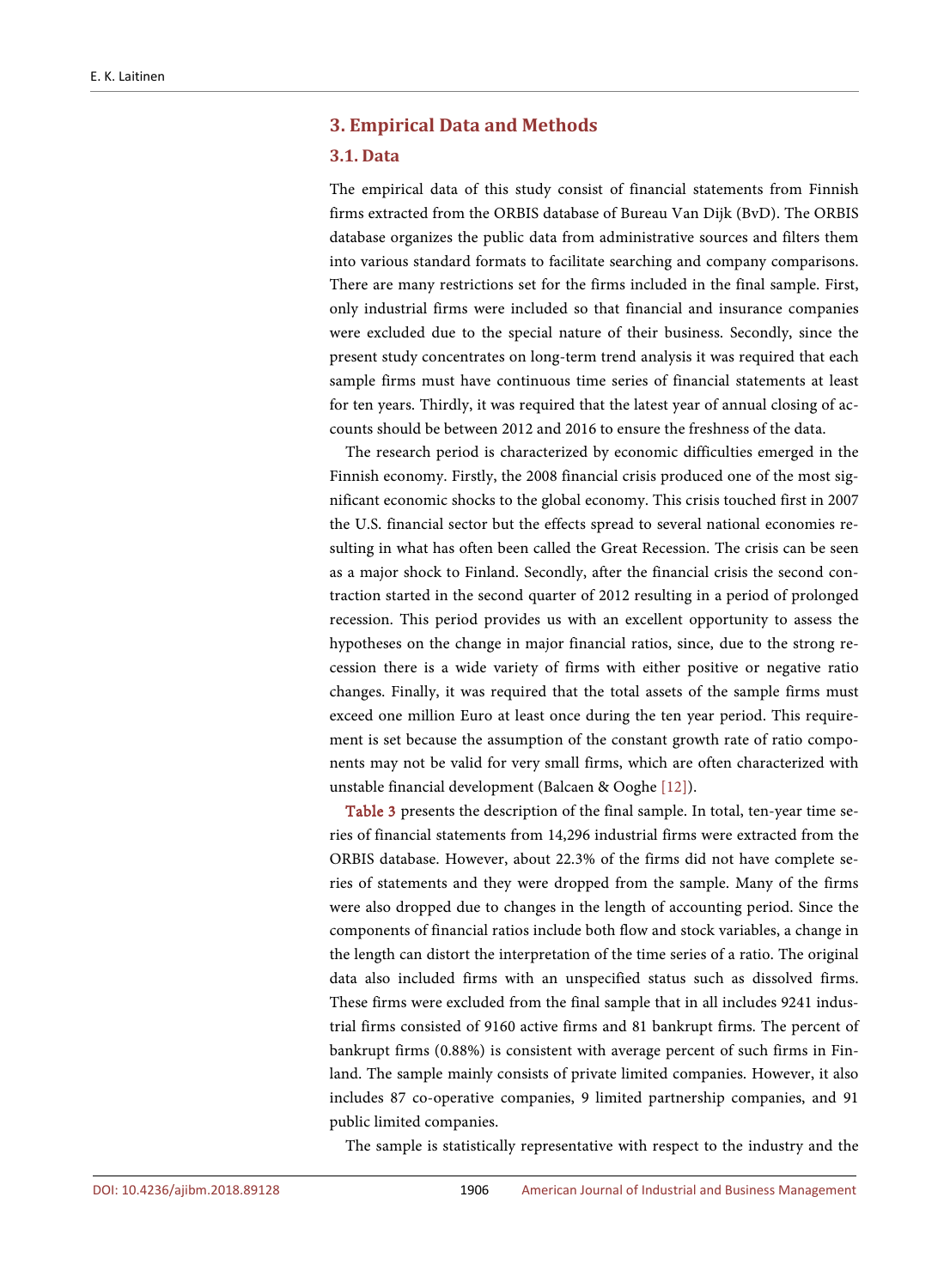|                                                   | N     | $\frac{0}{0}$ |
|---------------------------------------------------|-------|---------------|
| <b>Extracted firms from Orbis</b>                 | 14296 | 100.00        |
| Firms with missing values in time series          | 3192  | 22.33         |
| Firms with changes in length of accounting period | 1535  | 10.74         |
| Active firms in insolvency proceedings            | 8     | 0.06          |
| Dissolved firms                                   | 302   | 2.11          |
| Dissolved (merger or take-over) firms             | 6     | 0.04          |
| Firms In liquidation                              | 12    | 0.08          |
| Final sample                                      | 9241  | 64.64         |
| Active firms                                      | 9160  | 99.12         |
| +Bankruptcy firms                                 | 81    | 0.88          |
| Final sample                                      | 9241  | 100.00        |

<span id="page-15-0"></span>Table 3. Description of the sample.

size of firms in Finland taking account of that very small firms are excluded. The most frequent industries in the sample are wholesale and retail trade (25.1%), manufacturing (21.1%), and construction (14.3%). The median of net sales for the sample firms is 3036 thousand Euro. However, the size distribution is highly skewed so that the average of net sales in the last reporting year is high as 31,742 thousand Euro (with skewness of 25.5). In the last year, the average number of employees is 148 whereas the median number is only 18 (with skewness of 24.2).

## **3.2. Statistical Methods**

The analysis of the empirical data will be carried out in several stages. Firstly, the logarithmic-linear trends of the ratio components will be estimated for each of 9241 firms. The selected set of the seven financial ratios is based on seven components as presented in [Table 2.](#page-7-0) These seven positive (as required) components (net sales, total expenses, traditional cash expenses, current assets, total assets, current debt, and total debt) were calculated for the sample firms from the financial statements following standard accounting practices. Total expenses concept is based on the EBIT concept and it does not include interest expenses and taxes (net sales − EBIT). Cash expenses, however, are based on the traditional cash flow concept including these items but neglecting depreciations (net sales − net profit + depreciations). For each component x, the steady growth rate  $g(x)$ (logarithmic trend) is estimated from ten financial statements applying the standard ordinary least squares (OLS) method to the logarithmic time-series of <sup>x</sup> as follows:

$$
x_{t} = x(1 + g(x))' \cdot e^{\varepsilon} \Rightarrow \log x_{t} = \log x + t \cdot \log(1 + g(x)) + \varepsilon
$$
 (20)

where  $x$  is the initial value of the component and  $e$  is the random residual. The goodness of fit in (20) is assessed by the multiple coefficient of correlation ( $R$ ) squared). The reliability of the initial value and trend estimates is evaluated by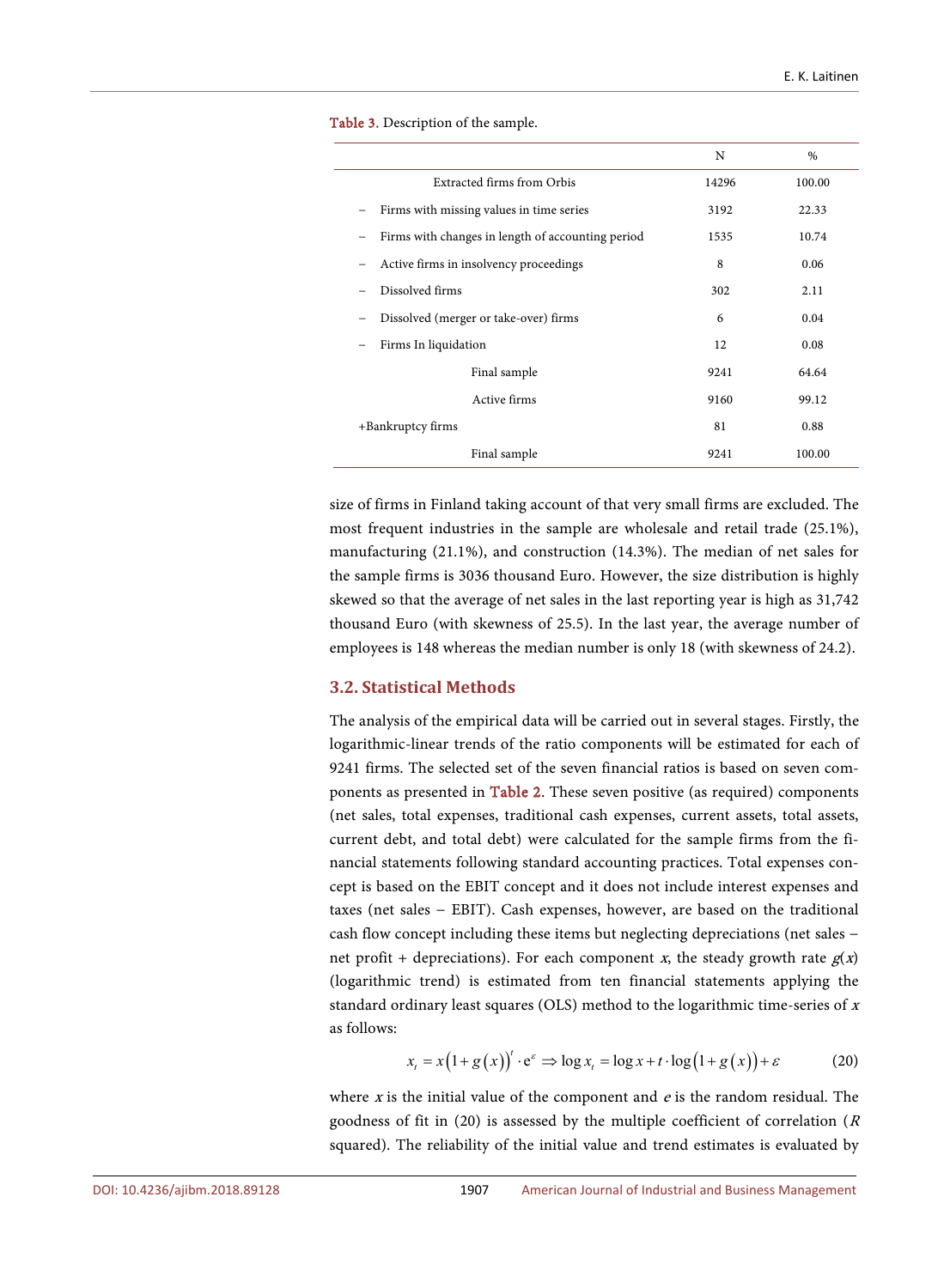<sup>t</sup>-statistics. While the present analysis is based on long-term trend analysis, the change of the seven financial ratios from the first to the last tenth period is calculated using the trend estimates as given by (20). This makes the long-term ratio change consistent with the theoretical framework. The analyses of the ratio changes are separately made for the sample firms with a negative change and for the sample firms with non-negative change. The active and bankrupt firms are analyzed separately.

Secondly, the median growth rates of the ratio components are used to illustrate the average determinants of ratio changes. Thirdly, the co-movement of the denominator and numerator of each ratio is assessed by the median time-series correlation between them. The correlation coefficient for the exact logarithmic-linear time-series of  $x$  and  $y$  can be calculated in the following way:

$$
COV(x,y) = \frac{1 - ((1 + g(x))(1 + g(x)))^{n+1}}{(n+1)(1 - (1 + g(x))(1 + g(y)))} - \frac{(1 - (1 + g(x))^{n+1})(1 - (1 + g(y))^{n+1})}{(n+1)^2 g(x)g(y)}
$$
(21a)

$$
VAR(x) = \frac{1 - (1 + g(x))^{2(n+1)}}{(n+1)g(x)(2+g(x))} - \frac{(1 - (1 + g(x))^{n+1})^2}{(n+1)^2 g(x)^2}
$$
(21b)

$$
COR(x, y) = \frac{COV(x, y)}{\sqrt{VAR(x) \cdot VAR(y)}}
$$
(21c)

where  $g(x)$  and  $g(y)$  are the growth rates of x and y, respectively,  $COV(x, y)$  is the covariance between them,  $VAR(x)$  is the variance of x,  $COR(x, y)$  is the correlation coefficient between  $x$  and  $y$ , and  $n$  is the length of the time series.  $VAR(y)$  can be calculated through (21b) substituting x by y.

For the time-series of ratio  $R = x/y$  the correlation COR(x, y) calculated from the actual series is of importance. If the correlation is positive, the simultaneous changes in  $x$  (for example debt) and  $y$  (for example assets) can partly compensate each other, which can lead to a more stable (constant, increasing, or decreasing) time-series of the ratio (debt-to-assets ratio DAR). If the correlation is negative, the simultaneous changes in  $x$  and  $y$  will strengthen the changes in the ratio time series. The correlation coefficient is affected by the timing (simultaneity) of the changes in  $x$  and  $y$ , and by the height of these changes. For short time series (such as  $n = 10$ ), the timing may affect the coefficient more strongly than the height. [Table A1](#page-35-0) presents experimental values for the coefficient of correlation (21c) for alternative values of  $g(x)$  and  $g(y)$  when  $n = 10$  (as in the present data). The experimental values indicate that the correlation coefficient is quite insensitive to the differences in the growth rates of the numerator and the denominator. Therefore, for a perfect timing, the absolute value of this correlation can be close to unity even if the differences in the growth rates (trends) are large. For example, if  $g(x) = 0.10$  and  $g(y) = 0.01$ , then  $COR(x, y) = 0.993$  (n = 10).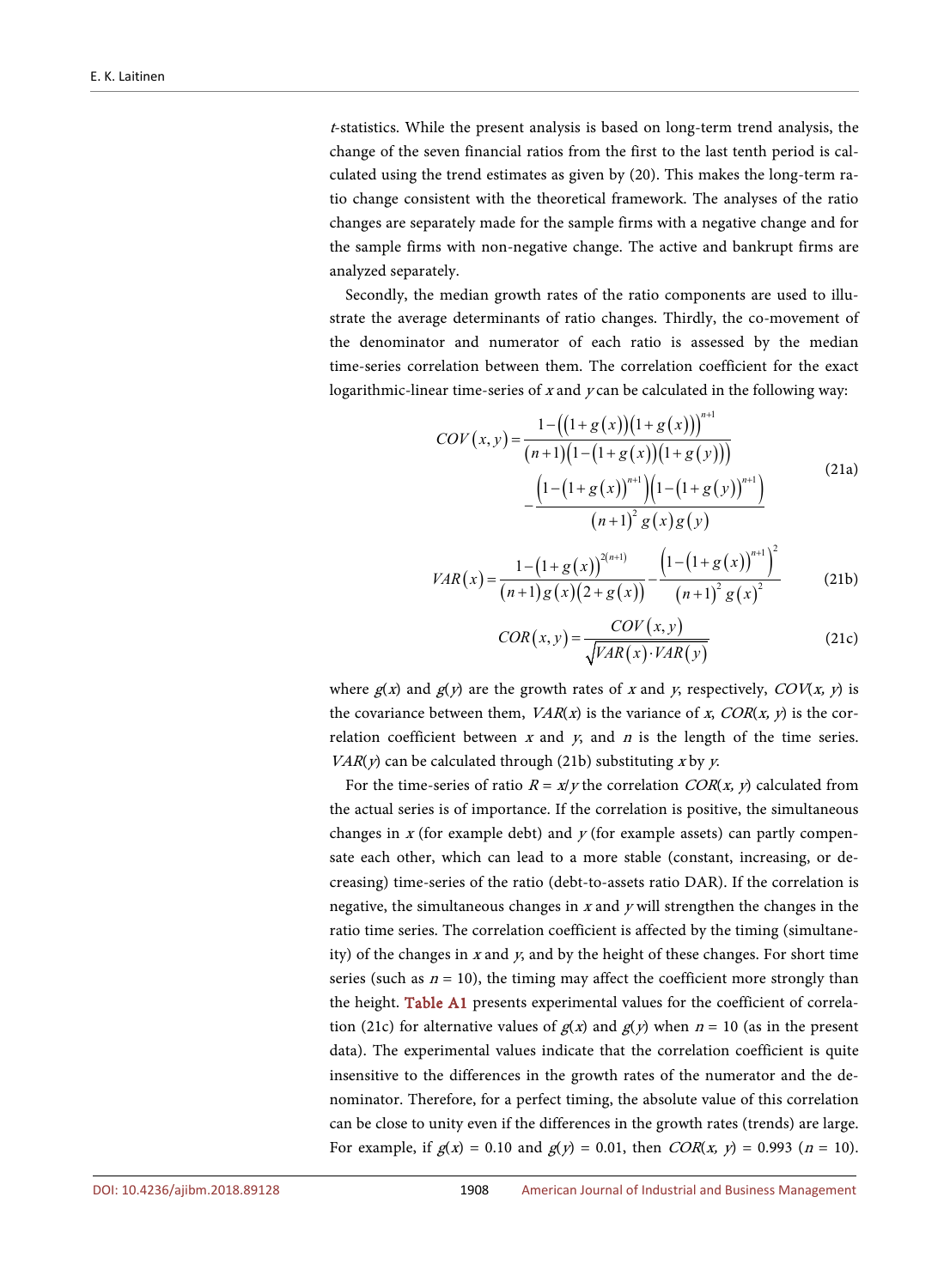Therefore, correlation  $COR(x, y)$  mainly reflects the degree of timing in the changes of  $x$  and  $y$ . However, this interpretation only holds for short time series. When  $n = 100$  (1000),  $COR(x, y) = 0.777$  (0.588).

Fourthly, the three propositions are investigated using the frequencies for the combinations of the signs of the ratio components. For the pure ratios  $R = x/y$ and for the transformed pure ratios  $R = 1 - z/y$ , each ratio has only two components so that the number of possible sign (negative or non-negative) binary combinations is  $2^2 = 4$ . However, for the non-pure ratios  $R = (x - z)/y$ , the number is  $2<sup>3</sup> = 8$ . Fifthly, the four hypotheses were assessed based on the frequencies of the ordered combinations (permutations) for the rank order of the growth rates of the ratio components. For the pure ratios with two components, there are only two (2!) possible combinations ( $x \ge y$  or  $y > x$  for pure ratios and z  $\geq$  y or y  $>$  z for transformed pure ratios) which directly follow from the sign of ratio change  $\Delta R$ . Therefore, the research hypotheses are only drawn and assessed for the non-pure ratios (ROI and CFD) with three components. The number of the ordered combinations of rank orders for these ratios is  $3! = 6$ .

When analyzing the empirical results, several different tests are used to assess the statistical significance of the findings. First, the significance of the differences in the variable distributions between the active and bankrupt firms is analyzed by the standardized Mann-Whitney U-test (non-parametric Z-test). This median test assesses the null hypothesis that it is equally likely that a randomly selected value from one sample will be less than or greater than a randomly selected value from a second sample. Secondly, the significance of the differences in the proportions of ratio changes between the active and bankrupt firms are tested using the Z-test for the equality of two proportions obtained from independent samples. Thirdly, the association between categorical variables (frequency of combinations and grouping of firms) is tested using the Pearson Chi-Square test to assess whether the variables are independent or related. Finally, the four hypotheses H1-H4 on the frequency rank orders are assessed by the coefficient of Spearman non-parametric rank correlation. It reflects the consistency between the hypothesized rank order and the actual rank based only on three items. For a rank order of three items, the coefficient of rank correlation can get only four possible values (1.0, 0.5, −0.5, and −1.0).

# **4. Empirical Results**

#### **4.1. Descriptive Statistics**

[Table 4](#page-18-0) presents descriptive statistics of the estimation results for the seven ratio components following equation (20). For each of the seven components, the statistical significance (t-value) of the initial value estimate is very high for both the active and bankrupt firms. Statistically, the estimates do not differ between these groups of firms except for the current and total assets. Thus, the size distributions of the groups as measured by other than assets components are quite similar. The statistical significance of the growth (trend) estimates is on average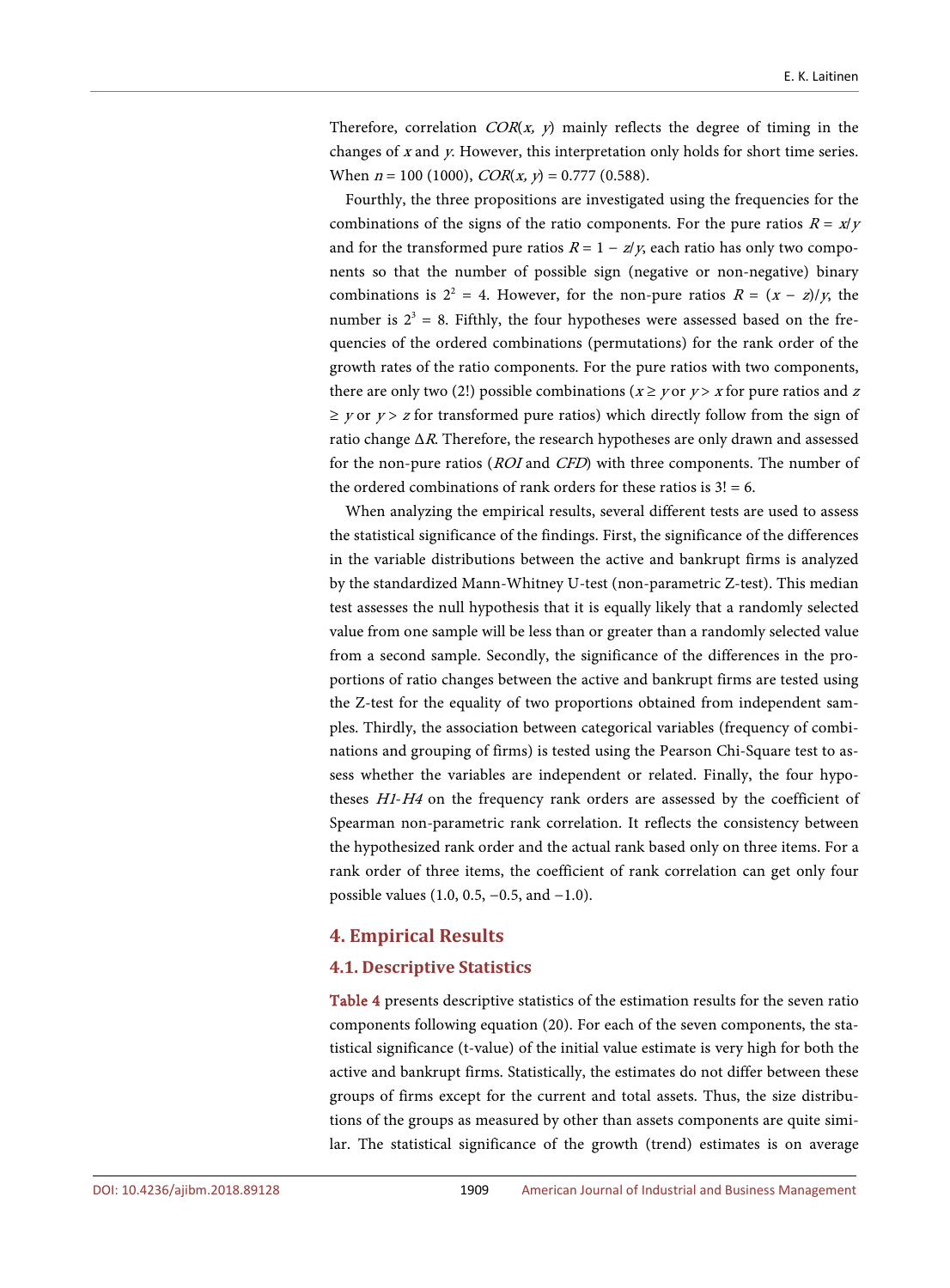|                                     |                 | Median of parameter value: |              |               |         |
|-------------------------------------|-----------------|----------------------------|--------------|---------------|---------|
| Parameter                           | Active<br>firms | Bankrupt<br>firms          | All<br>firms | $Z-test^{\S}$ | p-value |
| 1) Net sales (NS)                   |                 |                            |              |               |         |
| Initial value                       | 2307.57         | 2087.47                    | 2304.18      | $-0.692$      | 0.4890  |
| t-value                             | 69.53           | 42.88                      | 69.30        | $-5.540$      | 0.0000  |
| Growth rate                         | 0.030           | 0.008                      | 0.029        | $-2.961$      | 0.0030  |
| t-value                             | 1.69            | 0.30                       | 1.67         | $-4.348$      | 0.0000  |
| R-squared                           | 0.52            | 0.53                       | 0.52         | $-1.280$      | 0.2000  |
| 2) Total expense (TE)               |                 |                            |              |               |         |
| Initial value                       | 2093.39         | 1849.79                    | 2090.98      | $-0.763$      | 0.4450  |
| t-value                             | 72.49           | 47.40                      | 72.18        | $-5.373$      | 0.0000  |
| Growth rate                         | 0.033           | 0.020                      | 0.033        | $-1.795$      | 0.0730  |
| t-value                             | 2.02            | 0.64                       | 2.01         | $-3.512$      | 0.0000  |
| R-squared                           | 0.54            | 0.48                       | 0.54         | $-1.467$      | 0.1420  |
| 3) Cash expense(CE)                 |                 |                            |              |               |         |
| Initial value                       | 2062.67         | 1819.94                    | 2060.12      | $-0.730$      | 0.4660  |
| t-value                             | 68.17           | 45.16                      | 67.93        | $-5.082$      | 0.0000  |
| Growth rate                         | 0.032           | 0.023                      | 0.032        | $-1.695$      | 0.0900  |
| t-value<br>R-squared                | 1.82            | 0.64                       | 1.81         | $-3.231$      | 0.0010  |
| 4) Short-term (current) assets (SA) | 0.51            | 0.42                       | 0.51         | $-1.081$      | 0.2800  |
| Initial value                       | 814.03          | 670.05                     | 810.45       | $-2.402$      | 0.0160  |
| t-value                             | 47.33           | 24.92                      | 47.03        | $-6.330$      | 0.0000  |
| Growth rate                         | 0.047           | 0.025                      | 0.047        | $-1.922$      | 0.0550  |
| t-value                             | 2.02            | 0.66                       | 2.01         | $-3.884$      | 0.0000  |
| R-squared                           | 0.52            | 0.33                       | 0.51         | $-3.025$      | 0.0020  |
| 5) Total assets (TA)                |                 |                            |              |               |         |
| Initial value                       | 1382.88         | 1084.98                    | 1379.79      | $-2.512$      | 0.0120  |
| t-value                             | 72.56           | 37.42                      | 72.22        | $-7.405$      | 0.0000  |
| Growth rate                         | 0.043           | 0.016                      | 0.042        | $-1.943$      | 0.0520  |
| t-value                             | 2.61            | 0.71                       | 2.58         | $-4.127$      | 0.0000  |
| R-squared                           | 0.64            | 0.46                       | 0.64         | $-3.347$      | 0.0010  |
| 6) Short-term (current) debt (SD)   |                 |                            |              |               |         |
|                                     |                 |                            |              |               |         |
| Initial value                       | 421.45          | 376.84                     | 420.96       | $-1.085$      | 0.2780  |
| t-value                             | 32.79           | 28.66                      | 32.78        | $-2.184$      | 0.0290  |
| Growth rate                         | 0.037           | 0.093                      | 0.037        | $-3.297$      | 0.0010  |
| t-value                             | 1.23            | 1.92                       | 1.24         | $-2.234$      | 0.0250  |
| R-squared                           | 0.38            | 0.49                       | 0.38         | $-1.502$      | 0.1330  |
| 7) Total debt (TD)                  |                 |                            |              |               |         |
| Initial value                       | 699.46          | 584.43                     | 697.71       | $-1.307$      | 0.1910  |
| t-value                             | 36.35           | 35.51                      | 36.35        | $-0.314$      | 0.7540  |
| Growth rate                         | 0.030           | 0.088                      | 0.031        | $-4.431$      | 0.0000  |
| t-value                             | 1.05            | 2.86                       | 1.07         | $-4.394$      | 0.0000  |
| R-squared                           | 0.41            | 0.54                       | 0.41         | $-2.954$      | 0.0030  |

<span id="page-18-0"></span>Table 4. Median parameters of the logarithmic-linear time series.

Legend: The table shows statistics of the estimation results for Equation (20).  $\S$  = Non-parametric Mann-Whitney U test standardized statistic.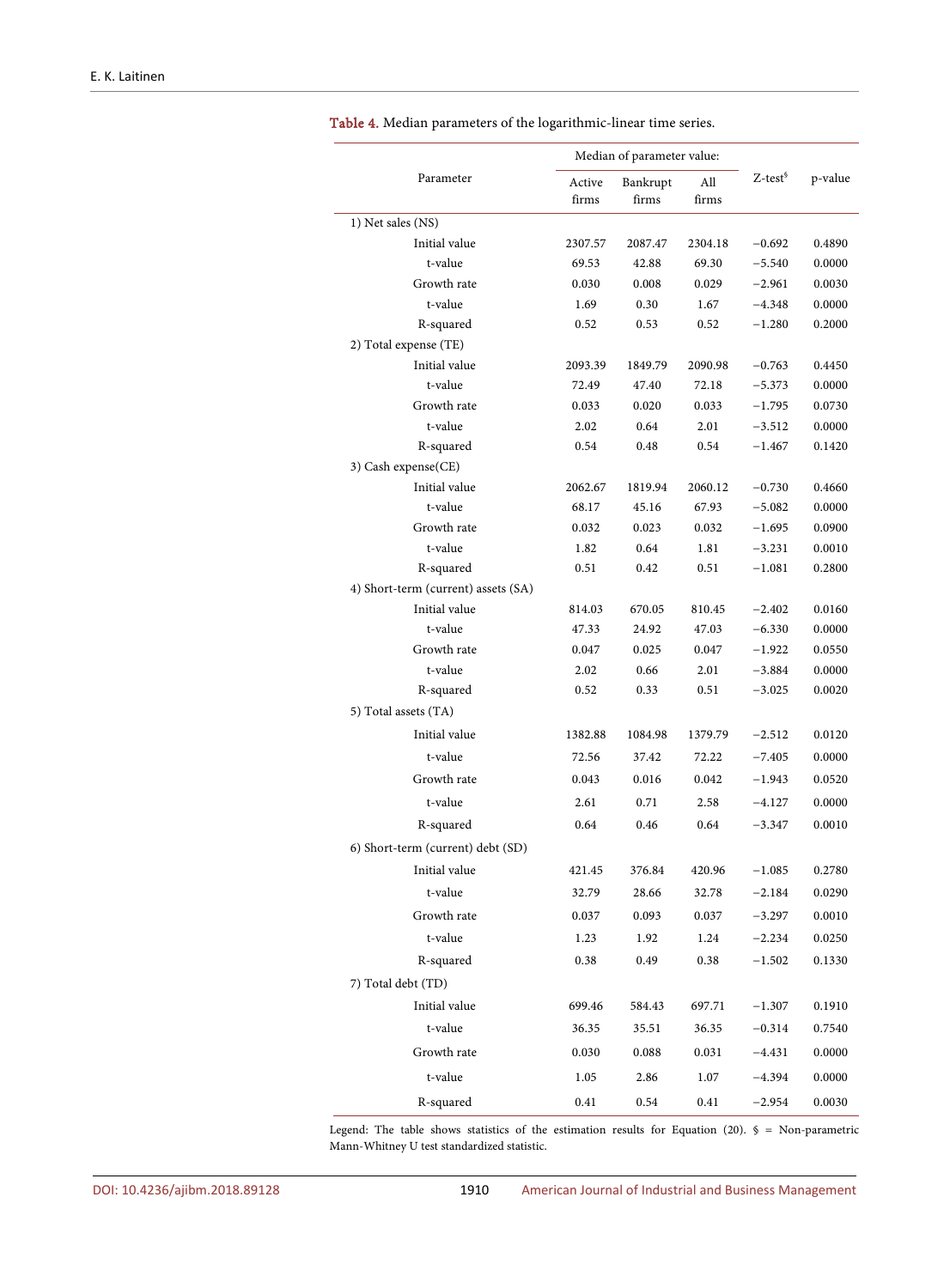higher for the active firms than for the bankrupt firms except for the current debt and the total debt. The median growth estimates got for the active firms also exceed those got for the bankrupt firms with the exception for the debt components. Thus, failing firms are characterized by a quick growth of debt components but a lower growth of other components leading to increasing indebtedness conforming to the failure process. The average differences in the growth rate between the groups are statistically significant at the level of 5% only for the net sales, the current debt, and the total debt. For the bankrupt firms, the median growth rate of the net sales is close to zero. The median R-squared in general varies around about 0.40 - 0.50 for each time series in both groups. The lowest R-squared is obtained for the current debt in the active firms (0.38) and for the current assets in the bankrupt firms (0.33).

[Table 5](#page-19-0) presents the median value of the seven financial ratios in the last period available and their median change for the ten-year period. The most significant differences between the active and bankrupt firms are found for DAR, CFD, TCF, ROI and PRM. The statistical test indicates quite an equal significance for the group differences in these ratios. This result indicates that long-term solvency, profitability, and cash-flow ratios are the most efficient univariate indicators of bankruptcy. In general, the ten-year changes of the ratios also show significant differences between the two groups. The only exception is got for CTR that shows an insignificant test value at the level of 5% for the difference in both the ratio value and its change. These results are in line with the proposition

|                                   |          | Median ratio and change: |              |                     |         |
|-----------------------------------|----------|--------------------------|--------------|---------------------|---------|
| <b>STATUS</b><br>Active<br>firms  |          | Bankrupt<br>firms        | All<br>firms | Z-test <sub>§</sub> | p-value |
| Return on investment ratio (ROI)  | 0.069    | $-0.153$                 | 0.068        | $-11.416$           | 0.0000  |
| Change in ROI                     | $-0.055$ | $-0.295$                 | $-0.056$     | $-7.837$            | 0.0000  |
| Profit margin ratio (PRM)         | 0.048    | $-0.099$                 | 0.048        | $-11.409$           | 0.0000  |
| Change in PRM                     | $-0.022$ | $-0.134$                 | $-0.023$     | $-7.849$            | 0.0000  |
| Capital turnover ratio (CTR)      | 1.453    | 1.810                    | 1.454        | $-1.601$            | 0.1090  |
| Change in CTR                     | $-0.161$ | $-0.360$                 | $-0.162$     | $-1.166$            | 0.2430  |
| Traditional cash flow ratio (TCF) | 0.071    | $-0.106$                 | 0.070        | $-11.930$           | 0.0000  |
| Change in TCF                     | $-0.016$ | $-0.156$                 | $-0.016$     | $-8.915$            | 0.0000  |
| Current ratio (CRA)               | 1.762    | 0.760                    | 1.749        | $-9.798$            | 0.0000  |
| Change in CRA                     | 0.144    | $-0.433$                 | 0.138        | $-6.247$            | 0.0000  |
| Debt to assets ratio (DAR)        | 0.505    | 1.290                    | 0.509        | $-12.785$           | 0.0000  |
| Change in DAR                     | $-0.042$ | 0.533                    | $-0.040$     | $-11.532$           | 0.0000  |
| Cash flow to debt ratio (CFD)     | 0.204    | $-0.114$                 | 0.201        | $-12.269$           | 0.0000  |
| Change in CFD                     | $-0.046$ | $-0.278$                 | $-0.047$     | $-5.917$            | 0.0000  |

<span id="page-19-0"></span>Table 5. Median financial ratios for the last period and their change for ten-year period.

Legend: § = Non-parametric Mann-Whitney U test standardized statistic.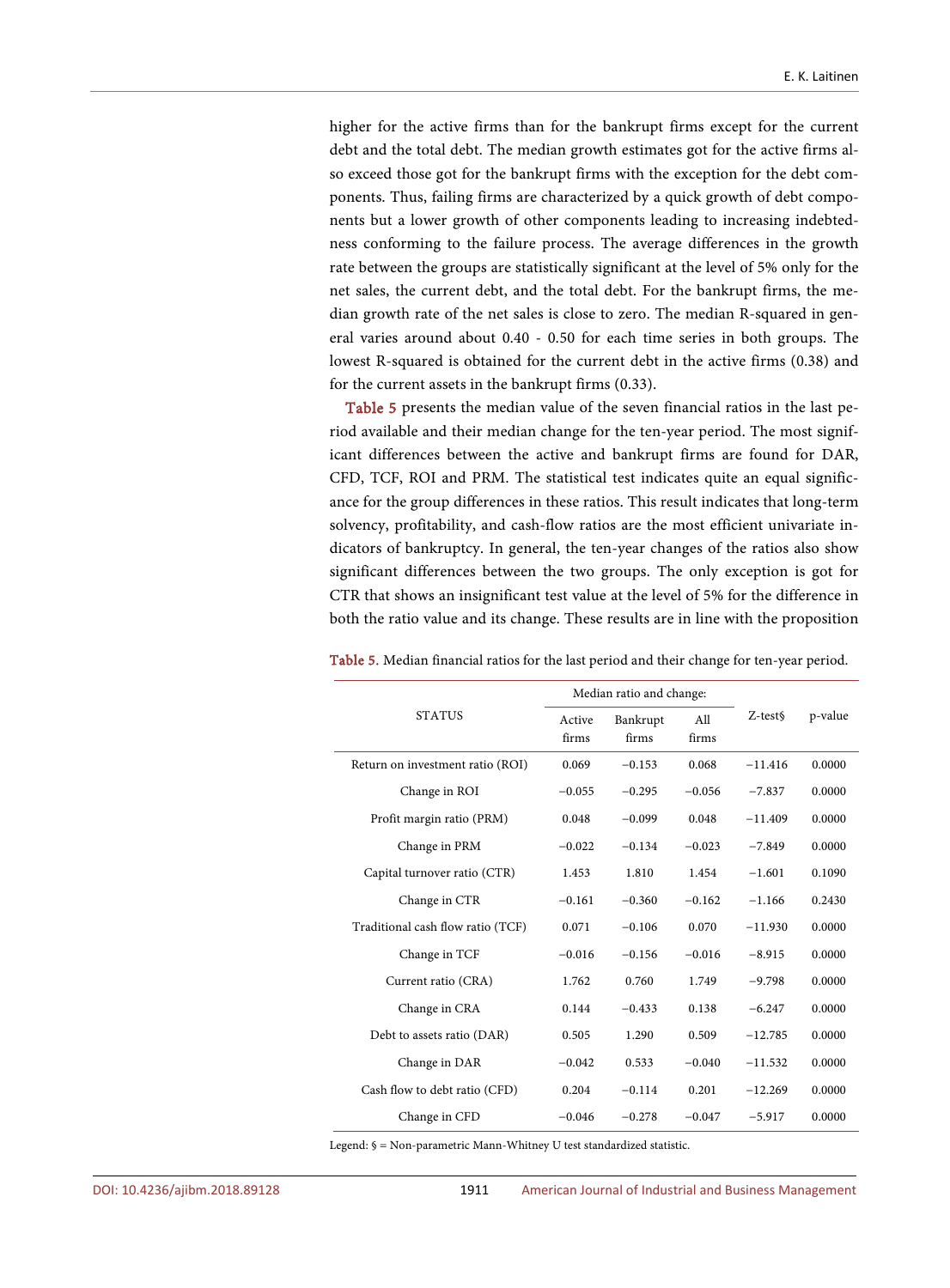<sup>P</sup>1 that, however, is based on frequencies. The median value of CTR is higher for the bankrupt firms than for the active firms. The highest levels of statistical significance of the test on the differences of the long-term ratio change are found for CFD and DAR conforming to the failure process. However, the differences in the significance between the ratio changes are generally small with the exception for CTR.

## **4.2. Long-Term Change of Financial Ratios**

#### **4.2.1. Return on Investment Ratio**

[Table 6](#page-20-0) presents statistical analysis of the negative and positive long-term changes in the return on investment ratio (ROI). It shows that a negative change

<span id="page-20-0"></span>Table 6. Analysis of changes in return on investment ratio (ROI) for active and bankrupt firms (ten-year period).

|                                                  | Groups of firms:   |        |                 |           |                                                        |        |
|--------------------------------------------------|--------------------|--------|-----------------|-----------|--------------------------------------------------------|--------|
|                                                  | Active firms:      |        | Bankrupt firms: |           | All firms:                                             |        |
|                                                  | Decrease<br>in ROI | in ROI | in ROI          | in ROI    | Increase Decrease Increase Decrease Increase<br>in ROI | in ROI |
| Median of growth rate:                           |                    |        |                 |           |                                                        |        |
| 1) Net sales (NS)                                | 0.0190             | 0.0548 | 0.0089          | $-0.0482$ | 0.0189                                                 | 0.0548 |
| 2) Total expenses (TE)                           | 0.0279             | 0.0465 | 0.0238          | $-0.0740$ | 0.0279                                                 | 0.0464 |
| 3) Total assets (TA)                             | 0.0413             | 0.0458 | 0.0229          | $-0.0495$ | 0.0412                                                 | 0.0457 |
| Median of time series correlation:               |                    |        |                 |           |                                                        |        |
| NS-TE & TA                                       | 0.2368             | 0.4989 | 0.1894          | $-0.1143$ | 0.2356                                                 | 0.4964 |
| Frequencies (%):                                 |                    |        |                 |           |                                                        |        |
| 1) $g(NS) \ge 0$ & $g(TE) \ge 0$ & $g(TA) \ge 0$ | 55.01              | 62.91  | 51.35           | 28.57     | 54.97                                                  | 62.83  |
| 2) $g(NS)$ ≥ 0 & $g(TE)$ ≥ 0 & $g(TA)$ < 0       | 6.71               | 10.67  | 5.41            | 0.00      | 6.70                                                   | 10.65  |
| 3) $g(NS) \ge 0$ & $g(TE) < 0$ & $g(TA) \ge 0$   | 0.38               | 2.13   | 0.00            | 0.00      | 0.38                                                   | 2.13   |
| 4) $g(NS)$ ≥ 0 & $g(TE)$ < 0 & $g(TA)$ < 0       | 0.00               | 1.36   | 0.00            | 0.00      | 0.00                                                   | 1.36   |
| 5) $g(NS) < 0$ & $g(TE) \ge 0$ & $g(TA) \ge 0$   | 3.32               | 0.00   | 2.70            | 0.00      | 3.31                                                   | 0.00   |
| 6) $g(NS) < 0$ & $g(TE) \ge 0$ & $g(TA) < 0$     | 2.14               | 0.07   | 1.35            | 0.00      | 2.13                                                   | 0.07   |
| 7) $g(NS) < 0$ & $g(TE) < 0$ & $g(TA) \ge 0$     | 12.09              | 6.86   | 8.11            | 0.00      | 12.05                                                  | 6.84   |
| 8) $g(NS) < 0$ & $g(TE) < 0$ & $g(TA) < 0$       | 20.34              | 15.99  | 31.08           | 71.43     | 20.47                                                  | 16.13  |
| Total                                            | 100.00             | 100.00 | 100.00          | 100.00    | 100.00                                                 | 100.00 |
| Frequencies (%):                                 |                    |        |                 |           |                                                        |        |
| 1) $g(NS) \ge g(TE) \ge g(TA)$                   | 0.51               | 38.56  | 0.00            | 28.57     | 0.50                                                   | 38.53  |
| 2) $g(NS) \ge g(TA) \ge g(TE)$                   | 0.00               | 6.93   | 0.00            | 14.29     | 0.00                                                   | 6.95   |
| 3) $g(TE) \ge g(NS) \ge g(TA)$                   | 32.86              | 10.71  | 31.08           | 0.00      | 32.84                                                  | 10.68  |
| 4) $g(TA) \ge g(NS) \ge g(TE)$                   | 10.35              | 43.14  | 2.70            | 57.14     | 10.26                                                  | 43.18  |
| 5) $g(TE) \ge g(TA) \ge g(NS)$                   | 8.01               | 0.00   | 13.51           | 0.00      | 8.08                                                   | 0.00   |
| 6) $g(TA) \ge g(TE) \ge g(NS)$                   | 48.27              | 0.66   | 52.70           | 0.00      | 48.32                                                  | 0.66   |
| Total                                            | 100.00             | 100.00 | 100.00          | 100.00    | 100.00                                                 | 100.00 |
| Number of firms                                  | 6302               | 2858   | 74              | 7         | 6376                                                   | 2865   |
| %                                                | 68.80              | 31.20  | 91.36           | 8.64      | 69.00                                                  | 31.00  |

DOI[: 10.4236/ajibm.2018.89128](https://doi.org/10.4236/ajibm.2018.89128) 1912 American Journal of Industrial and Business Management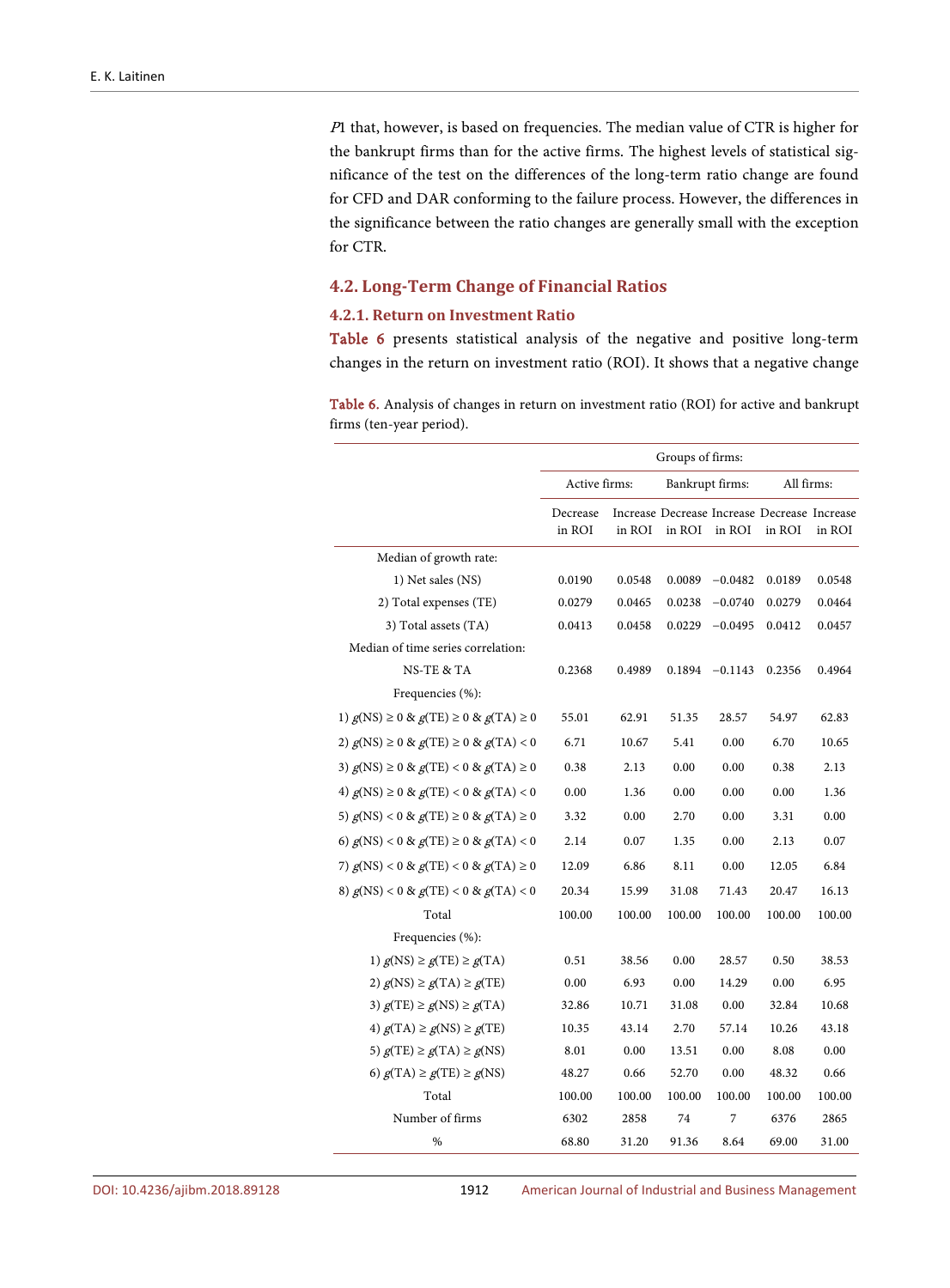in bankrupt firms (91.4%) is more frequent than in active firms (68.8%) in a statistically significant way ( $p = 0.000$ ). The combinations of all-positive and all-negative growth rates of the ratio components (NS, TE, and TA) are the most frequent combinations from the eight alternatives. For the bankrupt firms, all-negative combinations are more frequent than for the active firms. For the negative change of ROI, the combinations of the component growth signs are not associated with the grouping of firms in a statistically significant way ( $p =$ 0.420). However, for the positive change a significant association is found ( $p =$ 0.013) although the frequencies of bankrupt firms are few for a statistical analysis (7 firms). The negative change in ROI is mainly based on that the rate of growth in total expenses (TE) exceeds that of net sales (NS). For the active firms, the negative change is strengthened by a rapid increase in total assets (TA). However, for the bankrupt firms the difference in the growth rates of NS and TE is exceptionally large due to a very slow growth of NS. For a positive change in ROI, the growth rate of NS typically exceeds that of TE. For the active firms, all components of ROI show a rapid median growth. However, for the bankrupt firms, the median growth rate of NS is negative but that of TE is even more negative.

The median coefficient of correlation between the numerator and the denominator of ROI indicates for the active firms that the timing of changes is for the positive change of ROI higher than for the negative change. Moreover, this timing is for the active firms higher than for the bankrupt firms. For the bankrupt firms, the median coefficient for the positive change is even negative indicating that the changes of the numerator and the denominator move into the different direction in time: an increase in NS-TE is usually accompanied with a negative change in TA. However, this kind of behavior for TA is not surprising, since the median growth rates of both NS and TE are negative.

[Table 6](#page-20-0) also presents the frequencies for the six rank order permutations of the component growth rates. For the negative change of ROI, there is a slight association between the frequency distributions and the grouping of firms ( $p =$ 0.105) whereas for the positive change any association is not found ( $p = 0.766$ ). The frequency distributions for the positive change of ROI are consistent with hypothesis H1, since for both the active and bankrupt firms the highest frequencies are found for AEE, EE, and EAE firms, in this order. Thus, the coefficient of correlation between the hypothesized and actual rank orders is  $1$  ( $p = 0.000$ ). The frequency for AEE firms is about 50% and for EE firms about 30%. Thus, in about 50% of the firms with declining ROI, the growth rates of TA and TE exceed that of NS. For the positive change of ROI in bankrupt firms, hypothesis H2b is fully supported by evidence, since the highest frequencies of rank order combinations are found for ASE, SE, and SAE firms following the hypothesized order ( $p = 0.000$ ). The frequency of ASE firms is more than 50%. However, for the active firms, hypothesis  $H2a$  is not supported, since the actual order is identical with that for the bankruptcy firms, and the frequency of ASE firms slightly exceeds that of SE firms leading to correlation coefficient 0.5 ( $p = 0.667$ ) with the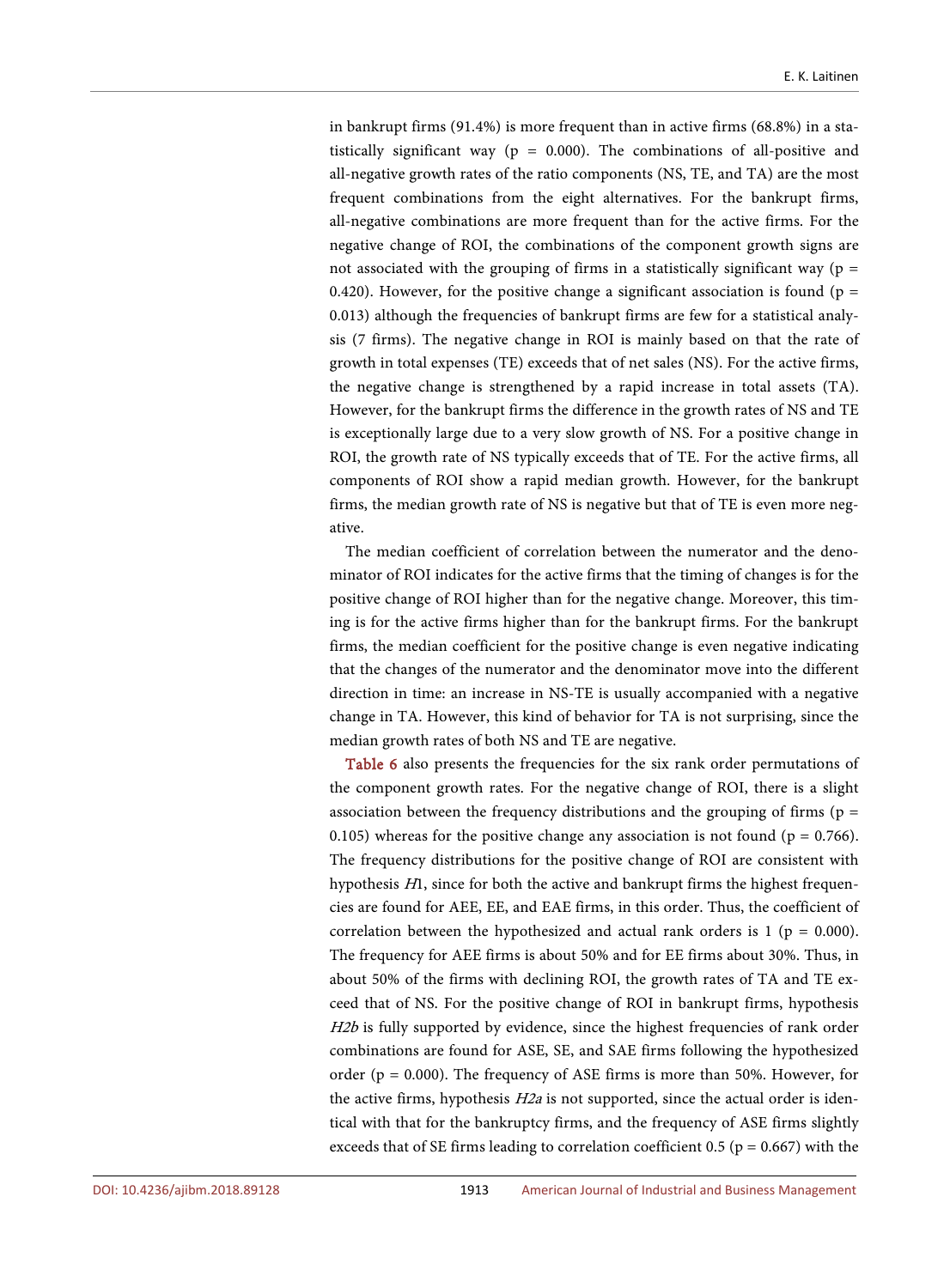hypothesized order. The frequency of ASE firms exceeds 40% whereas that of SE firms is slightly below 40%.

#### **4.2.2. Pure Financial Ratios**

[Table 7](#page-22-0) presents statistics of the negative and positive long-term changes in the profit margin ratio (PRM) that is the first component of the ROI triangle system. It shows that a negative change is in a statistically significant way ( $p = 0.000$ ) more frequent for the bankrupt firms (88.9%) than for the active firms (64.9%). The combinations of all-positive and all-negative growth rates of the ratio components (NS and TE) are the most frequent combinations from the four alternatives. For the bankrupt firms, all-negative combinations are more frequent than for the active firms. The combinations of the component growth signs are not significantly associated with the grouping of firms when the change in ROI is negative ( $p = 0.299$ ). However, for the positive change, they are slightly associated with the grouping ( $p = 0.099$ ). For the negative change, the median growth rate of total expenses (TE) exceeds that of net sales (NS). In the bankrupt firms, the growth rate of NS is close to zero. For the positive change, the median

<span id="page-22-0"></span>Table 7. Analysis of changes in profit margin ratio (PRM) for active and bankrupt firms (ten-year period).

|                                    | Groups of firms:   |        |                                      |           |                             |        |
|------------------------------------|--------------------|--------|--------------------------------------|-----------|-----------------------------|--------|
|                                    | Active firms:      |        | Bankrupt firms:                      |           | All firms:                  |        |
|                                    | Decrease<br>in PRM | in PRM | Increase Decrease Increase<br>in PRM | in PRM    | Decrease Increase<br>in PRM | in PRM |
| Median of growth rate:             |                    |        |                                      |           |                             |        |
| 1) Net sales (NS)                  | 0.0199             | 0.0477 | 0.0088                               | $-0.0461$ | 0.0198                      | 0.0475 |
| 2) Total expenses (TE)             | 0.0300             | 0.0391 | 0.0238                               | $-0.0505$ | 0.0300                      | 0.0387 |
| Median of time series correlation: |                    |        |                                      |           |                             |        |
| NS-TE & NS                         | 0.4895             | 0.6817 | 0.4204                               | 0.2895    | 0.4890                      | 0.6800 |
| Frequencies (%):                   |                    |        |                                      |           |                             |        |
| 1) $g(NS) \ge 0$ & $g(TE) \ge 0$   | 62.27              | 71.25  | 55.56                                | 44.44     | 62.19                       | 71.17  |
| 2) $g(NS) \ge 0$ & $g(TE) < 0$     | 0.00               | 3.85   | 0.00                                 | 0.00      | 0.00                        | 3.84   |
| 3) $g(NS) < 0 & g(TE) \ge 0$       | 5.82               | 0.00   | 4.17                                 | 0.00      | 5.80                        | 0.00   |
| 4) $g(NS) < 0 & g(TE) < 0$         | 31.90              | 24.90  | 40.28                                | 55.56     | 32.00                       | 24.98  |
| Total                              | 100.00             | 100.00 | 100.00                               | 100.00    | 100.00                      | 100.00 |
| Frequencies (%):                   |                    |        |                                      |           |                             |        |
| 1) $g(NS) \ge g(TE)$               | 0.00               | 100.00 | 0.00                                 | 100.00    | 0.00                        | 100.00 |
| 2) $g(TE) \ge g(NS)$               | 100.00             | 0.00   | 100.00                               | 0.00      | 100.00                      | 0.00   |
| Total                              | 100.00             | 100.00 | 100.00                               | 100.00    | 100.00                      | 100.00 |
| Number of firms                    | 5943               | 3217   | 72                                   | 9         | 6015                        | 3226   |
| $\frac{0}{0}$                      | 64.88              | 35.12  | 88.89                                | 11.11     | 65.09                       | 34.91  |

DOI[: 10.4236/ajibm.2018.89128](https://doi.org/10.4236/ajibm.2018.89128) 1914 American Journal of Industrial and Business Management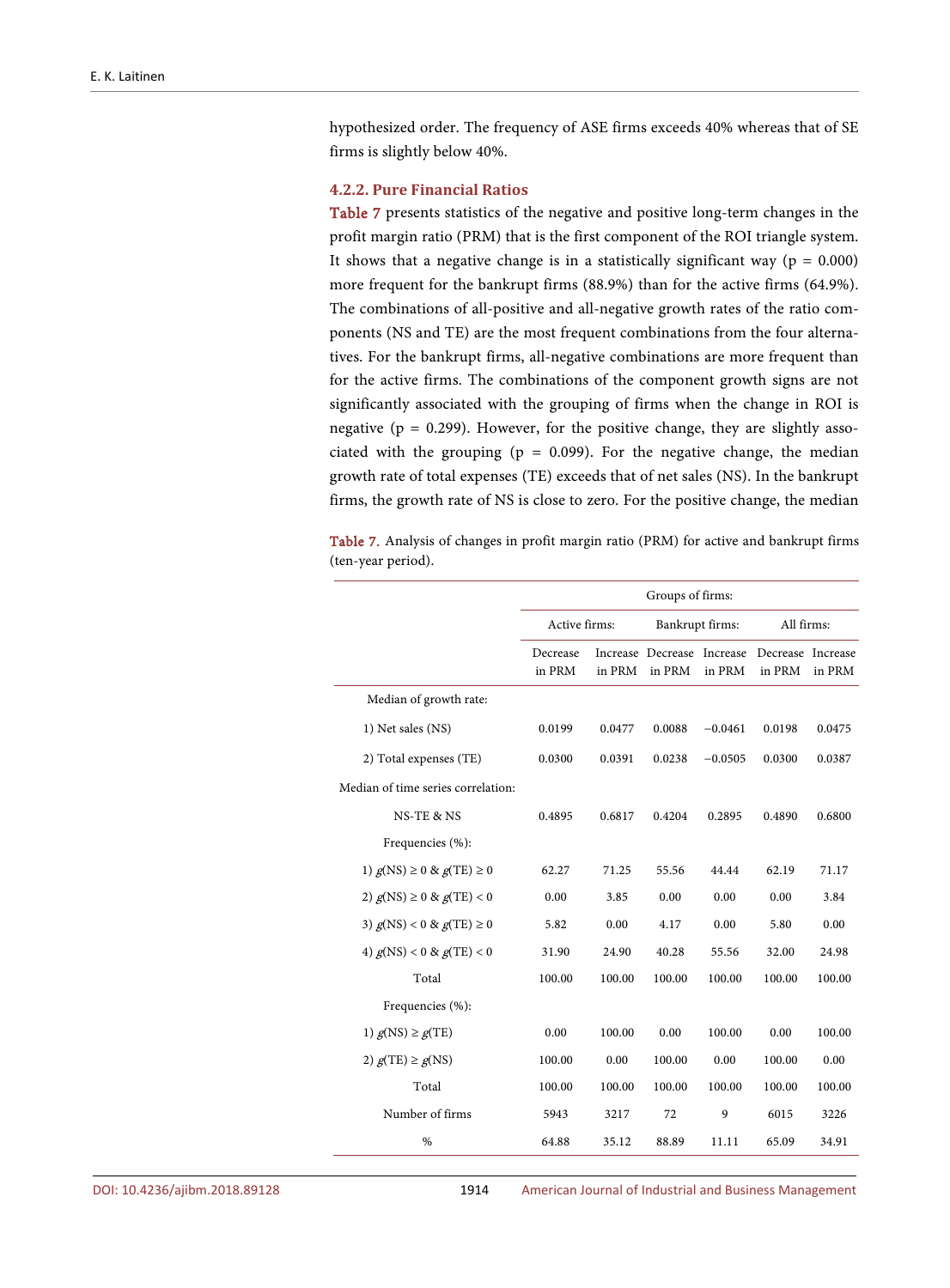growth rates of NS and TE are negative in these firms. The median coefficients of correlation indicate that the timing of the changes in NS-TE and NS is in the active firms higher than in the bankrupt firms. For the bankrupt firms, the median coefficient is for the positive change relatively low reflecting a non-systematic change process.

[Table 8](#page-23-0) shows statistics for the ten-year changes in the capital turnover ratio (CTR) that is the second component of the ROI triangle system. Evidence mainly supports proposition P1, since a negative change in CTR is in the bankrupt firms (67.9%) not significantly ( $p = 0.121$ ) more frequent than in the active firms (59.5%). However, for the negative change of CTR, the combinations of the component growth signs are significantly ( $p = 0.001$ ) associated with the grouping of firms. For the positive change, any significant association does not exist (p = 0.585). The all-negative combinations are more frequent for the bankrupt firms than for the active firms. The median growth rates of the components indicate that the negative change of CTR for the active firms is mainly based on the rapid growth in total assets (TA) whereas for the bankrupt firms it comes from the negative growth of net sales (NS). For the both groups, the positive

<span id="page-23-0"></span>Table 8. Analysis of changes in capital turnover ratio (CTR) for active and bankrupt firms (ten-year period).

|                                    | Groups of firms:   |        |                                      |        |                             |        |
|------------------------------------|--------------------|--------|--------------------------------------|--------|-----------------------------|--------|
|                                    | Active firms:      |        | Bankrupt firms:                      |        | All firms:                  |        |
|                                    | Decrease<br>in CTR | in CTR | Increase Decrease Increase<br>in CTR | in CTR | Decrease Increase<br>in CTR | in CTR |
| Median of growth rate:             |                    |        |                                      |        |                             |        |
| 1) Net sales (NS)                  | 0.0168             | 0.0488 | $-0.0278$                            | 0.0285 | 0.0166                      | 0.0486 |
| 2) Total assets (TA)               | 0.0626             | 0.0120 | 0.0357                               | 0.0038 | 0.0625                      | 0.0119 |
| Median of time series correlation: |                    |        |                                      |        |                             |        |
| NS & TA                            | 0.7055             | 0.7073 | 0.6448                               | 0.6675 | 0.7051                      | 0.7067 |
| Frequencies (%):                   |                    |        |                                      |        |                             |        |
| 1) $g(NS) \ge 0$ & $g(TA) \ge 0$   | 59.77              | 56.40  | 47.27                                | 53.85  | 59.64                       | 56.39  |
| 2) $g(NS) \ge 0$ & $g(TA) < 0$     | 0.00               | 20.68  | 0.00                                 | 15.38  | 0.00                        | 20.64  |
| 3) $g(NS) < 0 & g(TA) \ge 0$       | 21.41              | 0.00   | 14.55                                | 0.00   | 21.34                       | 0.00   |
| 4) $g(NS) < 0$ & $g(TA) < 0$       | 18.82              | 22.92  | 38.18                                | 30.77  | 19.02                       | 22.97  |
| Total                              | 100.00             | 100.00 | 100.00                               | 100.00 | 100.00                      | 100.00 |
| Frequencies (%):                   |                    |        |                                      |        |                             |        |
| 1) $g(NS) \geq g(TA)$              | 0.00               | 100.00 | 0.00                                 | 100.00 | 0.00                        | 100.00 |
| 2) $g(TA) \ge g(NS)$               | 100.00             | 0.00   | 100.00                               | 0.00   | 100.00                      | 0.00   |
| Total                              | 100.00             | 100.00 | 100.00                               | 100.00 | 100.00                      | 100.00 |
| Number of firms                    | 5451               | 3709   | 55                                   | 26     | 5506                        | 3735   |
| %                                  | 59.51              | 40.49  | 67.90                                | 32.10  | 59.58                       | 40.42  |

DOI[: 10.4236/ajibm.2018.89128](https://doi.org/10.4236/ajibm.2018.89128) 1915 American Journal of Industrial and Business Management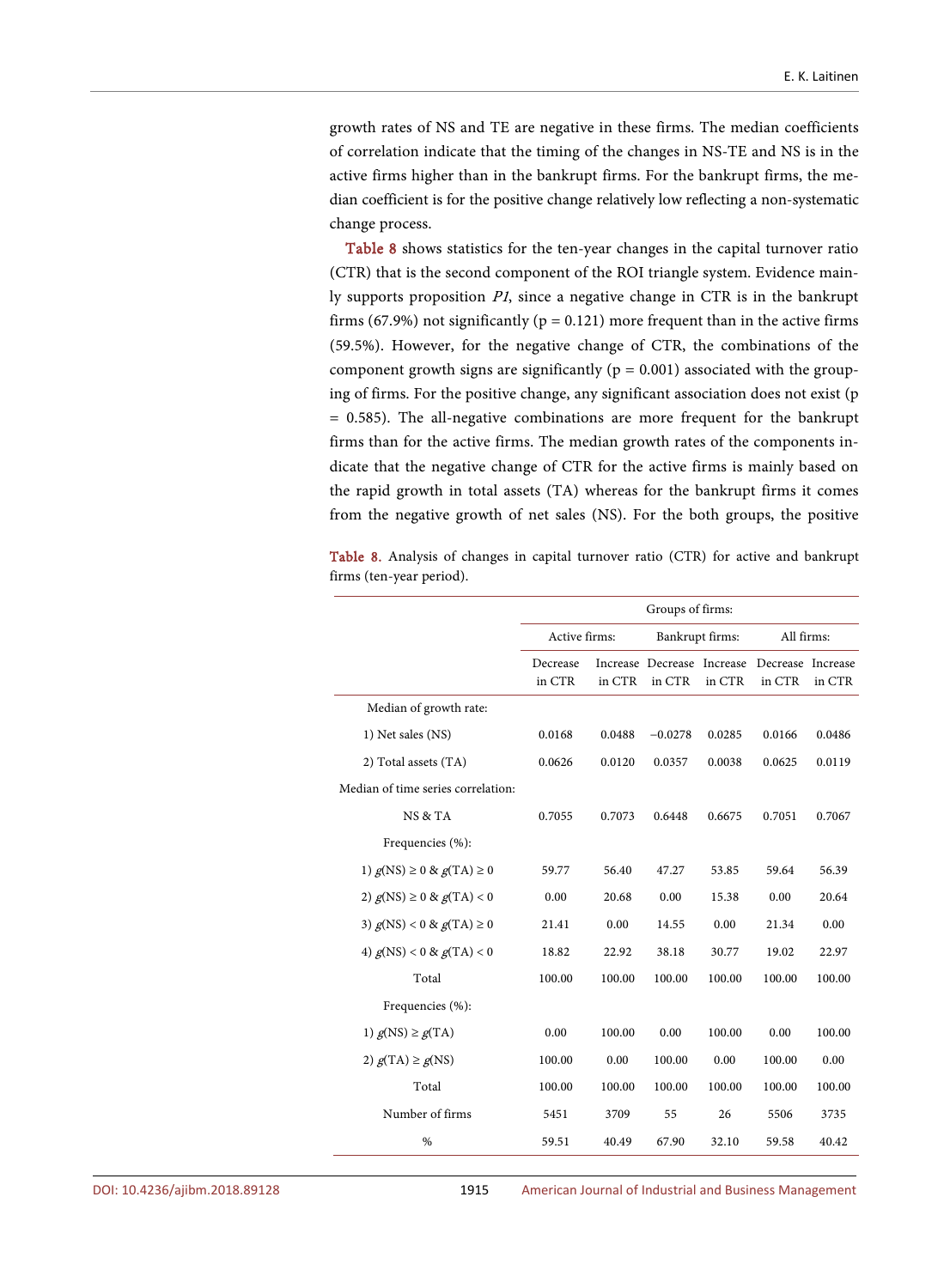change of CTR is on average obtained by a very low growth of TA. The median coefficients of correlation between the numerator and the denominator are high for each group of firms indicating that the timing of changes in NS and TA is simultaneous supporting a systematic process over time.

[Table 9](#page-24-0) shows statistical analysis of the long-term changes in the traditional cash flow ratio (TCF).The negative change of TCF is in the bankrupt firms (90.1%) significantly ( $p = 0.000$ ) more frequent than in the active firms (62.8%). The combinations of the component growth signs are loosely associated with the grouping of firms when the change of TCF is negative ( $p = 0.061$ ). However, for the positive change the association is not statistically significant ( $p = 0.111$ ). For the active firms, the distribution of the combinations is quite similar for the negative and positive change of TCF. For the bankrupt firms, the frequency of the all-negative combinations is higher than for the active firms. The median growth rates of the components indicate that the negative change of TCF for the active firms is mainly based on a rapid growth in cash expenses (CE) while for the bankrupt firms it comes from a very low growth of net sales (NS). However, for the positive change the growth rate of CE in the active firms is about at the

<span id="page-24-0"></span>Table 9. Analysis of changes in traditional cash flow ratio (TCF) for active and bankrupt firms (ten-year period).

|                                    | Groups of firms:   |        |                                      |                 |                             |        |
|------------------------------------|--------------------|--------|--------------------------------------|-----------------|-----------------------------|--------|
|                                    | Active firms:      |        |                                      | Bankrupt firms: | All firms:                  |        |
|                                    | Decrease<br>in TCF | in TCF | Increase Decrease Increase<br>in TCF | in TCF          | Decrease Increase<br>in TCF | in TCF |
| Median of growth rate:             |                    |        |                                      |                 |                             |        |
| 1) Net sales (NS)                  | 0.0231             | 0.0395 | 0.0099                               | $-0.0471$       | 0.0230                      | 0.0393 |
| 2) Cash expenses (CE)              | 0.0322             | 0.0317 | 0.0273                               | $-0.0644$       | 0.0321                      | 0.0317 |
| Median of time series correlation: |                    |        |                                      |                 |                             |        |
| $NS - CE & NS$                     | 0.5372             | 0.7117 | 0.4443                               | 0.3481          | 0.5345                      | 0.7095 |
| Frequencies (%):                   |                    |        |                                      |                 |                             |        |
| 1) $g(NS) \ge 0$ & $g(CE) \ge 0$   | 64.33              | 67.39  | 56.16                                | 37.50           | 64.23                       | 67.32  |
| 2) $g(NS) \ge 0$ & $g(CE) < 0$     | 0.00               | 3.52   | 0.00                                 | 0.00            | 0.00                        | 3.51   |
| 3) $g(NS) < 0$ & $g(CE) \ge 0$     | 4.76               | 0.00   | 1.37                                 | 0.00            | 4.72                        | 0.00   |
| 4) $g(NS) < 0$ & $g(CE) < 0$       | 30.91              | 29.09  | 42.47                                | 62.50           | 31.05                       | 29.17  |
| Total                              | 100.00             | 100.00 | 100.00                               | 100.00          | 100.00                      | 100.00 |
| Frequencies (%):                   |                    |        |                                      |                 |                             |        |
| 1) $g(NS) \ge g(CE)$               | 0.00               | 100.00 | 0.00                                 | 100.00          | 0.00                        | 100.00 |
| 2) $g(CE) \ge g(NS)$               | 100.00             | 0.00   | 100.00                               | 0.00            | 100.00                      | 0.00   |
| Total                              | 100.00             | 100.00 | 100.00                               | 100.00          | 100.00                      | 100.00 |
| Number of firms                    | 5753               | 3407   | 73                                   | 8               | 5826                        | 3415   |
| $\frac{0}{0}$                      | 62.81              | 37.19  | 90.12                                | 9.88            | 63.05                       | 36.95  |

DOI[: 10.4236/ajibm.2018.89128](https://doi.org/10.4236/ajibm.2018.89128) 1916 American Journal of Industrial and Business Management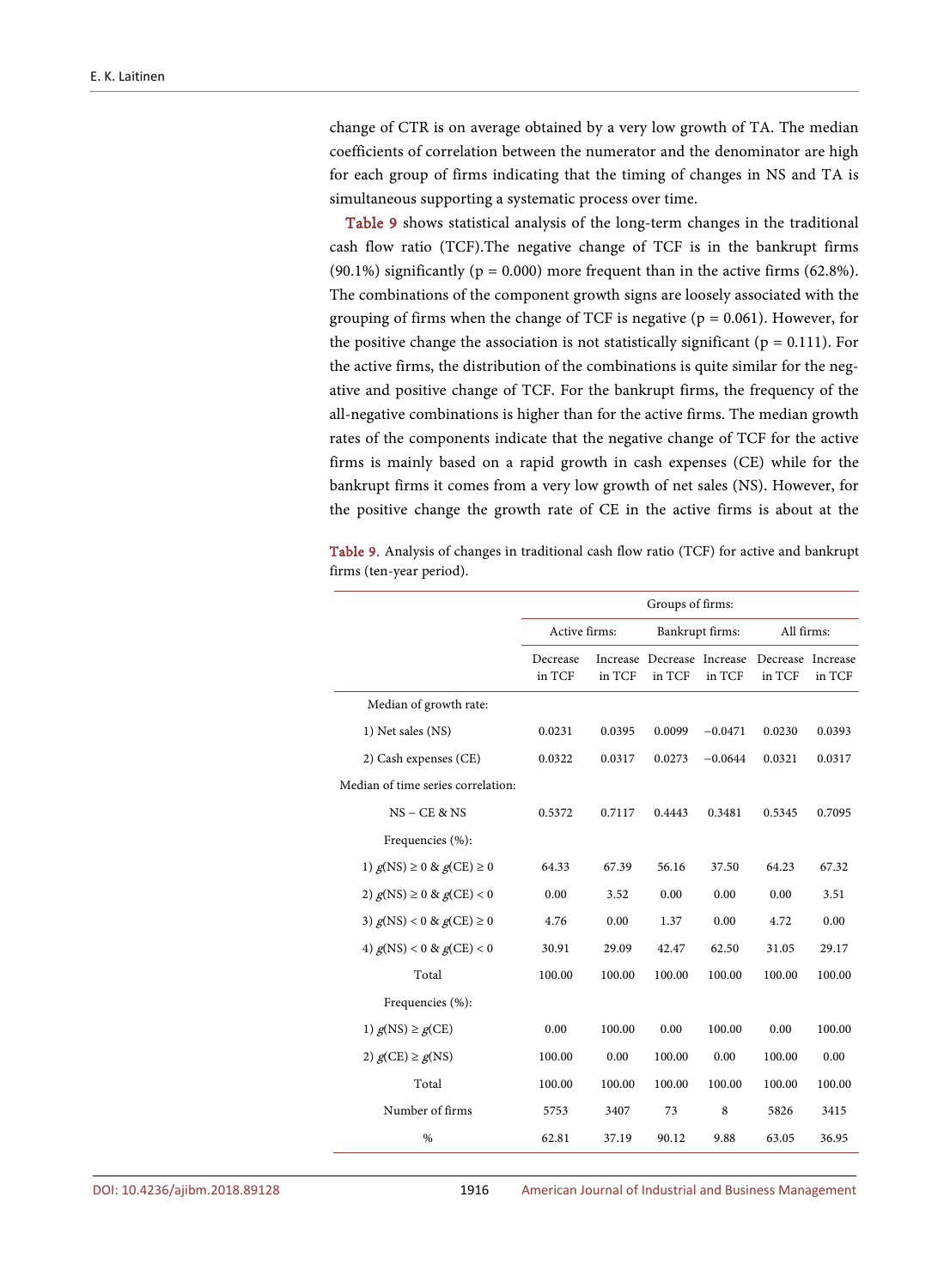same level as for the negative change but the median growth rate of NS is much higher. For the bankrupt firms, the median growth rates of NS and CE for the positive change in TCF are negative. The median coefficient of correlation between NS − CE and NS for the positive change on TCF is quite high for the active firms but relatively low for the bankrupt firms.

[Table 10](#page-25-0) presents statistical analysis of the long-term changes in the current ratio (CRA). The negative change of CRA is in the bankrupt firms (72.8%) significantly ( $p = 0.000$ ) more frequent than in the active firms (45.8%). The combinations of the component growth sign are slightly associated with the grouping of firms for the negative change of CRA ( $p = 0.104$ ) but for the positive change any association is not found ( $p = 0.848$ ). There are not found any differences in the frequency of the all-negative combinations between the groups. Evidence supports proposition P2, since there are a high frequency of other than all-positive and all-negative growth combinations. For the negative change of CRA, a combination of decreasing current assets (CA) and increasing current debt (CD) is frequent, especially for the bankrupt firms (33.9%). For the positive change, the frequency of a combination of increasing CA and decreasing CD is

<span id="page-25-0"></span>Table 10. Analysis of changes in current ratio (CRA) for active and bankrupt firms (ten-year period).

|                                    | Groups of firms:   |        |                                      |                 |                             |        |
|------------------------------------|--------------------|--------|--------------------------------------|-----------------|-----------------------------|--------|
|                                    | Active firms:      |        |                                      | Bankrupt firms: | All firms:                  |        |
|                                    | Decrease<br>in CRA | in CRA | Increase Decrease Increase<br>in CRA | in CRA          | Decrease Increase<br>in CRA | in CRA |
| Median of growth rate:             |                    |        |                                      |                 |                             |        |
| 1) Current assets (CA)             | 0.0350             | 0.0295 | 0.0008                               | 0.0326          | 0.0347                      | 0.0295 |
| 2) Current debt (CD)               | 0.0750             | 0.0065 | 0.1002                               | 0.0194          | 0.0756                      | 0.0066 |
| Median of time series correlation: |                    |        |                                      |                 |                             |        |
| CA & CD                            | 0.7348             | 0.6801 | 0.6307                               | 0.8428          | 0.7329                      | 0.6813 |
| Frequencies (%):                   |                    |        |                                      |                 |                             |        |
| 1) $g(CA) \ge 0$ & $g(CD) \ge 0$   | 59.40              | 53.17  | 47.46                                | 59.09           | 59.23                       | 53.20  |
| 2) $g(CA) \ge 0$ & $g(CD) < 0$     | 0.00               | 27.34  | 0.00                                 | 22.73           | 0.00                        | 27.32  |
| 3) $g(CA) < 0$ & $g(CD) \ge 0$     | 22.83              | 0.00   | 33.90                                | 0.00            | 22.98                       | 0.00   |
| 4) $g(CA) < 0$ & $g(CD) < 0$       | 17.77              | 19.48  | 18.64                                | 18.18           | 17.79                       | 19.48  |
| Total                              | 100.00             | 100.00 | 100.00                               | 100.00          | 100.00                      | 100.00 |
| Frequencies (%):                   |                    |        |                                      |                 |                             |        |
| 1) $g(CA) \ge g(CD)$               | 0.00               | 100.00 | 0.00                                 | 100.00          | 0.00                        | 100.00 |
| 2) $g(CD) \ge g(CA)$               | 100.00             | 0.00   | 100.00                               | 0.00            | 100.00                      | 0.00   |
| Total                              | 100.00             | 100.00 | 100.00                               | 100.00          | 100.00                      | 100.00 |
| Number of firms                    | 4197               | 4963   | 59                                   | 22              | 4256                        | 4985   |
| $\%$                               | 45.82              | 54.18  | 72.84                                | 27.16           | 46.06                       | 53.94  |

DOI[: 10.4236/ajibm.2018.89128](https://doi.org/10.4236/ajibm.2018.89128) 1917 American Journal of Industrial and Business Management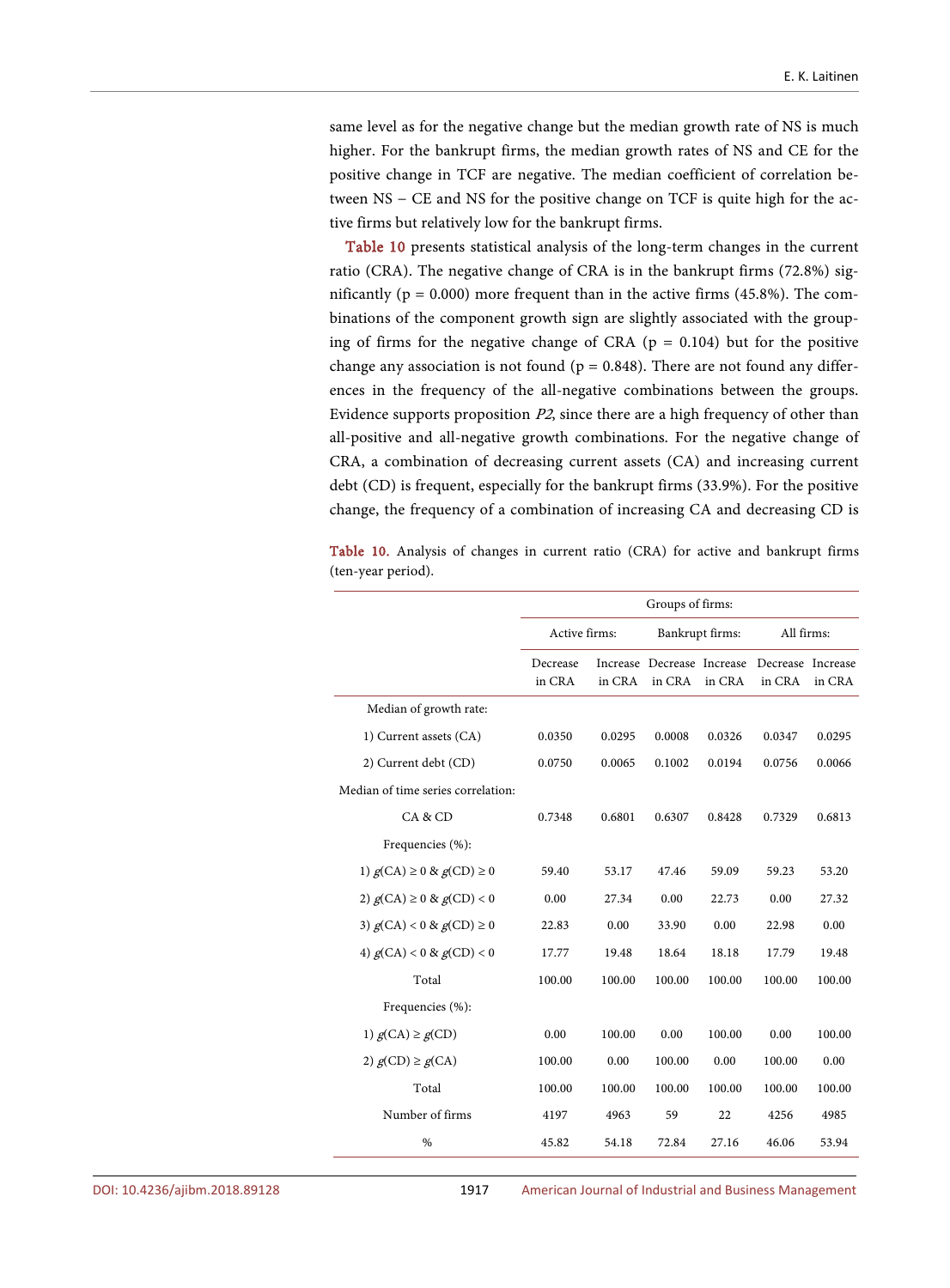high for both groups. The median growth rates show that the negative change of CRA in the bankrupt firms is characterized by a zero growth in CA associated with a rapid growth in CD. The positive change in the active firms is however on average associated with a zero growth in CD. The median correlation between CA and CD is high for the both groups indicating a systematic timing pattern.

[Table 11](#page-26-0) shows statistics for the ten-year changes in the debt to assets ratio (DAR). The positive change of DAR is in the bankrupt firms (90.1%) significantly ( $p = 0.000$ ) more frequent than in the active firms (43.2%). There is a slight association between the combinations of the component growth signs and the grouping of firms for the positive change in DAR ( $p = 0.056$ ). However, there is not found any association for the negative change ( $p = 0.613$ ). For the negative change of DAR, all-negative combinations are in the active firms more frequent than in the bankrupt firms. Evidence gives support to proposition P3, since there are found frequent combinations for other that all-negative or all-positive ones. For the negative change of DAR, decreasing total assets (TA) and increasing total debt (TD) is quite frequent (25% - 26%) for both groups. For the positive change, increasing TD and decreasing TA is a frequent combination especially for the bankrupt firms conforming to the traditional failure

<span id="page-26-0"></span>Table 11. Analysis of changes in debt to assets ratio (DAR) for active and bankrupt firms (ten-year period).

|                                    | Groups of firms:   |        |                                      |        |                             |        |
|------------------------------------|--------------------|--------|--------------------------------------|--------|-----------------------------|--------|
|                                    | Active firms:      |        | Bankrupt firms:                      |        | All firms:                  |        |
|                                    | Decrease<br>in DAR | in DAR | Increase Decrease Increase<br>in DAR | in DAR | Decrease Increase<br>in DAR | in DAR |
| Median of growth rate:             |                    |        |                                      |        |                             |        |
| 1) Total debt (TD)                 | $-0.0052$          | 0.0806 | 0.0139                               | 0.1005 | $-0.0052$                   | 0.0808 |
| 2) Total assets (TA)               | 0.0467             | 0.0373 | 0.0466                               | 0.0111 | 0.0467                      | 0.0369 |
| Median of time series correlation: |                    |        |                                      |        |                             |        |
| TD & TA                            | 0.8154             | 0.9219 | 0.8880                               | 0.8657 | 0.8155                      | 0.9206 |
| Frequencies (%):                   |                    |        |                                      |        |                             |        |
| 1) $g(TD) \ge 0$ & $g(TA) \ge 0$   | 47.21              | 67.75  | 62.50                                | 56.16  | 47.24                       | 67.54  |
| 2) $g(TD) \ge 0$ & $g(TA) < 0$     | 0.00               | 15.23  | 0.00                                 | 24.66  | 0.00                        | 15.40  |
| 3) $g(TD) < 0 & g(TA) \ge 0$       | 26.52              | 0.00   | 25.00                                | 0.00   | 26.52                       | 0.00   |
| 4) $g(TD) < 0 & g(TA) < 0$         | 26.27              | 17.02  | 12.50                                | 19.18  | 26.25                       | 17.06  |
| Total                              | 100.00             | 100.00 | 100.00                               | 100.00 | 100.00                      | 100.00 |
| Frequencies (%):                   |                    |        |                                      |        |                             |        |
| 1) $g(TD) \ge g(TA)$               | 0.00               | 100.00 | 0.00                                 | 100.00 | 0.00                        | 100.00 |
| 2) $g(TA) \ge g(TD)$               | 100.00             | 0.00   | 100.00                               | 0.00   | 100.00                      | 0.00   |
| Total                              | 100.00             | 100.00 | 100.00                               | 100.00 | 100.00                      | 100.00 |
| Number of firms                    | 5200               | 3960   | 8                                    | 73     | 5208                        | 4033   |
| $\%$                               | 56.77              | 43.23  | 9.88                                 | 90.12  | 56.36                       | 43.64  |

DOI[: 10.4236/ajibm.2018.89128](https://doi.org/10.4236/ajibm.2018.89128) 1918 American Journal of Industrial and Business Management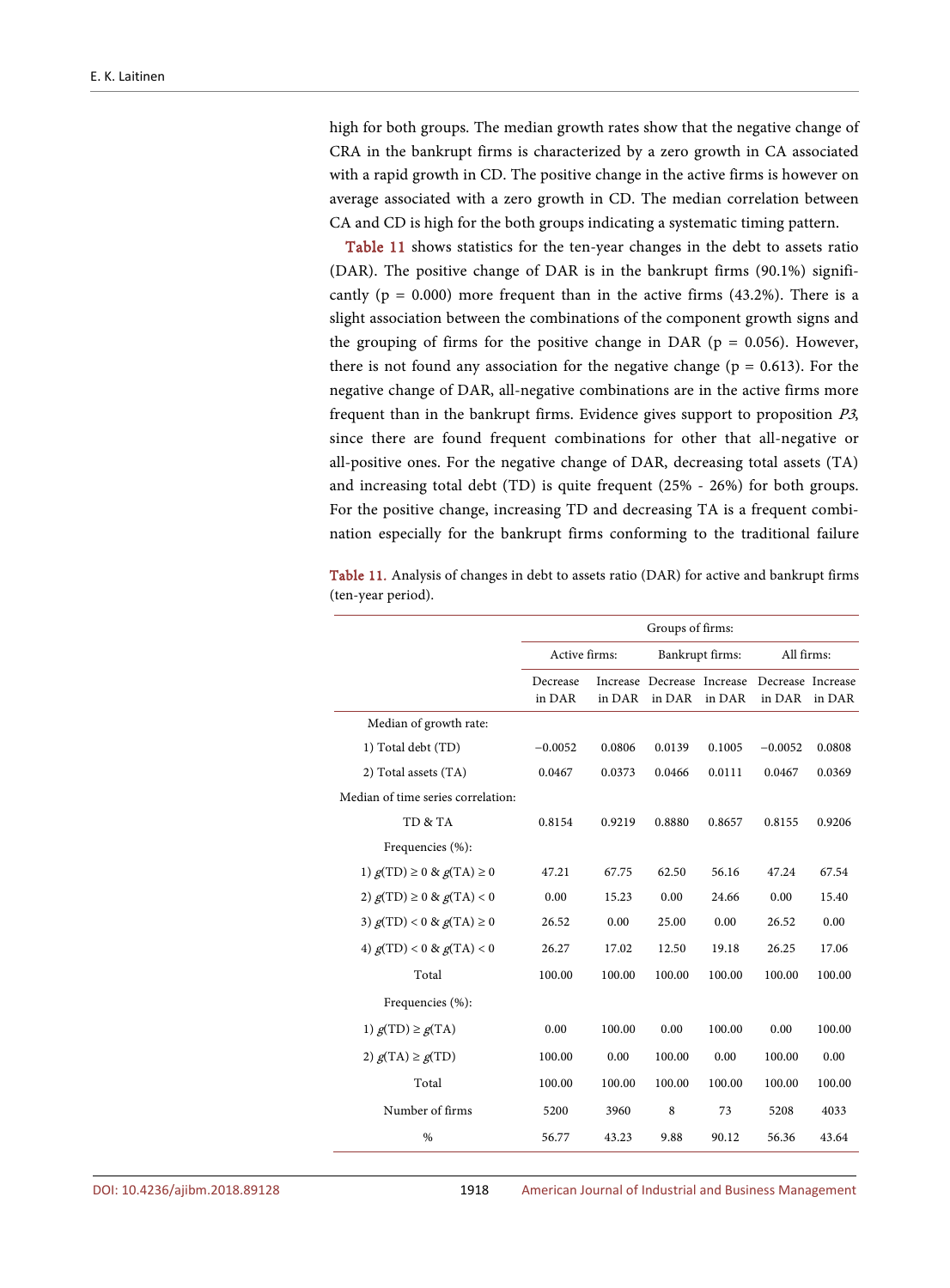process. The median growth rates indicate that the positive change of DAR in the bankrupt firms is characterized by a quick growth in TD but a very slow growth in TA. For the active firms, the negative change of DAR is mainly characterized with a negative growth in TD. The correlation coefficients between TD and TA are very high indicating that a change in TA is systematically associated with a simultaneous change in TD.

# **4.2.3. Cash Flow to Debt Ratio**

[Table 12](#page-27-0) presents statistics for the negative and positive long-term changes in the cash flow to debt ratio (CFD). It shows that a negative change is in bankrupt

<span id="page-27-0"></span>

| <b>Table 12.</b> Analysis of changes in cash flow to debt ratio (CFD) for active and bankrupt |  |  |  |
|-----------------------------------------------------------------------------------------------|--|--|--|
| firms (ten-year period).                                                                      |  |  |  |

|                                                  | Groups of firms: |           |                     |           |                                                                 |           |
|--------------------------------------------------|------------------|-----------|---------------------|-----------|-----------------------------------------------------------------|-----------|
|                                                  | Active firms:    |           | Bankrupt firms:     |           | All firms:                                                      |           |
|                                                  | in CFD           | in CFD    | in CFD              | in CFD    | Decrease Increase Decrease Increase Decrease Increase<br>in CFD | in CFD    |
| Median of growth rate:                           |                  |           |                     |           |                                                                 |           |
| 1) Net sales (NS)                                | 0.0206           | 0.0411    | 0.0099              | $-0.0471$ | 0.0205                                                          | 0.0410    |
| 2) Cash expenses (CE)                            | 0.0277           | 0.0375    | 0.0273              | $-0.0644$ | 0.0277                                                          | 0.0374    |
| 3) Total debt (TD)                               | 0.0525           | $-0.0015$ | 0.1005              | $-0.0080$ | 0.0529                                                          | $-0.0015$ |
| Median of time series correlation:               |                  |           |                     |           |                                                                 |           |
| $NS - CE & TD$                                   | 0.1616           | 0.2345    | $-0.2784$ $-0.3355$ |           | 0.1571                                                          | 0.2338    |
| Frequencies (%):                                 |                  |           |                     |           |                                                                 |           |
| 1) $g(NS) \ge 0$ & $g(CE) \ge 0$ & $g(TD) \ge 0$ | 55.67            | 43.56     | 53.42               | 37.50     | 55.64                                                           | 43.55     |
| 2) $g(NS)$ ≥ 0 & $g(CE)$ ≥ 0 & $g(TD)$ < 0       | 6.50             | 26.47     | 2.74                | 0.00      | 6.45                                                            | 26.41     |
| 3) $g(NS) \ge 0$ & $g(CE) < 0$ & $g(TD) \ge 0$   | 0.40             | 1.17      | 0.00                | 0.00      | 0.39                                                            | 1.17      |
| 4) $g(NS) \ge 0$ & $g(CE) < 0$ & $g(TD) < 0$     | 0.00             | 1.40      | 0.00                | 0.00      | 0.00                                                            | 1.40      |
| 5) $g(NS) < 0$ & $g(CE) \ge 0$ & $g(TD) \ge 0$   | 2.94             | 0.00      | 1.37                | 0.00      | 2.92                                                            | 0.00      |
| 6) $g(NS) < 0 \& g(CE) \ge 0 \& g(TD) < 0$       | 1.56             | 0.91      | 0.00                | 0.00      | 1.54                                                            | 0.91      |
| 7) $g(NS) < 0 \& g(CE) < 0 \& g(TD) \ge 0$       | 13.41            | 4.52      | 27.40               | 12.50     | 13.60                                                           | 4.54      |
| 8) $g$ (NS) < 0 & $g$ (CE) < 0 & $g$ (TD) < 0    | 19.53            | 21.97     | 15.07               | 50.00     | 19.47                                                           | 22.03     |
| Total                                            | 100.00           | 100.00    | 100.00              | 100.00    | 100.00                                                          | 100.00    |
| Frequencies (%):                                 |                  |           |                     |           |                                                                 |           |
| 1) $g(NS) \ge g(CE) \ge g(TD)$                   | 0.08             | 45.40     | 0.00                | 25.00     | 0.07                                                            | 45.36     |
| 2) $g(NS) \ge g(TD) \ge g(CE)$                   | 0.17             | 4.29      | 12.33               | 0.00      | 0.17                                                            | 4.28      |
| 3) $g(CE) \ge g(NS) \ge g(TD)$                   | 31.30            | 27.45     | 10.96               | 0.00      | 31.02                                                           | 27.40     |
| 4) $g(TD) \ge g(NS) \ge g(CE)$                   | 11.81            | 22.42     | 0.00                | 75.00     | 11.65                                                           | 22.52     |
| 5) $g(CE) \ge g(TD) \ge g(NS)$                   | 5.67             | 0.00      | 4.11                | 0.00      | 5.65                                                            | 0.00      |
| 6) $g(TD) \ge g(CE) \ge g(NS)$                   | 51.15            | 0.44      | 84.93               | 0.00      | 51.61                                                           | 0.44      |
| Total                                            | 100.00           | 100.00    | 100.00              | 100.00    | 100.00                                                          | 100.00    |
| Number of firms                                  | 5310             | 3850      | 73                  | 8         | 5383                                                            | 3858      |
| %                                                | 57.97            | 42.03     | 90.12               | 9.88      | 58.25                                                           | 41,75     |

DOI[: 10.4236/ajibm.2018.89128](https://doi.org/10.4236/ajibm.2018.89128) 1919 American Journal of Industrial and Business Management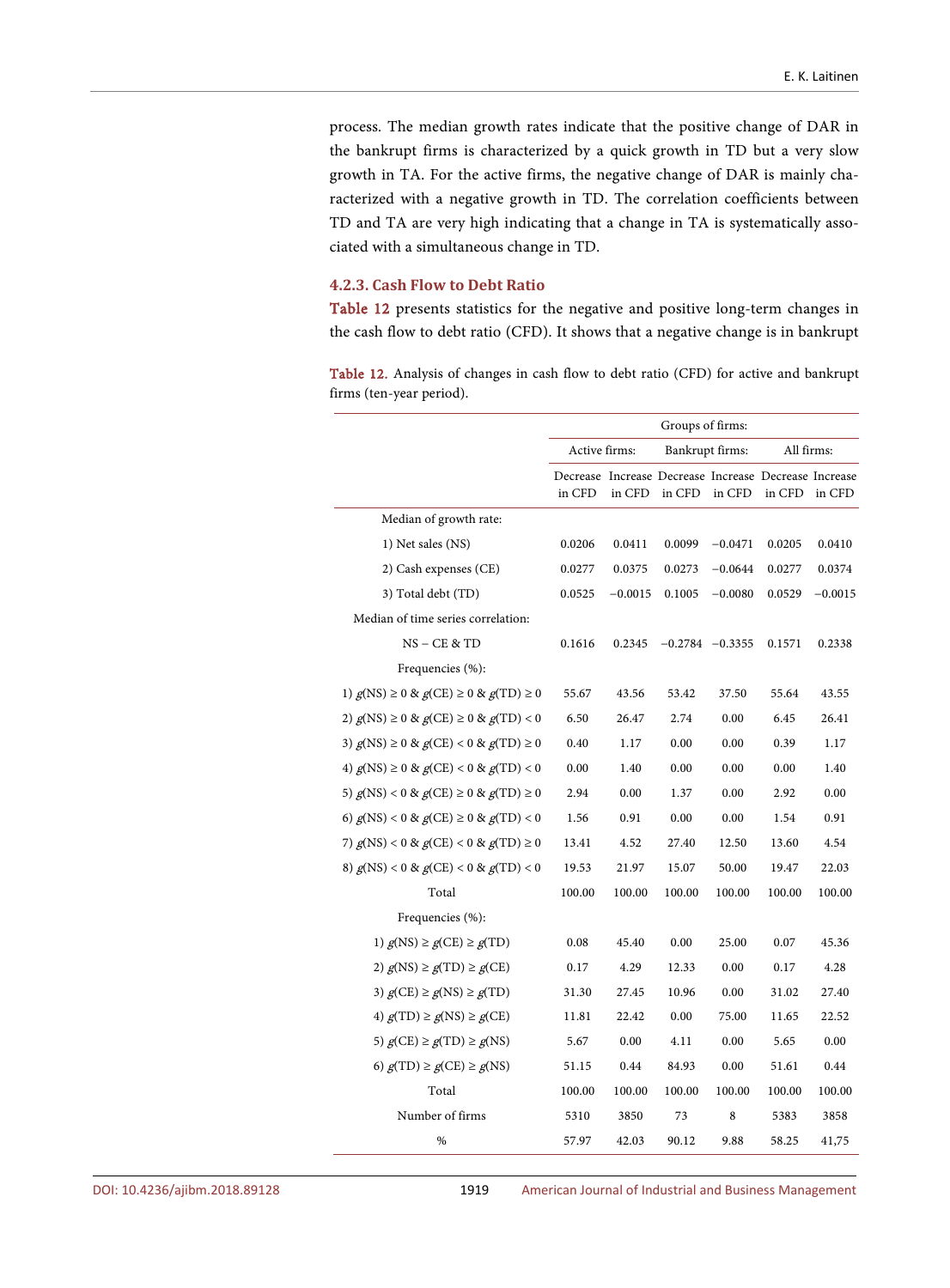firms (90.1%) significantly more frequent ( $p = 0.000$ ) than in active firms (58.0%). The combinations of all-positive and all-negative growth rates of the ratio components (NS, CE, and TD) are generally the most frequent combinations from the eight alternatives. However, for the negative change in the bankrupt firms, the combination of decreasing net sales (NS), decreasing cash expenses (CE), and increasing total debt (TD) is more common than the all-negative combination. The combinations of the component growth signs are significantly associated with the grouping of firms for the negative change ( $p = 0.022$ ) but not for the positive change ( $p = 0.377$ ). The median growth rates indicate for the bankrupt firms that a negative change in CFD is mainly due to that the rate of growth in NS is close to zero whereas that of TD is very high. For the positive change, all median rates of growth are negative although the growth rate of TD is only slightly negative.

The median coefficient of time-series correlation between the numerator and the denominator of CFD are low for both groups of firms indicating low degree of timing for changes in NS − CE and TD. These median coefficients for the bankrupt firms are negative showing that typically a decrease in NS − CE is associated with an increase in TD. This kind of behavior is consistent with the traditional bankruptcy process.

[Table 12](#page-27-0) also presents the frequencies for the six rank order permutations of the component growth rates. There is a significant association between the frequency distributions and the grouping of firms for both the negative ( $p = 0.000$ ) and positive  $(p = 0.011)$  change of CFD. The frequency distributions for the negative change of CFD are in both groups of firms consistent with hypotheses H3, since the actual frequencies follow the rank order DCEE, CEE, and CEDE firms ( $p = 0.000$ ). The frequency of DCEE firms is for the active firms 51% and for the bankrupt firms as high as 85%. The hypotheses H4<sup>a</sup> and H4b drawn for the positive change of CFD are also supported by evidence, since the rank order of frequencies is for the active firms SE, DSE, and SDE firms ( $p = 0.000$ ) and for the bankrupt firms DSE, SE, and SDE firms ( $p = 0.000$ ). For the bankrupt firms, the frequency of DSE firms is 75% but only 22% for the active firms.

# **5. Discussion of Results**

Financial ratio analysis is a very old and widely used tool to analyze the financial health of a business firm. It is based on ratios of financial variables, which summarize information and diminish the effect of size. However, at the same time ratio variables complicate the analysis of the changes in health. The classic critics against financial ratio measures argue that their changes over time cannot be interpreted since the numerator and the denominator can vary simultaneously (Gilman, 1925). The purpose of this study is to take account of this critic and to analyze the long-term changes in seven popular financial ratios. The financial data covers a ten-year period in Finnish firms. This period was characterized by economic difficulties emerged in the Finnish economy. Therefore, also negative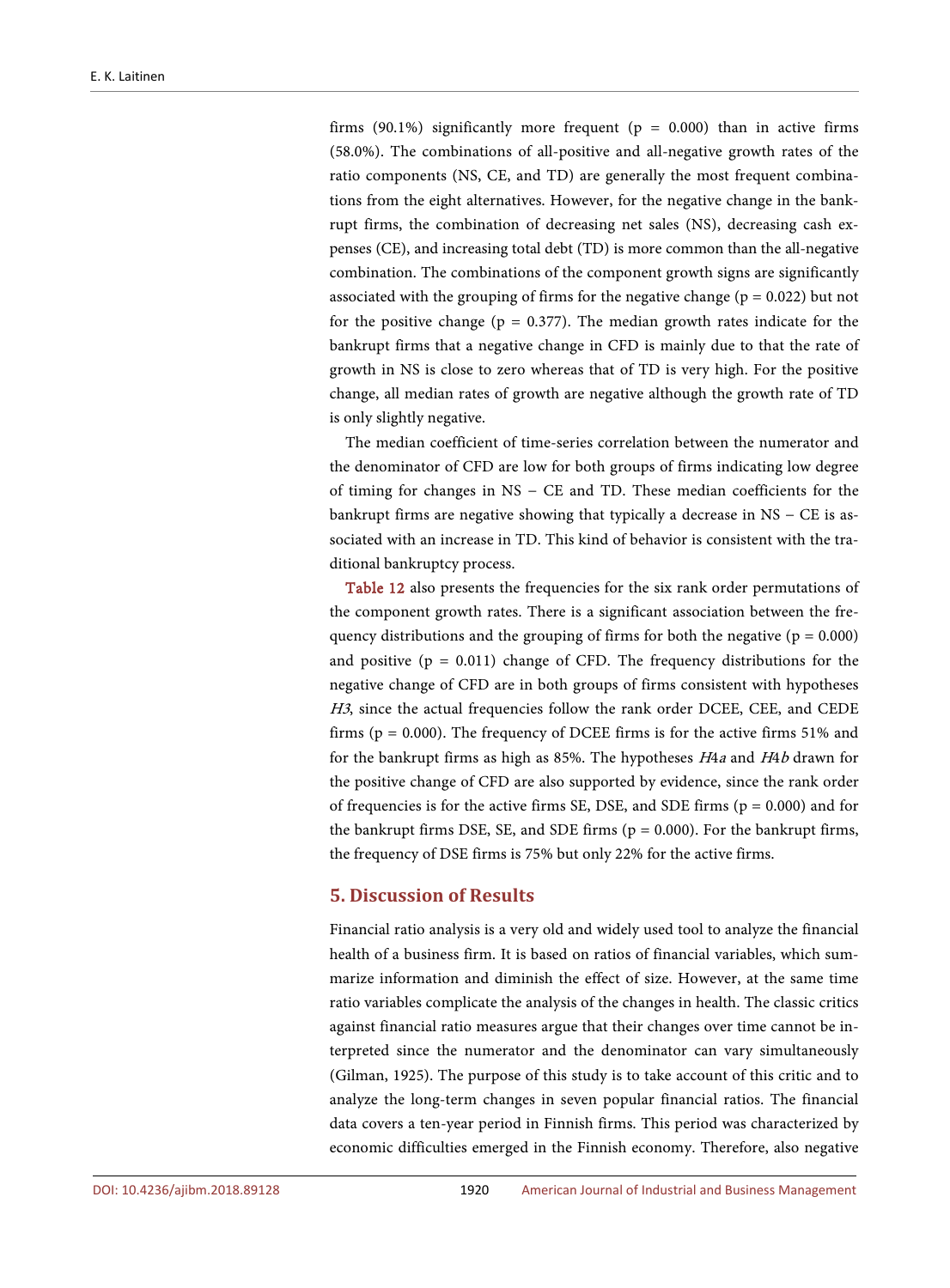changes in ratios are frequent making the statistical analysis complete with respect to the signs of changes. The findings showed generally that all-positive and all-negative signs are the most frequent combinations of component signs for each ratio. Thus, the component trends of financial ratios are usually parallel. Five of the seven ratios are pure or transformed pure ratios with two components. However, two of them are non-pure ratios based on three components (a difference of two components in the numerator and one component in the denominator). The former non-pure ratio is the return on investment ratio (ROI) that is the most widely used measure of profitability and the most often used financial variable in failure prediction studies (Bellovary, Giacomino & Akers [\[13\]\)](#page-34-8). The latter non-pure ratio is the traditional cash flow to debt ratio (CFD) that is found as the best univariate discriminator in many failure prediction studies (Beaver [\[15\]\)](#page-34-10). Since these ratios have three components, the analysis of their changes is more complicated than that of ordinary pure ratio variables. In the next discussion, these non-pure ratios are first discussed.

## **5.1. Return on Investment Ratio (ROI)**

For active firms, a decrease in the return on investment ratio (ROI) is typically a consequence of a low growth rate of net sales that goes under the growth rates of total expenses and total assets. Thus, these firms have usually problems in transforming asset resources into sales (sales productivity of assets) or cutting expenses enough to maintain profitability. These problems are reflected by a low degree of timing between changes in profit and total assets. The most frequent situation (48%) is that the growth rate of total assets exceeds that of total expenses that further exceeds that of net sales (an asset-expense-expansive or AEE firm) emphasizing the difficulties in increasing sales. The second frequent situation (33%) is that total expenses has the highest growth rate and total assets the lowest one (an expense-expansive or EE firm) reflecting difficulties in controlling expenses. For bankrupt firms, the findings for a decrease in ROI are quite similar as for active firms although the average growth rate of total assets is lower and that of net sales close to zero. For these firms, the AEE firms (53%) and the EE firms (31%) are also the most frequent types. Thus, it seems that for decreasing profitability in terms of ROI the low growth plays a central role. For bankrupt firms, the problems with sales growth are even more serious than for the active firms.

For active firms, a positive change in ROI usually results from a high growth rate of net sales that exceeds that of total expenses. These firms do not have any difficulties in growth and, in a typical situation, the growth rates of all ratio components are positive. The positive development is reflected by a quite high degree of timing between changes in profit and total assets. The most typical situation (43%) is that the growth rate of total assets exceeds that of net sales and total expenses (an asset-sales-expansive or ASE firm). However, it is also frequent (39%) that the growth rate of net sales is higher than the growth rate in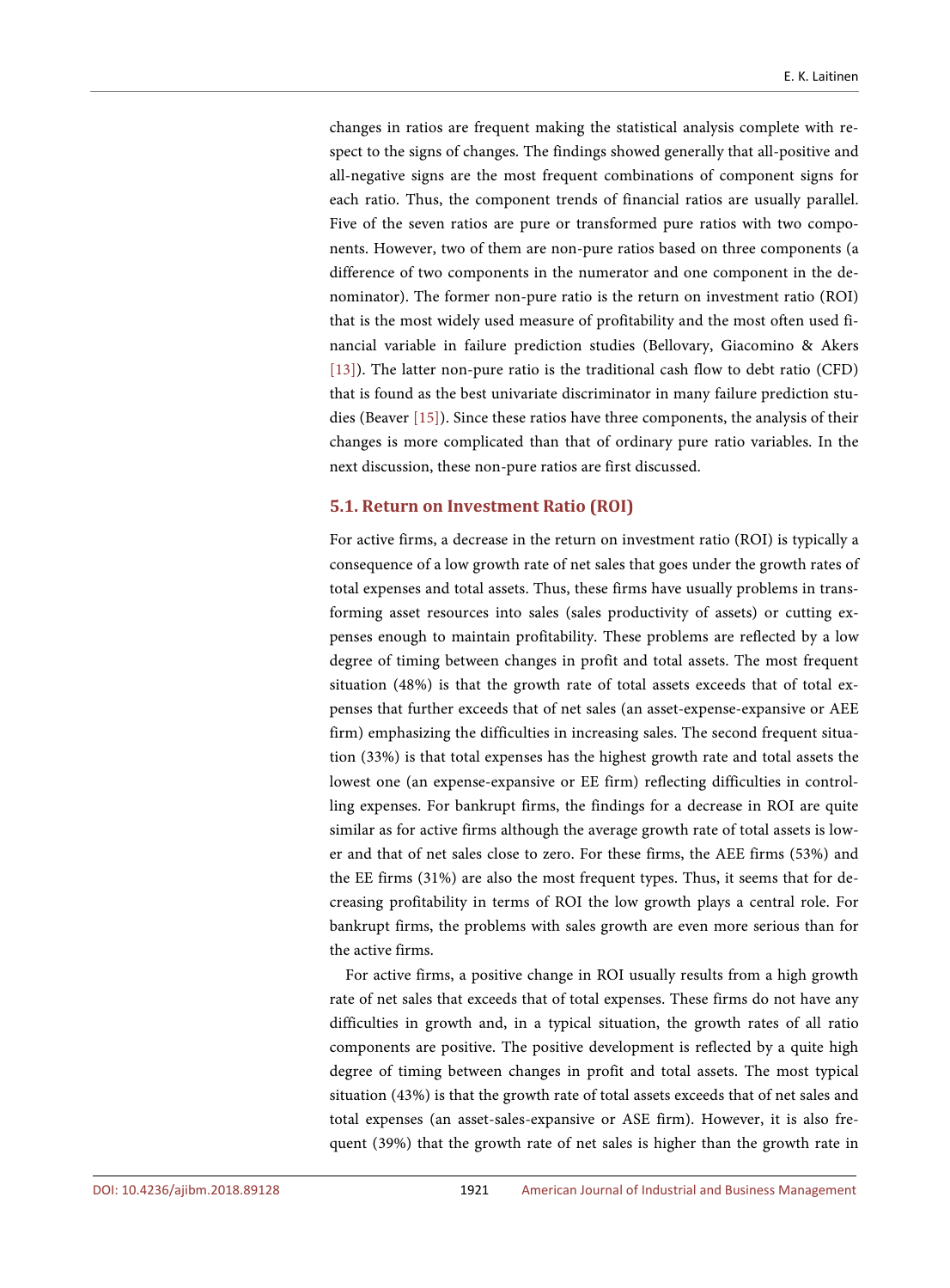total expenses and total assets (a sales-expansive or SE firm). Thus, a positive change in active firms is typically a consequence of efficient expense control in a growing entity. For bankrupt firms, a positive change is ROI is rare being typically a result of negative growth in all ratio components. The degree of timing in the ratio components is low and negative indicating that an increase in total assets usually causes a decrease in profit. For bankrupt firms, the ASE firms (57%) and SE firms (29%) are also the most frequent types of firms. Thus, also in bankrupt firms a positive long-term change in ROI is anyway possible but usually only as a result of negative growth.

# **5.2. Cash Flow to Debt Ratio (CFD)**

In active firms, a long-term decrease in the cash flow to debt ratio (CFD) is usually resulted from a low growth rate of sales but also from a high growth of debt. Thus, these firms suffer from difficulties to generate sales but also to constraint getting into debt. The timing between the changes in cash flow and debt is however typically positive (although being low) showing that a deficiency in cash flow is not financed by debt. The most frequent situation (51%) for these active firms is that the growth rate of total debt exceeds that of cash expenses exceeding further growth rate of net sales (a debt-cash expense-expansive or DCEE firm). The second frequent (31%) situation is that the growth rate of cash expenses is greater than that of net sales exceeding the growth rate of debt (a cash expense-expansive or CEE firm). These CEE firms do not suffer as strong difficulties with indebting than DCEE firms. For bankrupt firms, the problems associated with a negative change in CFD are similar but significantly more serious. For these firms, the growth rate of sales is typically close to zero although cash expenses grow relative quickly. The most notable warning signal of financial distress is however a very high growth of debt. The timing between cash flow and total debt is negative implying that bankrupt firms usually finance the deficiency in cash flow by debt. The frequency of DCEE firms (85%) is very high reflecting the dominant role of getting indebted. Consequently, the frequency of SEE firms is low (11%).

In active firms, a positive change in CDF is typically a result of a high growth rate of net sales and a very low or even negative growth rate of debt. These active firms tend to grow fast but also to keep cash expenses and debt from growing too quick. For these successful firms, it is not rare that increasing net sales and cash expenses are associated with decreasing debt. However, there is usually a positive association in timing between the changes in cash flow and debt. The most typical situation (45%) is that the growth rate of net sales is greater than that of cash expenses that further exceeds the growth rate of debt (a sales-expansive or SE firm). It is also frequent that cash expenses grow faster than net sales or even that debt shows the highest growth rate (a debt-sales-expansive or DSE firm). For bankrupt firms, all-negative component growth rates are usual. Typically, a decrease in cash flow is associated with an increase in debt characterizing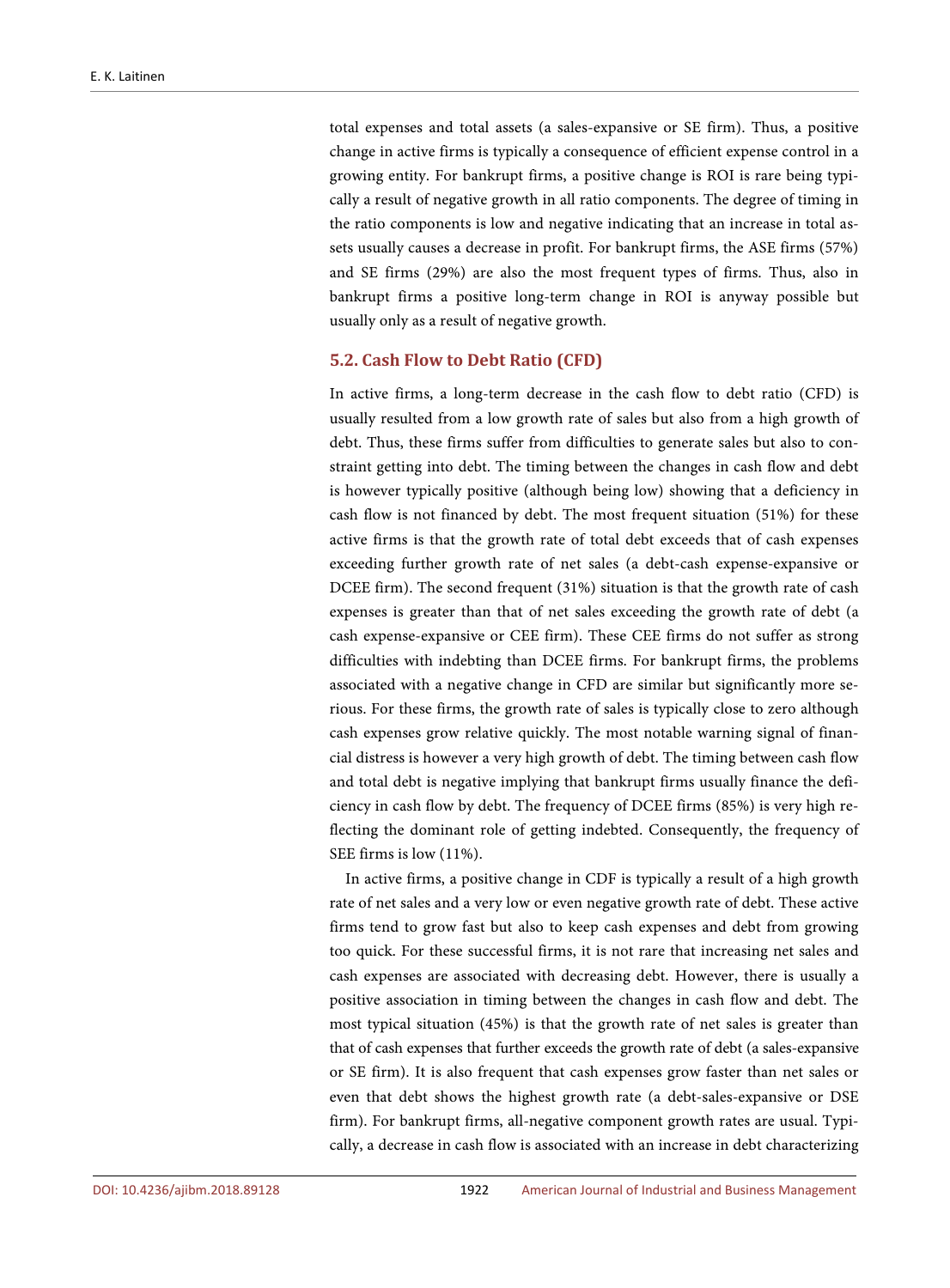the process of getting indebted. In these firms, the situation where a growth rate of debt exceeds growth rates of sales and cash expenses is most frequent resulting in a high frequency of DSE firms (75%). However, the frequency of SE firms is not small (25%) indicating that failing firms may also behave like non-failing ones. Anyway, most bankrupt firms follow the typical failure process characterized by a relatively high growth of debt even when the change in CDF is positive. Usually, this happens when the component growth rates are all negative.

#### **5.3. Pure Financial Ratios**

First, for active firms, a negative change in the profit margin ratio (PRM) is typically resulted from a low growth rate of sales. In many active firms (32%), both net sales and total expenses show a negative rate of growth. Thus, similarly as for ROI, problems with profit margin in active firms have often their origin in a low rate of sales growth. In bankrupt firms, these problems are similar but even more serious due to a very low growth rate of sales and to the high frequency of all-negative rates of growth (40%). Symmetrically, a positive change of PRM in active firms is frequently associated with a high growth of sales. However, for bankrupt firms the growth rates of both net sales and total expenses are typically negative (55%). Usually, the rate of growth is negative but that of total expenses is even more negative. The correlation between the changes in net sales and profit is generally positive and quite high the lowest one being for bankrupt firms when the change in PRM is positive. Thus, this kind of process leading to an increase in PRM is not very systematic for bankrupt firms. In summary, the findings indicate that in the long-term changes of profitability ratios, the growth of sales plays an important role.

Secondly, a negative change of the capital turnover ratio (CTR) in active firms is usually resulted from a low rate of growth in sales associated with a high growth rate of total assets. There are many firms where the growth rate of sales is even negative but the growth rate of assets is positive (21%). These kinds of bankrupt firms are also quite frequent (15%) but bankrupt firms with all-negative component growth rates are more usual (38%). For a positive change in CTR, it is typical for both active and bankrupt firms that the growth rate of total assets is low, quite frequently even negative. In general, the timing of changes in sales and assets is positive and high indicating that a positive change in assets is systematically over time associated with a positive change in sales.

Thirdly, a negative change in the traditional cash flow ratio (TCF) is a result of that the growth rate of cash expenses exceeds that of net sales. For bankrupt firms, the growth rate of net sales is typically very close to zero or even negative. For a positive change in TCF, the growth rates of sales and cash expenses are in active firms usually positive and quite high although all-negative component growth rates are frequent (29%). However, for bankrupt firms these all-negative combinations are much more usual (63%). The degree of timing between the changes in cash flow and sales is higher for active firms being high especially for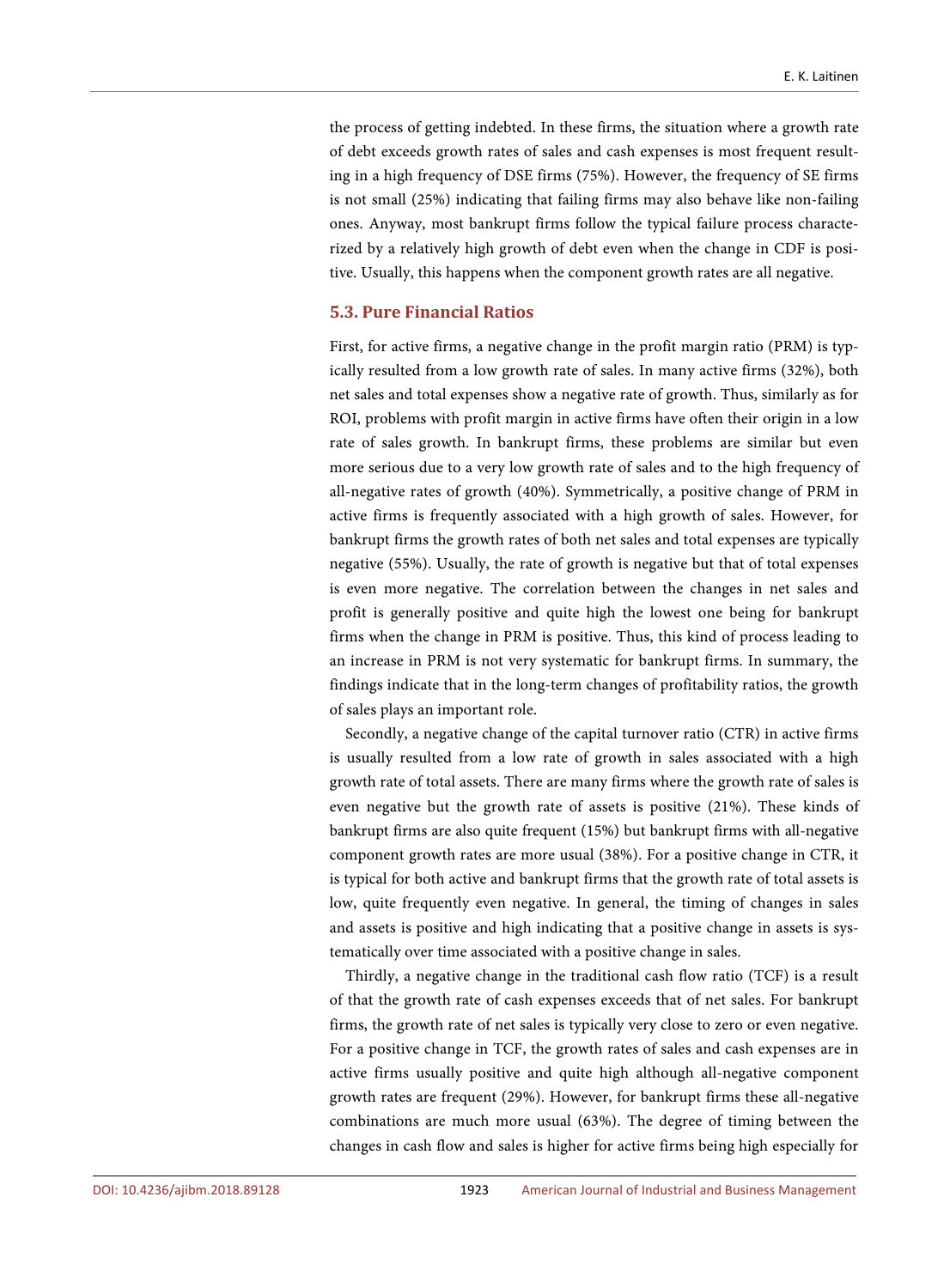a positive change in TCF. It is quite low for bankrupt firms when TCR is increasing.

Fourthly, a negative change in the current ratio (CRA) is in active firms is resulted from a high growth rate of current debt. For bankrupt firms, this rate is even higher and, in addition, the growth of current assets is typically very close to zero or negative. This result clearly shows the dominant role of indebting in the failure process. For a positive change of CRA in active firms, the growth rate of current debt is frequently close to zero whereas for bankrupt firms it is higher reflecting anyway the traditional failure process. In both active and bankrupt firms, the frequency of all-negative component growth rates is generally not very high (18% - 19%). In general, the correlation of changes in current assets and current debt is very high indicating that an increase of current assets is closely associated with an increase in current debt.

Fifthly, a negative change in the debt to assets ratio (DAR) is in active firms typically associated with a very low positive or even negative growth rate of total debt. However, for bankrupt firms this growth rate is usually higher leading to a smaller decrease in DAR. It is also frequent in both active (27%) and bankrupt (25%) firms that the growth rate of total debt is negative whereas that of total assets is positive. For the positive change in DAR, the growth rate of total debt is very high for both active and bankrupt firms. When the growth rate of total assets is frequently in bankrupt firms low, the resulted increase in DAR is very strong reflecting the traditional failure process. In general, the correlation between the changes in total assets and total debt is positive and very high for active and bankrupt firms. This indicates that an increase in total assets is strongly linked with an increase in total debt.

# **6. Conclusions**

The purpose of this study was to shed light on the long-term change of financial ratios using financial statement data from Finnish firms. Thus, the findings of this study are based on long-term growth rates or trends of the components of seven ratios (trend analysis). The findings generally show that in financial ratio changes the growth of net sales plays a central role. In this study, five of the ratios have net sales as a component being sensitive to its growth rate. There ratios are profitability or cash-flow measures. In the long term, all five ratios tend to decline when the growth of sales is low and to increase when the growth of sales is high. For bankrupt firms, the problems with sales growth are more serious than for active firms. For these firms, the rate of sales growth is often close to zero or even negative. In bankrupt firms, an increase in sales growth-based financial ratios is often emerged in a situation where all ratio components are negative. The current ratio and the debt to assets ratio are the only ratios that do not have net sales as a component. In these ratios, the sign of the change is usually closely associated with the growth of current or total debt. Thus, the growth of debt plays the dominant role in the long-term behavior of these ratios.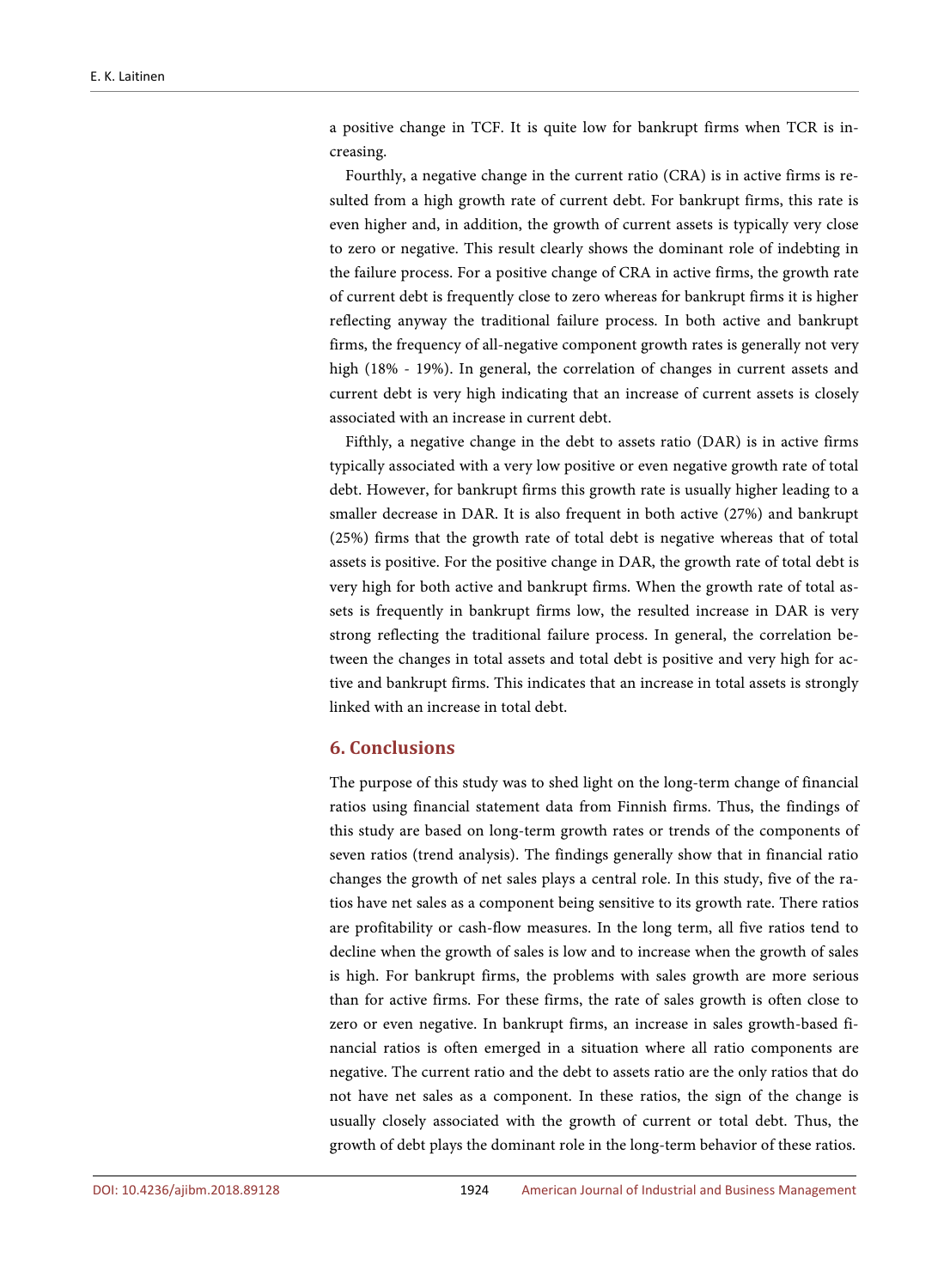Hence, the findings indicate that financial analysts should pay special attention to the growth of sales when analyzing and predicting the long-term development of profitability and cash-flow ratios. The managers should also pay special attention to sustain a sufficient rate of sales growth in order to control profitability and cash flows. Low or even negative rate of sales growth is a warning signal of failure. Financial analysts should also check that potential improvement in financial ratios is not based on negative growth rates of ratio components that often happens for distressed or failing firms. This kind of improvement may give a wrong signal of the development of a firm. When controlling for short-term and long-term solvency, it is important to monitor the growth rates of current and total debt. High growth rates of debt components are usually warning signals of indebting and potential failure. This lesson is important for both analyzers assessing the performance of the firms in the long term and managers who are responsible for controlling the financial structure.

This study is exposed to several limitations. It only deals with seven financial ratios although there is a multitude of ratios applied in practice. While special attention was paid to select the most important financial ratios for the present analysis, future research should consider also ratios excluded from this study. This study concentrated on the long-term of changes in financial ratios that led to a trend analysis. In future research, also short-term changes should be considered. Moreover, analysis should also be applied to cross-sectional differences in ratios between firms in addition to time-series differences analyzed in this study. This study only considers Finnish firms on a period characterized by economic difficulties. Samples for different countries and periods should be analyzed as well. Moreover, attention should be paid to the behavior of financial ratios in different industries. Finally, a small sample of bankrupt firms were used to detect the warning signals of failure. In future research, larger samples of failing firms should be used to generalize the results for bankrupt firms.

# **Conflicts of Interest**

The author declares no conflicts of interest regarding the publication of this paper.

## **References**

- <span id="page-33-0"></span>[1] Horrigan, J.O. (1968) A Short History of Financial Ratio Analysis. The Accounting Review, 43, 284-294.
- <span id="page-33-1"></span>[2] Gilman, S. (1925) Analyzing Financial Statements. The Ronald Press Company, New York.
- <span id="page-33-2"></span>[3] Whittington, G. (1980) Some Basic Properties of Accounting Ratios. Journal of Business Finance and Accounting, 7, 219-232. <https://doi.org/10.1111/j.1468-5957.1980.tb00738.x>
- <span id="page-33-3"></span>[4] Barnes, P. (1987) The Analysis and Use of financial Ratios: A Review Article. Journal of Business Finance & Accounting, 14, 446-461. <https://doi.org/10.1111/j.1468-5957.1987.tb00106.x>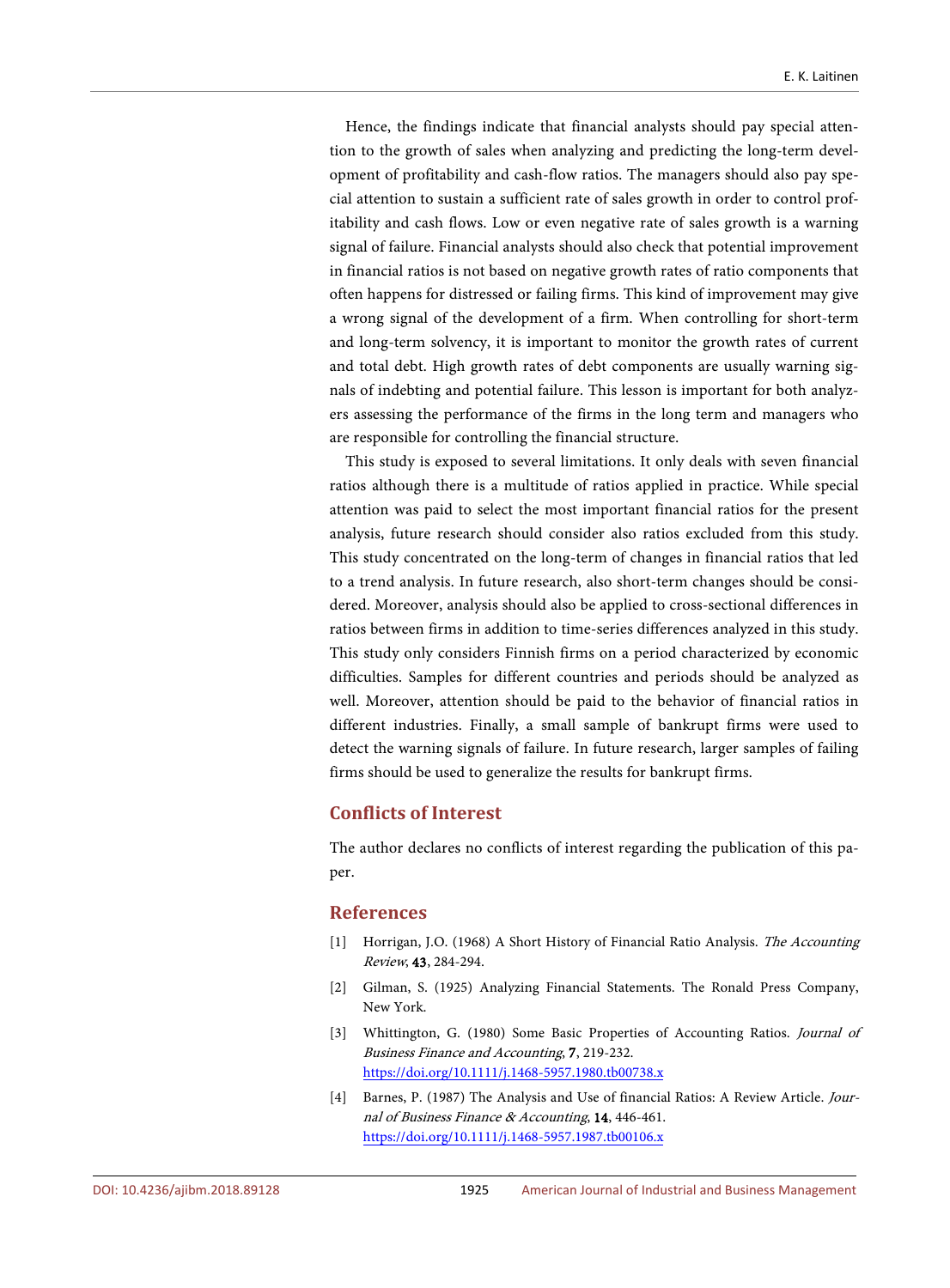- <span id="page-34-0"></span>[5] Tippett, M. and Whittington, G. (1995) An Empirical Evaluation of an Induced Theory of Financial Ratios. Accounting and Business Research, 25, 208-222. <https://doi.org/10.1080/00014788.1995.9729943>
- <span id="page-34-1"></span>[6] Whittington, G. and Tippett, M. (1999) The Components of Accounting Ratios as Co-Integrated Variables. Journal of Business Finance and Accounting, 26, 1245-1273. <https://doi.org/10.1111/1468-5957.00296>
- <span id="page-34-2"></span>[7] Ioannides, C., Peel, D. and Peel, M. (2003) The Time Series Properties of Financial Ratios: Lev Revisited. Journal of Business Finance and Accounting, 30, 699-714. <https://doi.org/10.1111/1468-5957.05201>
- <span id="page-34-3"></span>[8] Peel, D., Peel, M. and Venetis, I. (2004) Further Empirical Analysis of the Time Series Properties of Financial Ratios Based on a Panel Data Approach. Applied Financial Economics, 14, 155-163. <https://doi.org/10.1080/0960310042000187342>
- <span id="page-34-4"></span>[9] McLeay, S. and Stevenson, M. (2009) Modelling the Longitudinal Properties of Financial Ratios. Applied Financial Economics, 19, 305-318. <https://doi.org/10.1080/09603100802167270>
- <span id="page-34-5"></span>[10] Lev, B. and Sunder, S. (1979) Methodological Issues in the Use of Financial Ratios. Journal of Accounting and Economics, 1, 187-210. [https://doi.org/10.1016/0165-4101\(79\)90007-7](https://doi.org/10.1016/0165-4101(79)90007-7)
- <span id="page-34-6"></span>[11] Trigueiros, D. (1995) Accounting Identities and the Distribution of Ratios. British Accounting Review, 27, 109-126. <https://doi.org/10.1006/bare.1994.0006>
- <span id="page-34-7"></span>[12] Balcaen, S. and Ooghe, H. (2006) 35 Years of Studies on Business Failure: An Overview of the Classic Statistical Methodologies and Their Related Problems. The British Accounting Review, 38, 63-93. <https://doi.org/10.1016/j.bar.2005.09.001>
- <span id="page-34-8"></span>[13] Bellovary, J.L., Giacomino, D.E. and Akers, M.D. (2007) A Review of Bankruptcy Prediction Studies: 1930 to Present. Journal of Financial Education, 1, 3-41.
- <span id="page-34-9"></span>[14] Horrigan, J.O. (1965) Some Empirical Bases of Financial Ratio Analysis. The Accounting Review, 40, 558-568.
- <span id="page-34-10"></span>[15] Beaver, W.H. (1966) Financial Ratios as Predictors of Failure, Empirical Research in Accounting, Selected Studies. Journal of Accounting Research, 4, 71-111. <https://doi.org/10.2307/2490171>
- <span id="page-34-11"></span>[16] Dang, C., Li, Z. and Yang, C. (2018) Measuring Firm Size in Empirical Corporate Finance. Journal of Banking & Finance, 86, 159-176. <https://doi.org/10.1016/j.jbankfin.2017.09.006>
- <span id="page-34-12"></span>[17] Altman E.I. (1968) Financial Ratios, Discriminant Analysis and the Prediction of Corporate Bankruptcy. The Journal of Finance, 23, 589-609. <https://doi.org/10.1111/j.1540-6261.1968.tb00843.x>
- <span id="page-34-13"></span>[18] Altman, E.I. (1983) Corporate Financial Distress. A Complete Guide to Predicting, Avoiding, and Dealing with Bankruptcy. Wiley Interscience. John Wiley and Sons.